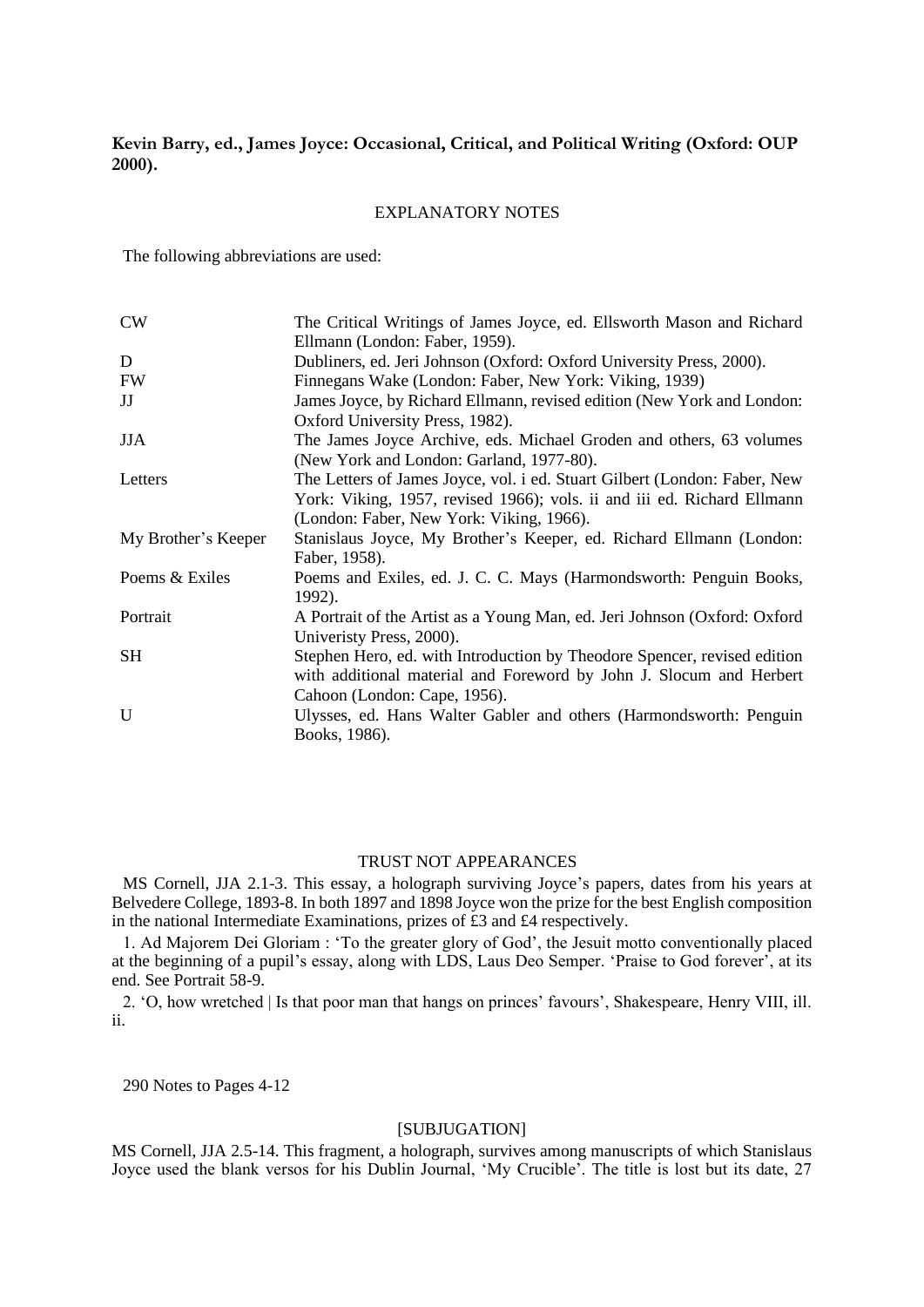September 1898, and corrections in another hand indicate that it is a part of Joyce's matriculation course at university. The title 'Force' supplied in CW has been altered here to 'subjugation' in order to correspond more accurately to the essay's keyword and its theme.

1. Percy Bysshe Shelley, 'Queen Mab; a philosophical poem', III, line 111.

2. John Milton, 'II Penscroso', line 50.

3. See Frederick Tennyson, The Isles of Greece: Sappho and Alcaeus, London: Macmillan (1890), 'The Armoury', IX, lines 157-66.

4. Percy Bysshe Shelley (1792-1822). See Portrait 80 for Stephen's reflections on Shelley's incffectualness.

5. Hamlet, ill. i. This paragraph may be indebted to Hegel's idea of symbolic, in contrast to classic, art; see The Introduction to Hegel's Philosophy of Fine Art, trans. Bernard Bosanquet, London: Kegan Paul, Trench & Co. (1886), 145.

6. John Milton, 'L'Allegro', line 119.

7. Sir Thomas Henry Hall Caine (1853-1931), British novelist and writer of melodramas.

8. Thor and Ospakar feature as heroic figures in Norse sagas and Jason in Greek myth. Daniel Mylrea features in Hall Caine's novel, The Deemster (1887).

9. Thomas Carlyle (1795-1881), Scottish author and historian.

10. James 3: 17.

11. Peter Abelard (1079-1142), French scholastic philosopher, lover of Hcloise.

# THE STUDY OF LANGUAGES

MS Cornell, JJA 2.32-41. This fragment, a holograph, survives among manuscripts of which Stanislaus Joyce used the blank versos for his Dublin Journal 'My Crucible'. Its likely date is 1899 and corrections in another hand place it with the previous essay as part of Joyce's matriculation course at university.

1. See John Ruskin, Mornings in Florence, Orpington, Kent: George Allen, 1 875 - 7, 'The Fifth Morning', p.125. Joyce owned an 1894 edition of this work. The frescoes are in the Spanish Chapel of the church of Santa Maria Novella in Florence. The chapel is dedicated to the honour of St Thomas Aquinas and the series of the Seven Liberal Arts faces that of the Seven Divine Arts. The work is not that of Memmi, i.e. Simone Martini (1283-1344), but of Andrea Di Buonaiuti (c.1338 - 77).

2. Matthew Arnold (1822-88), 'Literature and Science' (Rede Lecture delivered at Cambridge University, 1881): see The Works of Matthew Arnold, 15 volumes, London: Macmillan & Co. (1903- 04), iv. 279, 317-48.

Notes to Pages 13-23 291

3. See Bernard Bosanquet, A History of Aesthetic, London: Swann Sonnenschein Sc Co., New York: Macmillan Sc Co. (1892), 33.

4. Shakespeare, Henry V, prologue.

5. The Christian Year (1827), a volume of sacred verse by the Anglican John Keble (1792-1866), Professor of Poetry at Oxford (1831-41) and a leading figure in the Oxford Movement.

6. In the novel, Heart and Science (1882), by Wilkie Collins (1824-89).

7. Heart and Science, chap. 62.

# ROYAL HIBERNIAN ACADEMY 'ECCE HOMO'

MS Cornell, JJA 2.42-55. This essay, a holograph, survives among manuscripts of which Stanislaus Joyce used the blank versos for his Dublin Journal, 'My Crucible'. Its date, September 1899, suggests that it is part of Joyce's work at University College Dublin. 'Jesus came out, wearing the crown of thorns and the purple cloak. "Behold the Man!" said Pilate', John 19: 5.

1. Mihaly Munkacsy, pseudonym of Mihaly (Miska) Leo Lieb (1844-1900), Hungarian painter. The exhibition of his work at the Royal Hibernian Academy, which included his Ecce Homo (1896) and other paintings of Christ's Passion, caused some controversy: see Sarah Purser's comments in The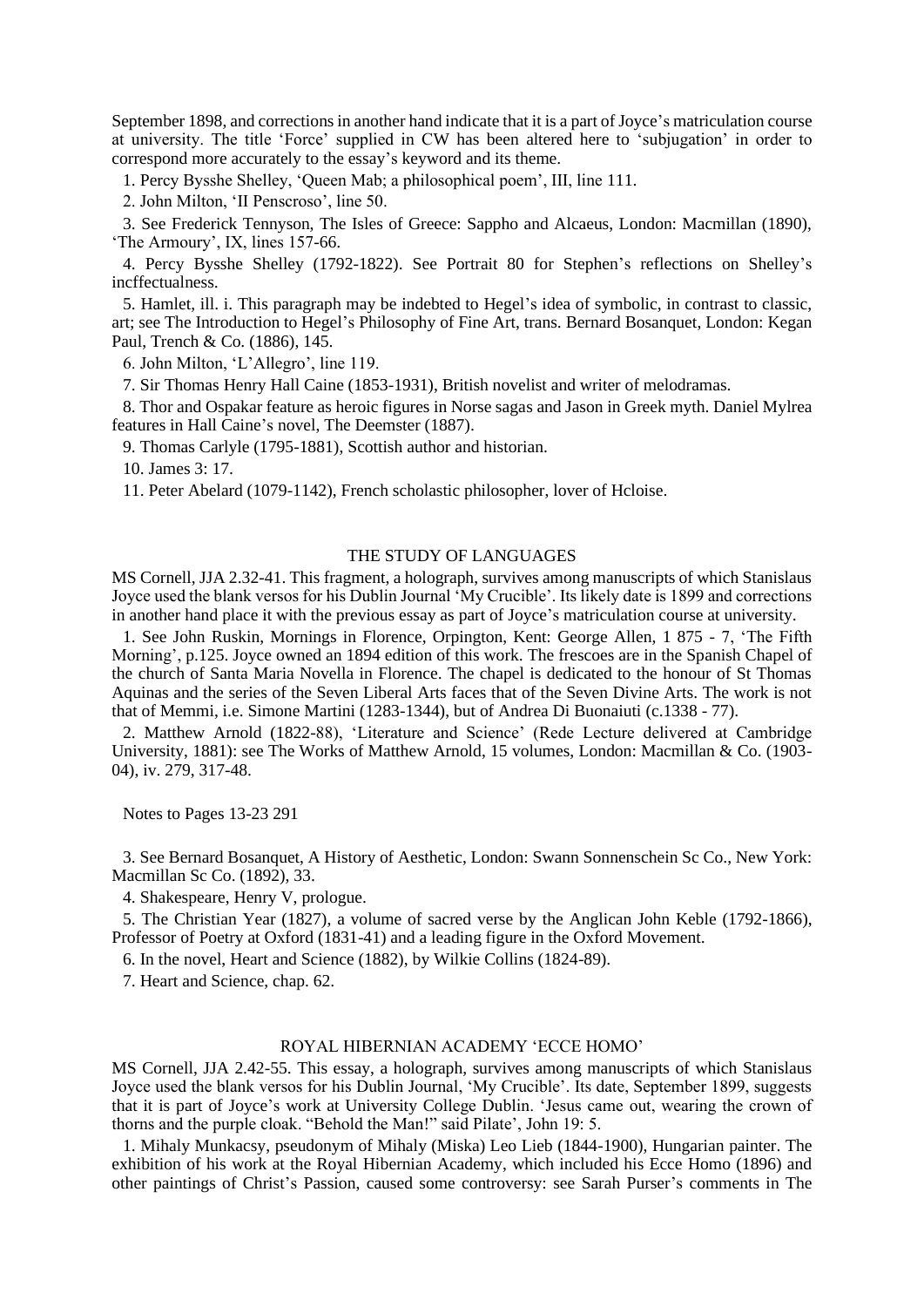Leader, 24 November 1900. Munkacsy's Christ trilogy can be found at the Deri Museum, Debrecen, Hungary. Joyce may also have in mind a controversy which had continued to surround an essay, first published anonymously, by John Robert Seeley, Ecce Homo: A Survey of the Life and Work of Jesus Christ, London: Macmillan & Co. (1866).

2. In French, to address familiarly as tu (instead of the more formal vous).

3. Maurice, Count Maeterlinck (1862-1949), Belgian poet and dramatist whose fame began in 1892 with his play Pelleas et Melisande.

4. The muscular protestant is an ideal espoused by Charles Kingsley (1819 - 75); sec, for example, his Discipline and other Sermons (1872).

5. Horace Van Ruith (1839-1923), English painter of figurative and Italianate subjects.

6. Richard Wagner, in 'The Art-Work of the Future', contrasts the mentality of the folk with the mentality of the town. See Richard Wagner's Prose Works, translated by William Ashton Ellis, 8 volumes, London: Kegan, Paul, Trench, Triibner & Co. (1892-9), 73 ff., 82-8, 145.

#### DRAMA AND LIFE

MS Cornell, JJA 2.56-73. This essay, a holograph, the author's fair copy, is textually complete and survives among manuscripts of which Stanislaus Joyce used the blank versos for his Dublin Journal, 'My Crucible'. Its date, 10 January 1900, allows for the probability that the essay was read, and disapproved of, by the President of University College Dublin, Fr. William Delaney, before Joyce delivered it on 20 January at a meeting of the college's Literary and Historical Society. Joyce celebrates these events in chapters 16,

292 Notes to Pages 23-25

18, 19, and 20 of Stephen Hero, where he moves the date forward to the end of March in order that Stephen represent his performance as an Easter sacrifice after his 'forty days' of Lenten preparation. For the circumstances of Joyce's giving this paper see JJ 70-3.

1. See Bosanquet, History of Aesthetic, 162: 'shakespeare in every way marks not the opening but the close of a period. Since him there has been no national drama. To-day in England the drama, in the sense of stage-plays which are poetic literature, does not exist.' For the distinction between literature and drama, see also Richard Wagner, 'Art-Work of the Future', 144-5. Joyce's essay, in its title, its ideas and its tone, is deeply indebted to Wagner's essay: see, for example, Wagner's assertion that 'The dramatic Action is thus the bough from the Tree of Life' ('Art-Work of the Future', 197.

2. Macbeth, 1, iii.

3. Pierre Corneille (1606-84), French dramatist; Metastasio, pseudonym of Pietro Trapassi (1698- 1782), Italian poet and the creator of opera seria ; Pumblechook, a fawning character in Dickens's Great Expectations ; Pedro Calderon de la Barca (1600-81), Spanish dramatist and poet.

4. Charles Haddon Chambers (1860-1921), author of comedies and melodramas; Douglas William Jerrold (1803-57), man of letters and author of comedies and melodrama; Hermann Sudermann (1857- 1928), German novelist and dramatist; Gotthold Ephraim Lessing (1729-81), German dramatist and critic. For Joyce's response to Sudermann sec My Brother's Keeper, 102.

5. Vincenzo Bellini (1801-35), Italian composer whose opera I Puritani (1835) provides the music for George Linley's lyric, 'Arrayed for the Bridal', in Joyce's 'The Dead'.

6. What follows in this paragraph re-uses a passage in 'Royal Hibernian Academy "Ecce Homo"', pp.17-18 above.

7. From the death-speech of the Countess in W. B. Yeats, The Countess Cathleen (1892): 'Do not weep | Too great a while, for there is many a candle | On the High Altar though one fall.' This speech is also quoted in Portrait 190. See 'The Day of the Rabblement', pp.50-1, where the context would suggest that Joyce is here deliberately baiting his audience with a quotation from a play which they, but not he, had condemned.

8. See 'James Clarence Mangan', p.54: 'Literature is the wide domain which lies between ephemeral writing and poetry (with which is philosophy).' Some confusion has arisen here, especially in Ellmann's suggestion that Joyce gives up this idea when he comes to write Portrait. In SH 82, the distinction is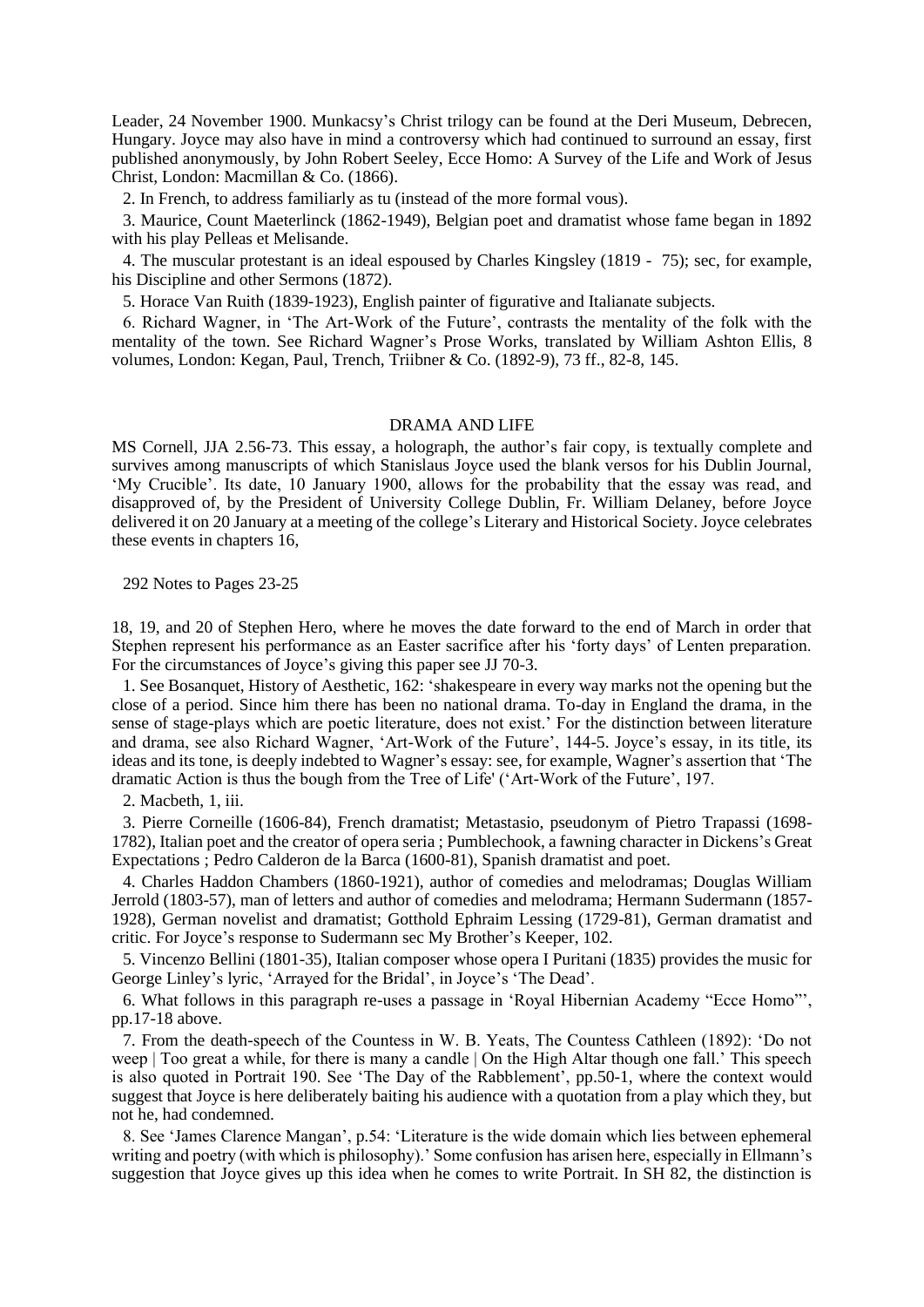made between 'the literary form of art as the most excellent' (in contrast with music, painting etc.) and in Portrait the same contrast is intended when Stephen contrasts sculpture with 'literature, the highest and most spiritual art' (Portrait 180). Such a hierarchy of the arts, in which the art of language is preeminent, is no more than a post- Enlightenment cliche. Such a concept is only in apparent conflict with the idea that 'The term "literature" now seemed to him a term of contempt

293 Notes to Pages 25-27

and he used it to designate the vast middle region which lies between apex and base, between poetry and the chaos of unremembered writing' (SH 82). Compare Paul Verlaine (1844-96), Art Poetique: \*Et tout le reste est litterature' (which, according to the French idiom Verlaine is playing with, means 'everything else is literature' or 'everything else is irrelevant').

9. See What To Do? Thought Evoked by the Census of Moscow by Leo Nikolaevich Tolstoy (1828- 1910), Russian novelist and dramatist, translated by I. F. Hapgood (1887).

10. 'My dear friend, clear your mind of cant' (James Boswell, Life of Samuel Johnson, 15 May 1783).

11. Wagner, 'Art-Work of the Future', 73 ff., 145.

12. 'Untroubled, the world judges', St Augustine of Hippo (354-430), Contra Litteras Parmeniani, iii. 24. Joyce found the sentence in Apologia pro vita sua (1864) by John Henry Newman (1801-90), founder of the Catholic University which became University College Dublin. See also, 'securest jubilends albas Temoram' (FW 593.13).

13. ' Litterateurs' : 'men of letters'.

14. The Master Builder (1892), one of the later plays of Henrik Ibsen (1828- 1906), Norwegian dramatist. Joyce is here answering a previous paper delivered to the Literary and Historical Society on 11 February 1899, 'The Theatre, Its Educational Value', reproduced by its author Arthur Clery in Dublin Essays (1919). Clery had championed Greek drama along w ith Macbeth and asserted that 'The effect of Henrik Ibsen is evil.'

15. 'A common impulse toward dramatic art-work can only be at hand in those who actually enact the w'ork of art in common.' Wagner, 'Art-Work of the Future', 140; and see p.136 w here Wagner identifies tragedy as a communal art.

16. Ibsen's The Wild Duck (1884). See SH 91: 'But the play which she (Stephen's mother) preferred to all others was the Wild Duck ... It's so sad: it's terrible to read it even ... I quite agree with you that Ibsen is a wonderful writer.'

17. Wagner, 'Art-Work of the Future', 198-201.

18. 'In the dramatic Action, therefore, the Necessity of the art-work displays itself. [...] The first and truest fount of Art reveals itself in the impulse that urges from Life into the work of art; for it is the impulse to bring the unconscious, instinctive principle of Life to understanding (verstdtidniss) and acknowledgement as Necessity' (Wagner, 'Art-Work of the Future',

197)-

19. Wagner's last work, Parsifal, was produced in 1882.

20. 'At the end of each stanza 1 score a hit', Cyrano de Bergerac (1897) by Edmond Rostand (1869- 1918), French dramatist.

21. Monsieur Coupeau in L'Assommoir (1877), a grisly depiction of alcoholism, by Emile Zola (1840- 1902); surplices and dalmatics are ecclesiastical vestments; Mr Beoerly remains untraced.

22. In Hinduism an earthly paradise on Mount Meru.

23. 'The House Beautiful' is the title of a poem by Robert Louis Stevenson

294 Notes to Pages 27-30

and also of a popular interior-decoration magazine, ed. Clarence Cook, New York: Scribner (1881).

24. Herbert Beerbohm Tree (1853-1917), British actor-manager and founder of the Royal Academy of Dramatic Art. See his Some Interesting Fallacies of the Modern Stage (1892).

25. Rembrandt Harmensz van Rijn (1606-69), Dutch painter; Anthony van Dyck (1599-1641), Flemish painter.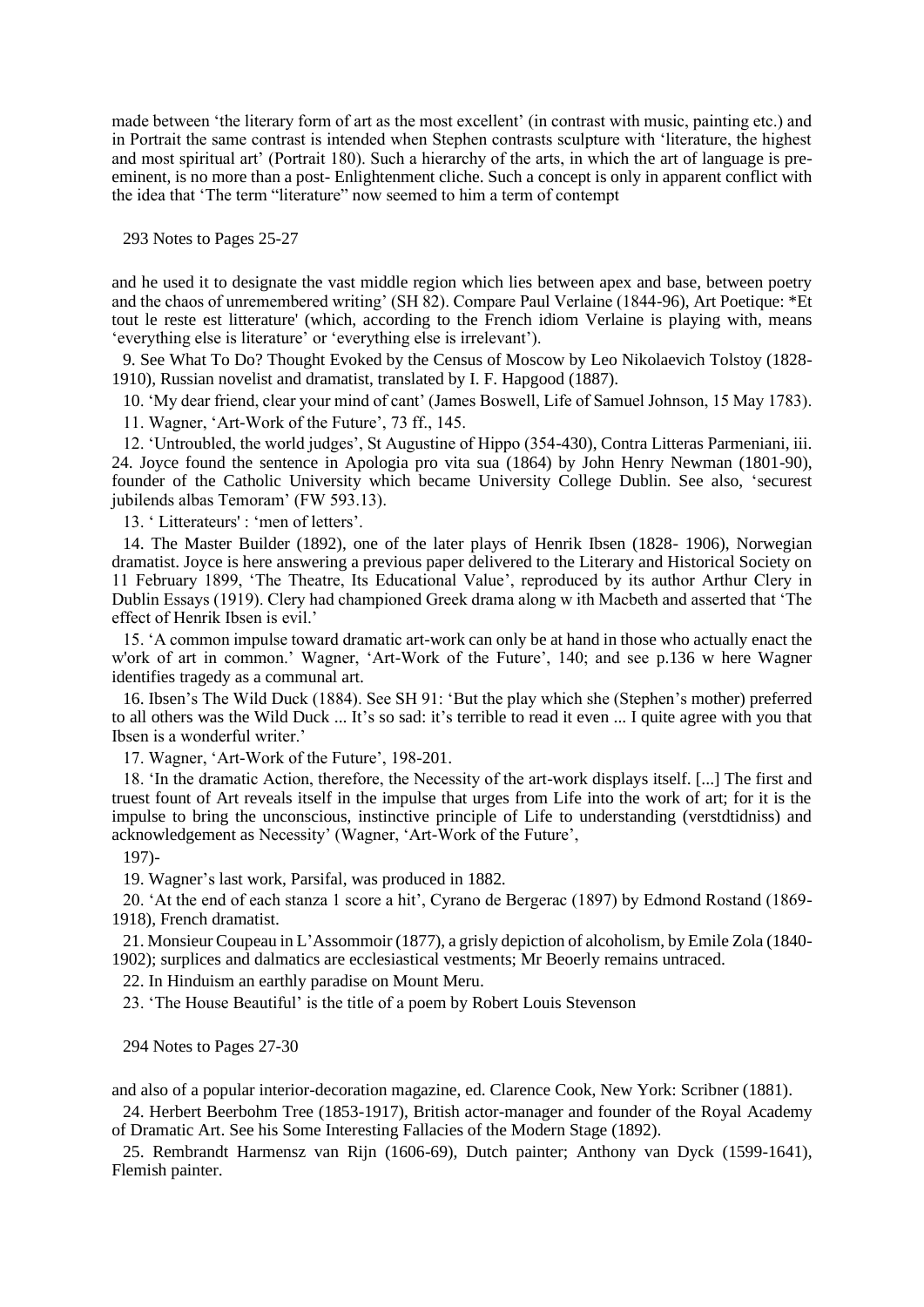26. Alfred de Musset, Rolla: 'Je suis venu trop tard dans un siècle trop vieux.'

27. 'Who would fardels bear?' (Hamlet, ill. i).

28. For a comparable attack on fashion see Wagner, 4 Art-Work of the Future', 82-8.

29. A city mentioned in the Old Testament: 'Jehoshaphat made ships of Tarshish to go to Ophir for gold' (1 Kings 22: 48).

30. The gardens of the voluptuous sorceress in Gerusalemme Liberata (1574) by Torquato Tasso (1544-95), Italian poet.

31. Richard Wagner, Lohengrin (1847).

32. Henrik Ibsen, Ghosts (1881).

33. Yggdrasil, the great tree of Scandinavian mythology: its branches extend through, and its roots support, the universe.

34. Alexander Pope, The Rape of the Lock, Canto IV, line 124.

35. From Act I of Henrik Ibsen, Pillars of Society (1877).

## IBSEN'S NEW DRAMA

Fortnightly Review NS, 67 (London, 1 Apr. 1900), 575-90. Joyce had proposed to the Fortnightly 's editor, W. L. Courtney, a general essay on Ibsen's work. Courtney's reply, that he would consider a review of Ibsen's new play, When We Dead Awaken (1899), arrived on the day that Joyce delivered his paper, 'Drama and Life'. Jovce would later learn that Ibsen had read the article and judged it 'very benevolent'. Joyce wrote to Ibsen in March 1901, described this article as 'immature and hasty' and indicated that he had defended Ibsen 'in debating societies' at the University. 'But we always keep the dearest things to ourselves,' Joyce continued. 'I did not tell them what bound me closest to you ... how your wilful resolution to wrest the secret from life gave me heart and how in your absolute indifference to public canons of art, friends and shibboleths you walked in the light of your inward heroism. And this is what I write to you of now' (Letters i. 51-2). For the circumstances of Joyce's publishing this essay JJ 73-4.

1. George Bernard Shaw, Quintessence of Ibsenism (1891, 2nd edn., 1913), 89, had cited this phrase under the heading 'Descriptions of Ibsen's Admirers'. The original phrase, 'Educated and muckferreting dogs', had appeared anonymously in a journal called Truth and was reprinted with a note of protest in the Pall Mall Gazette.

2. Joyce does not include Ibsen's dramas of the 1850s, the satirical Love's Comedy (1862), the verse dramas, Brand (1866) and Peer Gynt (1867), nor Emperor and Galilean (1873).

295 Notes to Pages 36-50

3. A play with close narrative parallels with Portrait.

4. The German version of Lohengrin (knight of the swan), who is guided by the swan to discover his wife, is based on two motifs: that of the metamorphosis of humans into swans and that of the wife whose question brings disaster

5. 'j fjaeir: 'mountain'.

6. The Master Builder (1892).

7. Yégof and Herne of the myth of the Wild Huntsman.

8. Thomas Hardy (1840-1928), English poet and novelist; Ivan Sergeievich Turgenev (1818-83), Russian writer; George Meredith (1828-1909), English novelist and poet.

9. In The Wild Duck (1884).

10. Compare Matthew Arnold, 'To a Friend' on Sophocles who 'saw life steadily, and saw it whole', Works, i. 4.

11. In A Doll's House (1879).

12. In, respectively, A Doll's House and Hedda Gabler (1890).

13. In Hedda Gabler.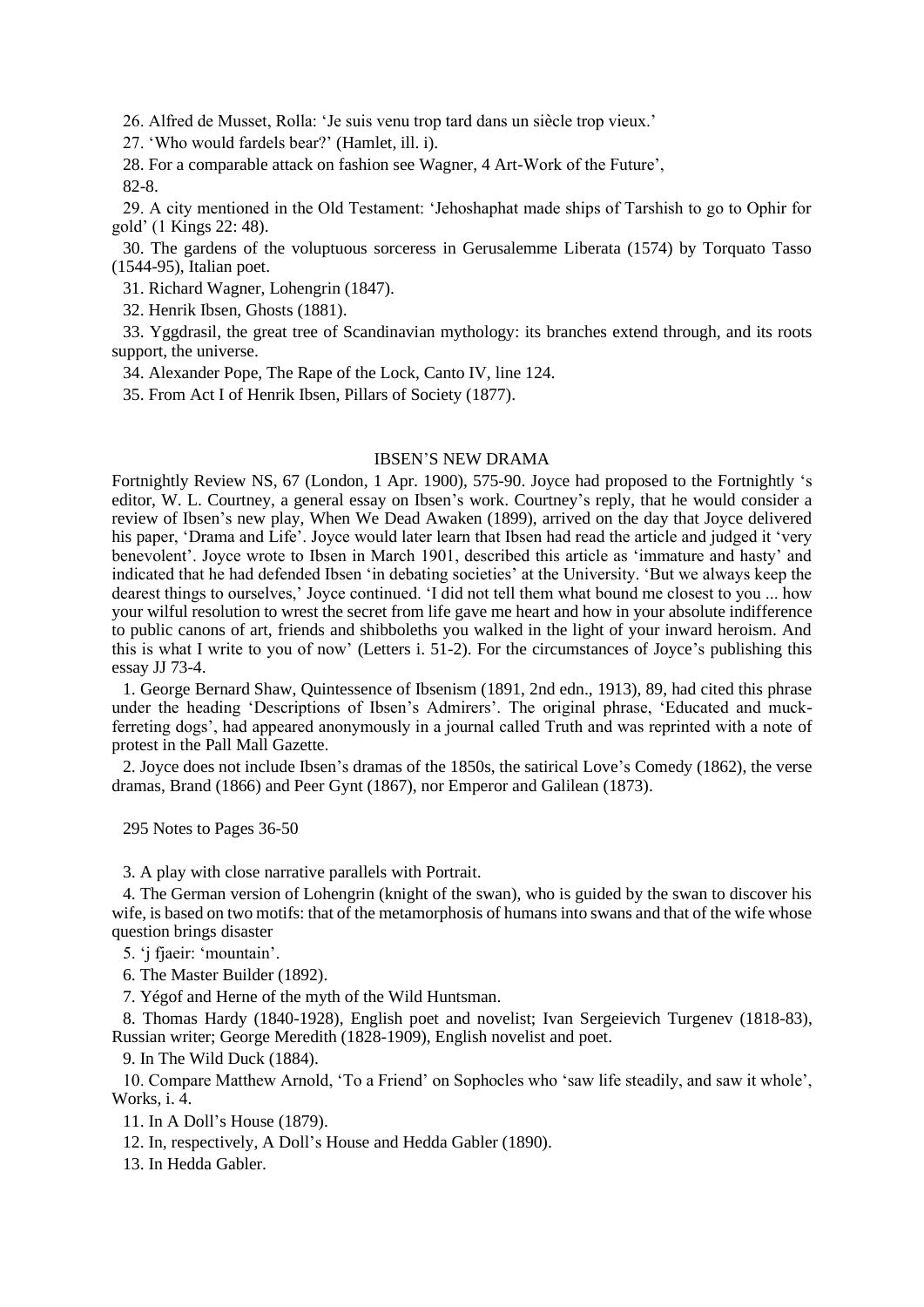14. That is, Ghosts (1881) and The Enemy of the People (1882).

15. See 'Drama and Life' p.26.

16. In The Wild Duck.

#### THE DAY OF THE RABBLEMENT

Published 1901. A copy marked up for some of the many typographical errors and subsequently acknowledged by Joyce's signature in 1930 is in the Slocum Collection at Yale, JJA 2.76-9. I have allowed uncorrected errors to stand. Written 15 October 1901 and, according to Stanislaus Joyce, 'written rapidly in one morning', this essay was submitted by Joyce to Hugh Kennedy, editor of the new literary magazine of the University, St Stephen's. The essay was refused by the magazine on the advice of a Fr. Henry Browne, who objected to its mentioning Gabriele D'Annunzio's II Fuoco (1900), a novel about the city of Venice, which Joyce, according to Stanislaus, 'considered the highest achievement of the novel to date' but which had been placed on the Vatican Index of Prohibited Books. St Stephen's also refused at this time an essay by a friend of Joyce, Francis Skeffington, later Sheehy-Skeffington (1878-1916), 'A Forgotten Aspect of the University Question', which advocates equal status for women as students of the University. Joyce and Skeffington, therefore, had the essays printed at their own expense. Eighty-five copies were printed for £2. 55. 0 d. on 21 October 1901. 'In the end,' commented Stanislaus, 'Jim's article ... got more publicity than if it had not been censored ... for he and I distributed it to the newspapers and people of Dublin that my brother wished to see it. A mention of it appeared in the United Irishman, and I remember handing it in at Ely Place to George Moore's pretty servant.' See My Brother's Keeper, 151-3. Skeffington and Joyce prefaced their essays with the following note: 'These two Essays were commissioned by the Editor of St Stephen s for that paper, but were subsequently refused insertion by the Censor. The

296 Notes to Page 50

writers are now publishing them in their original form, and each writer is responsible only for what appears under his own name. F.J.C.S. J.A.J.' The subsequent issue of St Stephen's (Dec. 1901) replied to Joyce's essay. For the circumstances of Joyce's publishing this essay see jfjf  $&&<-$ ).

1. Giordano Bruno (c.1548-1600), Italian philosopher, born near Nola. According to Stanislaus, Joyce 'intended that the readers of his article should have at first a false impression that he was quoting some little- known Irish writer - the definite article before some old family names being a courtesy title in Ireland - so that when they discovered their error, the name of Giordano Bruno might perhaps awaken some interest in his life and work' (My Brother's Keeper, 153). For the quotation from Bruno sec I. Frith, Life of Giordano Bruno, the Nolan (1887), 165: 'No man truly loves goodness and truth who is not incensed with the multitude.'

2. The Irish Literary Theatre was founded at the end of 1898 by W. B. Yeats (1865-1939), Augusta, Lady Gregory (1852-1932), and Edward Martyn (1859-1924). Yeats's intention had been to produce the work of European as well as Irish dramatists. The theatre encountered some resistance from the Irish-Ireland movement led by D. P Moran (1872-1936) and from the Catholic Church. Joyce had supported the ILT's first play, Yeats's The Countess Cathleen (1892), when it was premiered amid hisses and booes on 8 May 1899. Cardinal Michael Logue (1840-1924) had accused it of heresy and Edward Martyn, a devout Catholic, had responded by almost withdrawing his financial support from the ILT Skeffington and other students composed a letter of protest against this play on the grounds that it 'offers as a type of our people a loathsome brood of apostates'. Joyce refused to sign it. The ILT's second play, Edward Martyn's The Heather Field, was liked so well by Joyce that he would produce it in 1919 in Zurich with the English Players and would then write of Martyn that 'as a dramatist he follows the school of Ibsen and therefore occupies a unique position in Ireland, as the dramatists writing for the National Theatre have chiefly devoted their energies to peasant drama.' (See 'Programme Notes for the English Players', p.210.) As late as February 1900 Joyce had enjoyed at the ILT The Bending of the Bough, a play co-written by Edward Martyn and George Moore (1852-1933), the Irish novelist and dramatist who had returned from England in 1901 as a 'convert', in Joyce's phrase, to the literary revival and as a director of the ILT However, the decision by the ILT in October 1901 to produce Casadh an tSugáin (The Twisting of the Rope) by the Gaelic scholar Douglas Hyde (1860-1949) and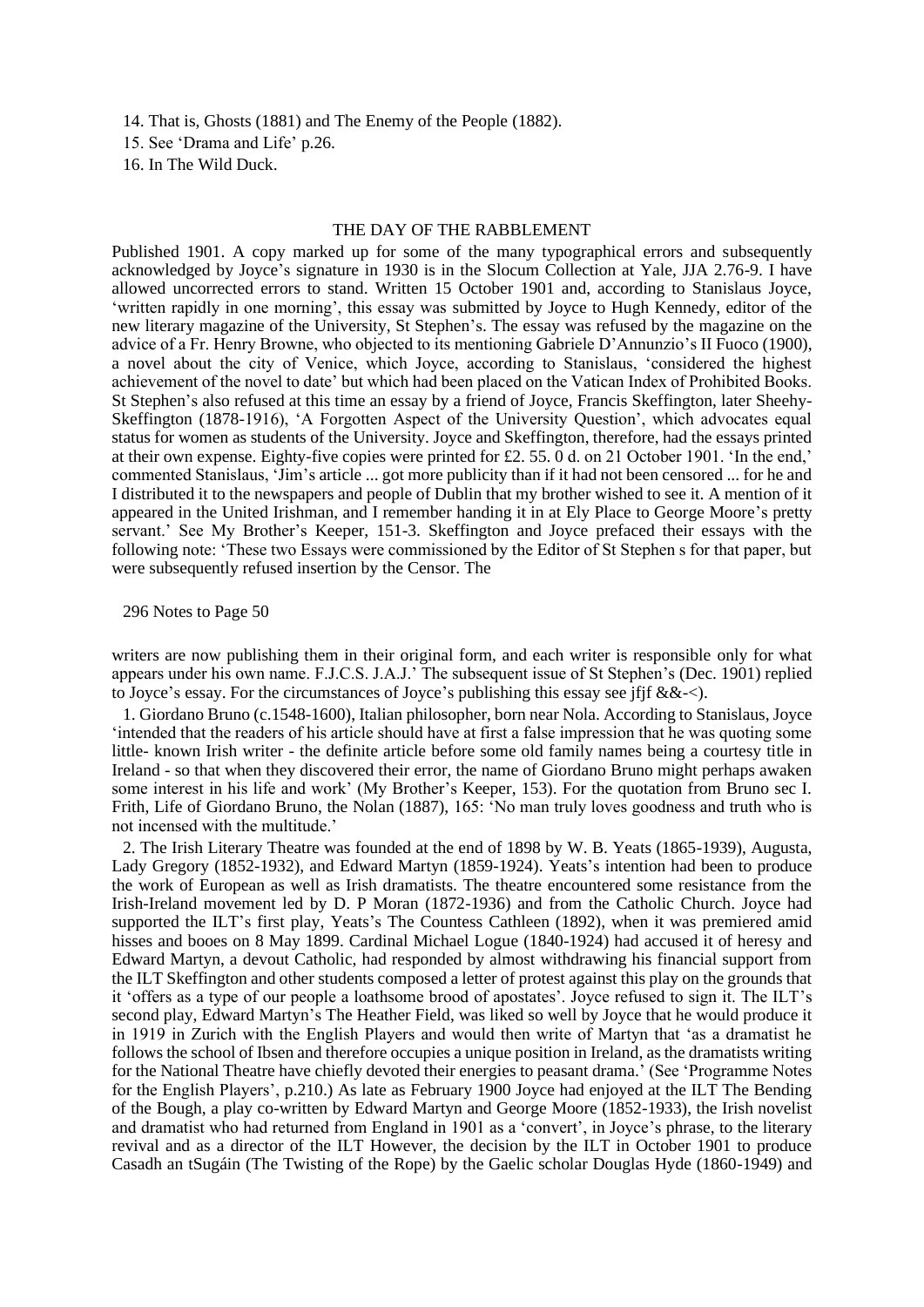Diarmuid and Gráinne by Moore and Yeats, indicated to Joyce that the ILT had betrayed itself and become narrowly nationalist in its policies.

3. Bealtaine was the 'official organ' of the ILT Both Ibsen's Ghosts and Tolstoy's The Power of Darkness (1888) had been banned by the Lord Chamberlain of England, but his censorship did not apply to theatres in Ireland. See 'The Battle between Bernard Shaw and the Censor', p.152, where Joyce celebrates the decision of the Abbey Theatre to perform a play banned on the English stage.

297 Notes to Pages 50-53

4. Gerhart Hauptmann (1862-1946), German dramatist, novelist and poet It is probable that Joyce, who during the summer of 1901 had translated Hauptmann's Vor Sonnenaufgang (1889), under the title Before Sunrise, and Michael Kramer (1900), intended to submit these to the ILT. However, he waited three years and submitted them to W. B. Yeats for the Abbey Theatre in 1904. Yeats, in a letter of 2 October 1904, rejected both translations with the explanation, 'We must get the ear of our public with Irish work.' See also 'A Painful Case', D 82.

5. That is, Hermann Sudermann (1857-1928), German novelist and playwright; Bjornstjerne Bjornson (1832-1910), Norwegian novelist, playwright, poet, and journalist; Giovanni Giacosa (1847-1906), Italian dramatist and librettist, whom Joyce would later angrily describe as 'a paunchy vulgarian whose highest ideal in life is a bellyfull of pasta asciutta ' (My Brother's Keeper, 252).

6. That is, 'the triumphant beast' from Giordano Bruno, Spaccio della Bestia Trionfante (1583); Jose Echegarav (1832-1916), Spanish mathematician, statesman, and dramatist; Maurice Maeterlinck, Pelleas et Melisande (1892).

7. Esther Waters (1894) is generally considered to be one of Moore's most distinguished works whereas Vain Fortune (1891) is not.

8. Jens Peter Jacobsen (1847-1885), Danish novelist.

9. That is, George Moore, Celibates (1895).

10. George Moore's island is in Lough Cara, Co. Mayo, near the family house, Moore Hall. Joyce, with his phrase 'George Moore and his island', is punning on a title of one of Moore's books, Parnell and his Island

0887).

11. Joyce places himself in the line of succession from Ibsen and Hauptmann. He is quoting from the first act of Ibsen's The Master Builder. 'I tell you the younger generation will one day come and thunder at my door.' See also Epiphany 177.

#### JAMES CLARENCE MANGAN (1902)

St Stephen's, 1/6 (May 1902), 116-18. This essay was first read by Joyce to the Literary and Historical Society of University College Dublin on 15 February 1902. In chapter 19 of Stephen Hero, Joyce gives Stephen a version of this essay, omitting any mention of Mangan, under the title 'Drama and Life', 'a careful exposition of a carefully meditated theory of esthetic. When he had finished he found it necessary to change the title from "Drama and Life" to "Art and Life" ...' (SH 85). According to Stanislaus, the essay on Mangan 'bore witness to a determined struggle to impose an elegance of thought on the hopeless distortion of the life that surrounded him' (My Brother's Keeper, 168), a comment which may refer, among other things, to their brother George's dying of peritonitis at that time. For the circumstances of Joyce's presentation of this paper see JJ 93-6.

James 'Clarence' Mangan (1803-49), Irish poet, a contributor to The Comet,

298 Notes to Pages 53-55

an anti-tithes newspaper of the 1830s, to the Dublin University Magazine, the journal of Tory unionism, and to the Young Ireland journals, The Nation, which was co-founded in 1842 by Charles Gavan Duffy (1816-1903), John Blake Dillon (1816-66) and Thomas Davis (1814-45), and the United Irishman, which was founded in 1847 by John Mitchel (1815-75).

1. This quotation remains untraced.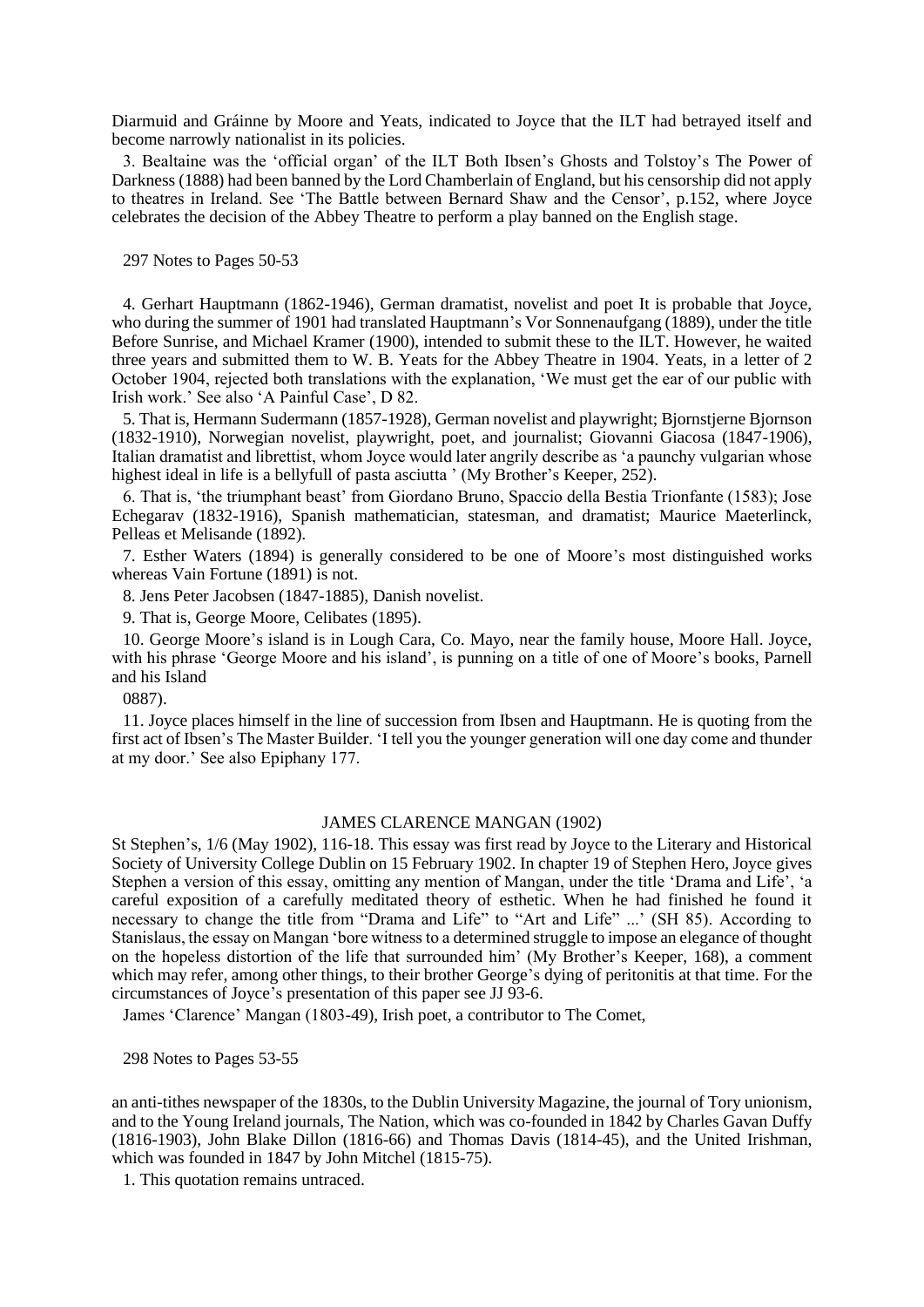2. According to Stanislaus, a deliberately enigmatic reference to William Blake (1757-1827) (My Brother's Keeper, 171).

3. See SH 84.

4. The question recurs in Act 1 of Richard Wagner, Parsifal .

5. According to Stanislaus, a deliberately enigmatic reference to Robert Browning (1812-89) (My Brother's Keeper, 171).

6. Joyce would seem to have in mind various perpetrators of the inconsistent myth of Mangan as poète rnaudit: C. F. Meehan represents Mangan's weakness to be for alcohol, 'the poppy of the West', in his edition of The Poets and Poetry of Munster: A Selection of Irish Songs by the Poets of the Last Century, trans. James Clarence Mangan, 3rd [sic] edn. (Dublin: James Duffy, n.d. [ 1884]), p.x. D. J. O'Donoghue, The Life and Writings of fames Clarence Mangan (Dublin: M. H. Gill, 1897), represents it as opium; Charles Gavan Duffy, Young Ireland: A Fragment of Irish History, 1840-1850 (London: Cassell, Fetter, Calpin, 1880), asserts that Mangan 'cared nothing for political projects'; John Mitchel, however, represents Mangan as a nationalist rebel, 'a rebel with his whole heart and soul against the whole British spirit of the age' and also as one who 'sought at times to escape from consciousness by taking for bread, opium, and for water, brandy' (biographical introduction to John Mitchel (ed.), Poems by fames Clarence Mangan, New York: Haverty (1859), 8, 12-13).

7. Both Mitchel and O'Donoghue classify Mangan's problematic translations as 'Apocrypha' and 'Perversions'.

8. Novalis, pseudonym of Friedrich Leopold, Freiherr von Hardenberg (1772-1801), German philosopher and poet, Fragmente, Vermischten Inhalts, p.135.

9. Joyce is quoting here from Mangan's 'Fragment of an Unpublished Autobiography', Irish Monthly, 10 (1882), 678. This autobiographical fragment was also available to Joyce in Meehan ([1884]), pp.xxilvi. See also David Lloyd, Nationalism and Irish Literature: fames Clarence Mangan and the Emergence of Irish Cultural Nationalism (Berkeley and Los Angeles: University of California Press, 1987), 162, 167 ff., 178. Joyce's misapprehension that Mangan's sentences are about one's 'associates' and not, as they were in fact for Mangan, about 'serpents and scorpions' makes it clear that Joyce here identifies both with Mangan's paranoia and with his idea of the father. Compare Shem, 'Mynfadher was a boer constructor' (FW 180. 35).

10. Meehan, p.xli.

11. 'The artist, he imagined, standing in the position of mediator between the world of his experience and the world of his dreams' (SH 82). Such a

299 Notes to Pages 56-57

principle opposes that of W. B. Yeats, 'Poetry is the utterance of desires that can be satisfied only in dreams.' See My Brother's Keeper, 169.

12. See Mangan on the strategy of dandyism in his 'An Extraordinary Adventure in the Shades', Comet (27 Jan. 1833), 319: 'You shall tramp the earth in vain for a more pitiable object than a man with genius, with nothing else to back it with. He was born to amalgamate with the mud we walk upon, and will, whenever he appears in public, be trodden over like that. Transfuse into this man a due portion of mannerism; the metamorphosis is marvellous. Erect he stands and blows his trumpet, the sounds whereof echo into the uttermost confines of our magnificent world ... Mannerism! destitute of which we are, so to speak, walking humbugs. It was Charles Gavan Duffy who remembered Mangan's hair 'as fine and silky as a woman's', according to D. J. O'Donoghue, in Poems of James Clarence Mangan with biographical introduction by John Mitchel (Dublin: O'Donoghue, M. H. Gill, 1903), p.xxv.

13. Mangan's poem 'On the Death of a Beloved Friend' (1833) is written on the death of his pupil, Catherine Hayes.

14. D. J. O'Donoghue (1897) adds this supposition to Mangan's celebrated *grande passion*, for which the locus classicus is Mitchel: 'It is a vacuum and obscure gulf which no eyes fathomed or measured; into which he entered a bright haired youth and emerged a withered and stricken man ... he had loved, and was deceived' (Mitchel (1859), 11).

15. Meehan, pp.xv-xvi.

16. Frédérique Hauffe, an early nineteenth-century victim of psychosomatic hallucination. See Mangan's poem, 'To the Spirit-Seeress of Prevorst, as She Lay on Her Death-Bed'.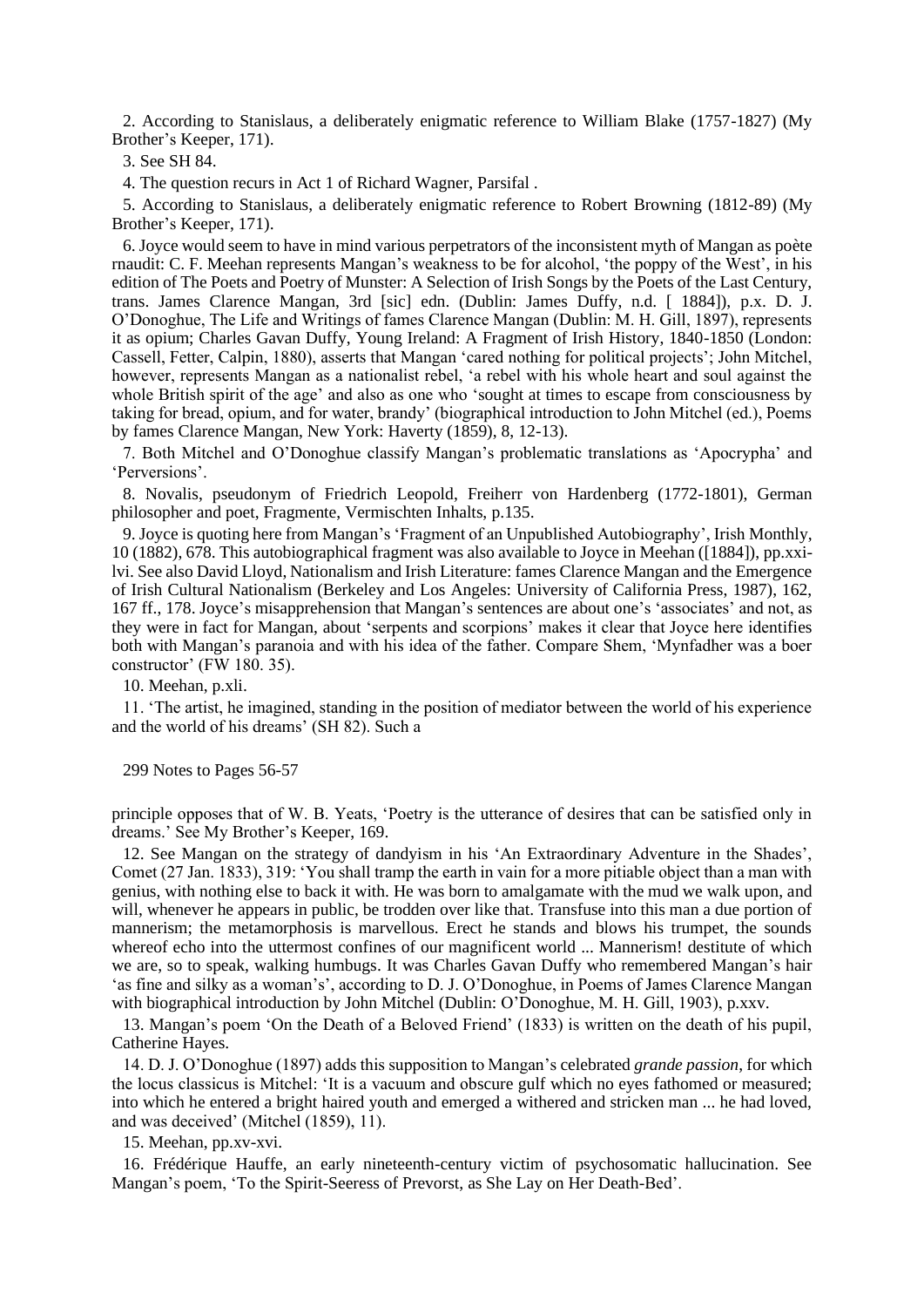17. Antoine Watteau (1736-1819), French painter.

18. This is the final sentence of 'A Prince of Court Poets' in Walter Pater, Imaginary Portraits (1887).

19. Joyce exaggerates Mangan's obscurity. The editions to which he refers are John Mitchel's (see note 6 above); Louise Imogen Guiney (ed.), James Clarence Mangan, His Selected Poems (Boston: Lamson, Wolffe, 1897); C. p.Meehan (ed.), Essays in Prose and Verse (Dublin: James Duffy, 1884).

20. Thomas Moore (1779-1852), Irish poet; Edward Walsh (1805-90), Irish poet and folklorist.

21. Percy Bysshe Shelley, A Defence of Poetry (composed 1821, published 1840). See Portrait 179 and U 9. 381-2.

22. Mangan, 'The Last Words of Al-Hassan', in Mitchel (1859), 322.

23. The idealized beloveds of Michelangelo, Petrarch, and Dante.

24. Compare Walter Pater's description of this painting in his essay 'Leonardo da Vinci' (1869).

25. The Gulistan (1258), or Rosegarden, of the Persian poet S'adi (c.1184- c.1291).

26. Guiney, 263.

27. Walt Whitman (1819-92), American poet.

28. See John Mitchel, 'Mangan's pathos was all genuine, his laughter hollow

300 Notes to Pages 57-59

and painful. In several poems he breaks out into a sort of humour, not hearty and merry fun, but rather grotesque, bitter, fescennine buffoonery; which leaves an unpleasant impression, as if he were grimly sneering at himself and at all the world' (Mitchel (1859), 23).

29. Conrad Wetzel, 'Good Night', in Mitchel (1859), 333-4.

30. William Blake, The Marriage of Heaven and Hell (1793), plate 9, line 56.

31. John Dowland (1563 - 1626), English composer and poet. Joyce's 'favourite poem in Dowland's Songs was "Weep you no more, sad fountains'" (My Brother's Keeper, 166).

32. Edgar Allan Poe (1809-49), American author.

33. Emmanuel Swedenborg (1688-1772), Swedish philosopher; the phrase 'vastation of soul' is used in an essay on Swedenborg by Ralph Waldo Emerson, Representative Men (London: Bohn, 1847), 328.

34. Naomi, Hebrew for 'pleasant'; Mara, Hebrew for 'bitterness'. After famine and the death of her menfolk Naomi returned to Bethlehem: 'and the women said, "Can this be Naomi?" But she said to them, "Do not call me Naomi, call me Mara"' (Ruth 1: 19-20).

35. Giacomo, Count Leopardi (1798-1837), Italian poet and philosopher.

36. John Keats, 'for many a time | I have been half in love with easeful Death', 'Ode to a Nightingale' (1819).

37. In Islam, the angel of death, from which Mangan's poem 'The Angel of Death' takes its title.

38. Dante, Inferno, v.

39. 'Vision or Imagination is a Representation of what Eternally Exists, Really & Unchangeably. Fable or Allegory is Form'd by the daughters of Memory' (William Blake, A Vision of the Last Judgment (1810), plate 68).

40. 'Every time less than a pulsation of the artery  $\vert$  Is equal in its period & value to six thousand years; | For in this period the poet's work is done' (William Blake, Milton (1809), plate 28, lines 62-4; U 9. 86-8).

41. 'his history and fate were indeed a type and shadow of the land he loved so well' (Mitchel (1859), 15).

42. See the description of Davin (Portrait 152), whom the students thought of 'as a young fenian. His nurse had taught him Irish and shaped his rude imagination by the broken lights of Irish myth. He stood towards this myth upon which no individual mind had ever drawn out a line of beauty and to its unwieldy tales that divided themselves as they moved down the cycles in the same attitude as towards the Roman catholic religion, the attitude of a dull witted loyal serf. Whatsoever of thought or feeling came to him from England or by way of English culture his mind stood armed against ...' Compare Mitchel (1859): 'throughout his whole literary life of twenty years he [Mangan] never deigned to attorn to English criticism, never published a line in any English periodical, or through any English bookseller.'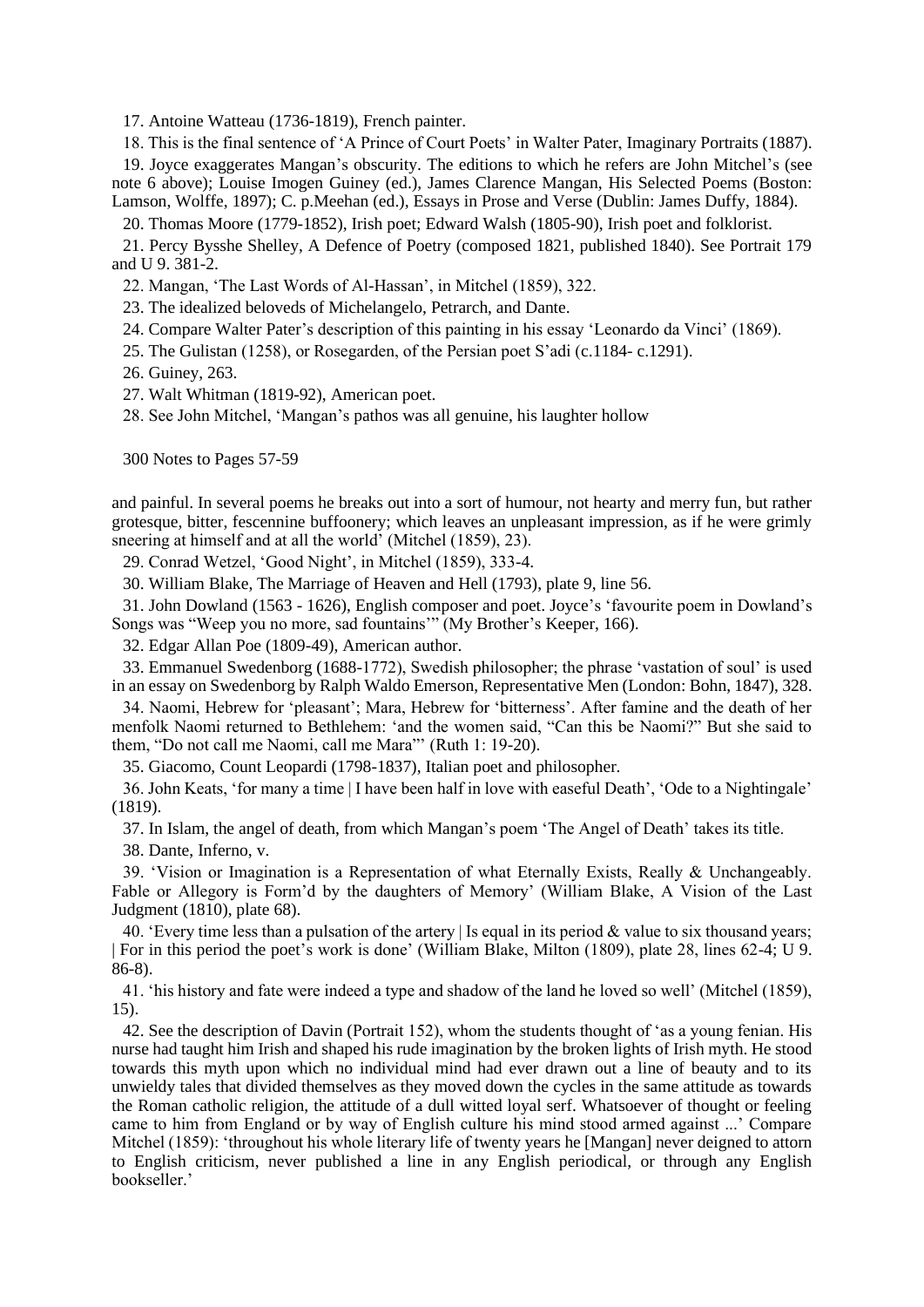43. See 'An Irish Poet' p.62.

44. Novalis, *Fragmente,* Fortsetzung, p.452.

45. Compare Mitchel on Mangan as the epitome of the Irish 'national

Notes to Pages 60 - 61 301

character': 'More than in any other mood of song he seemed to revel in the expression of passionate sorrow'; 'This character of extravagant but impotent passion greatly prevails throughout the Irish ballads at all times, expressing not only that misery produced by ages of torture and humiliation, but the excessively impressible temperament of the Gael, ever ready to sink into blackest despondency and blind rage, or to rise into rapturous triumph' (Mitchel (1859), 20, 22-3). See also Guiney: 'It may be unjust to lend him the epitaph of defeat, for he never strove at all' (Guiney, 5).

46. See SH 85.

47. 'This beautiful, marvellous life of earth, this inscrutable life of earth' (Ibsen, When We Dead Awaken, Act III).

48. See SH 85 and Portrait 174, where the definition (a translation of the Latin phrase splendor veri) is attributed to Plato, as it is by Flaubert in a letter to Mile Leroyer de Chantepie, 18 March 1857.

49. Joyce is in this paragraph translating from the final speech of the father in Hauptmann's Michael Kramer. See also 'Death is the highest form of life. Ba!' (U 15. 2099).

50. Joyce is citing a concept borrowed by Yeats from the *anima mundi* of the Cambridge Platonist, Henry More (1614-87), and from the Theosophists.

51. 'Thus the spirit of man makes a continual affirmation' (SH 85). 'Bloom dissented tacitly from Stephen's views on the eternal affirmation of man in literature' (U 17. 29-30).

### AN IRISH POET

Daily Express (Dublin, 11 Dec. 1902). Written 4 December 1902. The editor of the Dublin Daily Express, E. V. Longworth, had agreed (on Lady Gregory's recommendation) to send books for review to Joyce in Paris. The Daily Express claimed to seek to reconcile 'the rights and impulses of Irish nationality with the demands and obligations of imperial dominions'. See Gabriel's exchange with Miss Ivors about his reviewing for the Daily Express in 'The Dead', D 187-8.

Joyce is here reviewing Poems and Ballads (n.d. [1902]) by William Rooney (1873-1901), with an introduction by Arthur Griffith (1871-1922) and a biographical sketch by Patrick Bradley. Rooney had been a journalist and Irish language teacher. He had worked with Arthur Griffith in the founding of the United Irishman. That newspaper ('headquarters' in Joyce's phrase) had published this posthumous collection of Rooney's verse and, on 20 December 1902, responded to Joyce by quoting his unsympathetic review as part of an advertisement for the book and inserting one word in order to make explicit an alternative value: 'And yet he might have written well if he had not suffered from one of those big words [Patriotism] which make us so unhappy.' See U 2.264: 'I fear those big words, Stephen said, which make us so unhappy.'

1. Thomas Osborne Davis (1814-45), poet, Young Irelander, journalist, and co-founder of The Nation.

302 Notes to Pages 61-64

2. Thomas D'Arcy MacGee (1825-68), poet, Young Irelander, journalist, and contributor to The Nation, who entered Canadian politics in 1857, became a minister in the government of the federal union in 1867 when Canada acquired Dominion Home Rule status, denounced raids on Canada by the Fenians and was assassinated by them in Ottawa on 7 April 1868.

3. Denis Florence McCarthy (1817-82), poet and scholar, contributor to The Nation and to the Dublin University Magazine ; Sir Samuel Ferguson (1810-86), poet and scholar, contributor to the Dublin University Magazine and, on one occasion, to The Nation ; Timothy Daniel Sullivan (1827- 1914), poet, Young Irelander, contributor to, and editor of, The Nation, one of the first Irish Members of Parliament to repudiate Parnell, leader of the 'Bantry gang' (see p.346, n. 3), author of the ballad 'God Save Ireland'; Thomas Rolleston (1857-1920), scholar, poet, and leader-writer on the Dublin Daily Express.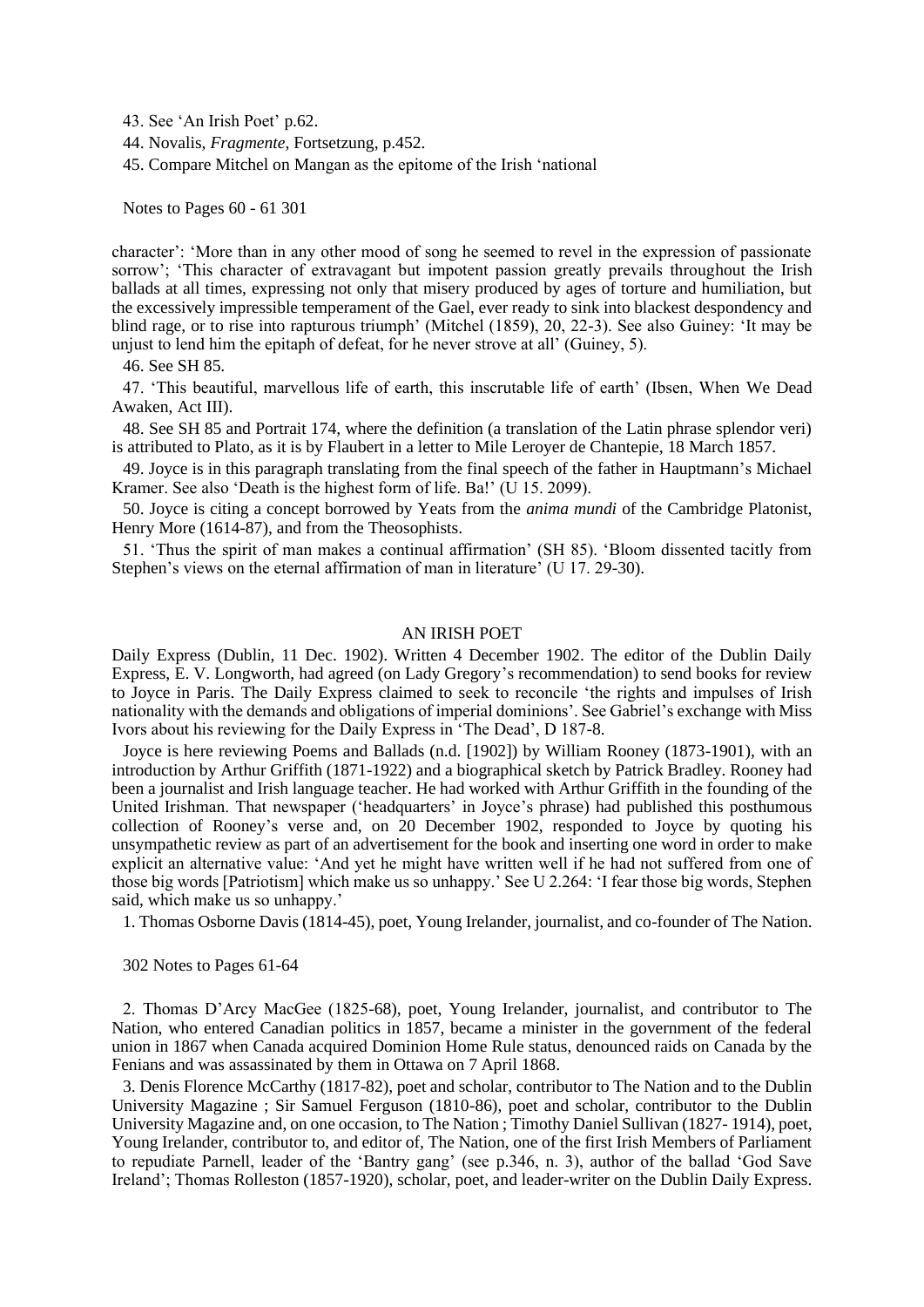4. 'Roilig na Riogh' is by Rooney and can be found in Poems and Ballads, 16; 'The Dead at Clonmaenoise' is by Rolleston and can be found in his Sea Spray: Verses and Translations (1909), 47.

5. For Stanislaus's commentary on this apparent confusion see My Brother's Keeper, 203-4.

6. 'Aquinas says: ad pulchritudinem tria requiruntur, integritas, consonantia, claritas. I translate it so: Three things are needed for beauty, wholeness, harmony and radiance' (Portrait 178; SH 101).

7. Douglas Hyde (1860-1949), scholar and politician, founder-president of the Gaelic League (1893- 1915). His works include Love Songs of Connacht (1894).

### GEORGE MEREDITH

Daily Express (Dublin, 11 Dec. 1902). Written 4 December 1902. Joyce is here reviewing George Meredith: An Essay towards Appreciation (1902) by Walter Jerrold (1865-1929). This is one of the series English Writers of Today and not, as Joyce states below, 'the English men of letters series'. For Joyce's attitudes to Meredith see My Brother's Keeper, 95, 204-5.

1. Arthur Wing Pinero (1855-1934), British playwright.

2. 'There was a spice of malice in the phrase,' according to Stanislaus. 'It was exactly what my brother was striving heroically not to be' (My Brother's Keeper, 204-5). Also W. B. Yeats recalled Joyce's accusation at their first meeting: 'You do not talk like a poet, you talk like a man of letters. . JJ 101 n.).

3. Meredith, Modern Love, and Poems of the English Roadside, with Poems and Ballads (1862); Dante Alighieri, Vita Nuova (c.1295). Joyce satirizes this levelling in 'Catilina'. 'For every true-born mysticist | A Dante is, unprejudiced' ('The Holy Office' (1904) lines 15-16).

4. George Meredith, 'The Appeasement of Demeter'.

5. King Lear, 1. ii.

303 Notes to Pages 65-71

# TODAY AND TOMORROW IN IRELAND

Daily Express (Dublin, 29 Jan. 1903). Joyce is here reviewing Today and Tomorrow in Ireland: Essays on Irish Subjects (1903) by Stephen Gwynn (1864- 1950), scholar, poet, and a Nationalist MP from 1906 to 1918.

1. See SH 66, where it is stated that Arthur Griffith, who is 'the editor of the weekly journal of the irreconcilable party [Sinn Fein] reported any signs of Philocelticism which he had observed in the Paris newspapers.' Canada had expressed its imperial preference in its support for Britain during the Boer War (1899-1902), a war which turned much moderate Irish opinion towards anti-imperialism. The issue of the Boer War recurs: 'Colonial Verses', p.70, and 'Ireland: Island of Saints and Sages', p.117.

2. 'By the way I wrote nothing in my review ... about the printing and the binding. My little editor must have added that' (Letters, ii. 27, to Stanislaus, 8 Feb. 1903). The 'Dublin firm' was Hodges, Figgis & Company.

## A SUAVE PHILOSOPHY

Daily Express (Dublin, 6 Feb. 1903). Joyce is here reviewing The Soul of a People (1898, 4th edn. 1902) by Harold Fielding-Hall (1859-1917).

1. Joyce substitutes 'flower' twice for 'blossom' and 'has' for 'hath'.

# AN EFFORT AT PRECISION IN THINKING

Daily Express (Dublin, 6 Feb. 1903). Joyce is here reviewing Colloquies of Common People (1902) by James Anstie.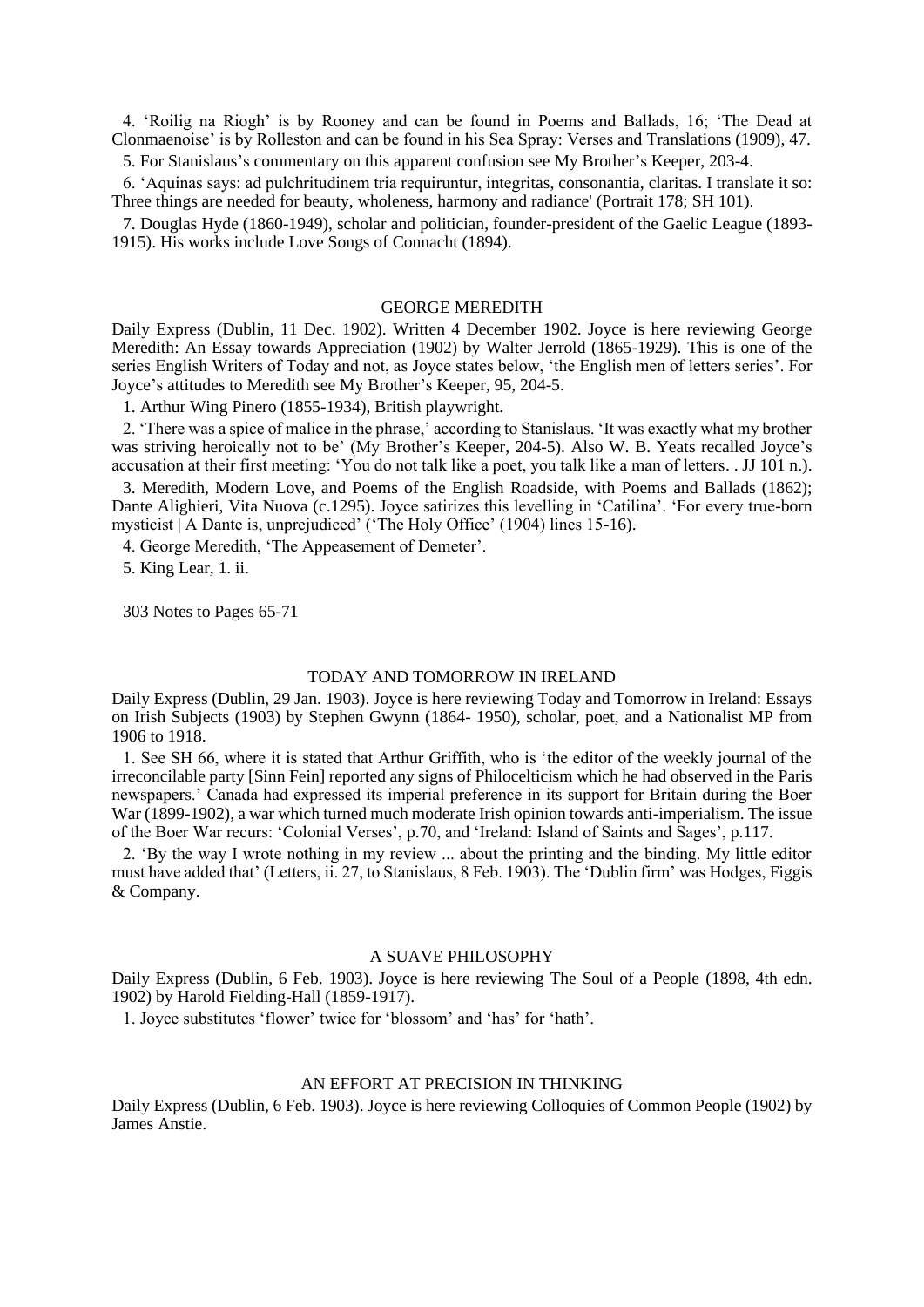## COLONIAL VERSES

Daily Express (Dublin, 6 Feb. 1903). Joyce is here reviewing Songs of an English Esau (1902) by Sir Clive Phillipps Wolley (1854-1918).

1. Phillipps Wolley has altered the biblical story (Genesis 25: 23-34). Esau is the son of Isaac and Rebecca and elder twin brother of Jacob. Yahweh had spoken to the pregnant Rebecca: 'There are two nations in your womb, your issue will be two rival peoples. One nation shall have the mastery of the other, and the elder shall serve the younger.' Jacob is the quiet one, Esau the hunter. When Esau returns exhausted and hungry Jacob secures his elder brother's birthright in exchange for pottage, that is for a bowl of soup. Esau and Jacob continue their conflict in FW.

# CATILINA

The Speaker (London: ns, 7, 21 Mar. 1903), 615. W. B. Yeats had approached the editor of The Speaker on Joyce's behalf (Letters, ii. 19). See also Joyce's letter to Stanislaus, 8 February 1903: 'I am feeling very intellectual these times and up to my eyes in Aristotle's psychology [that is DeAnima]. If the editor of

304 Notes to Pages 71-75

the "Speaker" puts in my review of "Catilina" you will see some of the fruits thereof' (Letters, ii. 28). Joyce is here reviewing *Catilina: drame en 3 actes et en vers* bv Henrik Ibsen, translated into French by de Coleville and de Zepelin (Paris: [1903]). Ibsen's Catilina first appeared in 1850.

1. Lucius Sergius Catilina (c.108-62 bc), son of an impoverished patrician family of Rome. His conspiracy against the city is condemned in speeches by Marcus Tullius Cicero (106-43 BC) and in the history by Gaius Sallustius Crispus (86-34 bc).

2. See 'Ibsen's New Drama', p.30.

3. This quotation remains untraced.

4. A slip for Furia in Ibsen's play.

5. 'CURIUS. Did you love them both at once? I do not understand it at all. CATILINA. Indeed it is strange and I do not understand it myself.'

6. Honoré de Balzac (1799-1850), French novelist.

7. Bootes is a constellation of the northern hemisphere. The quotation is from Thomas Carlyle, *Sartor Resartus* (1836), Book 1, chap. 3.

### THE SOUL OF IRELAND

Daily Express (Dublin, 26 Mar. 1903). This review alone appears over Joyce's initials: Longworth 'the editor wishing by this signature to disclaim any personal responsibility for the article' (My Brother's Keeper, 218). Longworth delayed printing the review and urged Joyce in future to write more favourably. In 'The Dead' it is Gabriel Conroy's initials which betray to Miss Ivors that he is a reviewer with the Daily Express (D 147).

Joyce is here reviewing Poets and Dreamers: Studies and Translations from the Irish (1903) by Lady Gregory. Longworth may have sent this book to Joyce because it was Lady Gregory who had recommended him. Joyce wrote to his mother on 20 March 1903: 'I sent in my review of Lady Gregory's book a week ago. I do not know if Longworth put it in as I sent it: the review was very severe. I shall write to I^dy Gregory one of these days' (Letters, ii. 37-8). See also Mulligan's exclamations to Stephen: 'Longworth is awfully sick ... after what you wrote about that old hake Gregory. O you inquisitional drunken jew jesuit! She gets you a job on the paper and then you go and slate her drivel to Jaysus. Couldn't you do the Yeats touch?' (U 9. 1158-60).

1. Aristotle, Metaphysics, 1. ii. 9.

2. Contrast Joyce's later estimate of peasant intelligence and dignity in 'The Mirage of the Fisherman of Aran', p.204.

3. Ben Jonson (1572-1637), Epicoene, or the Silent Woman (1609), II. ii.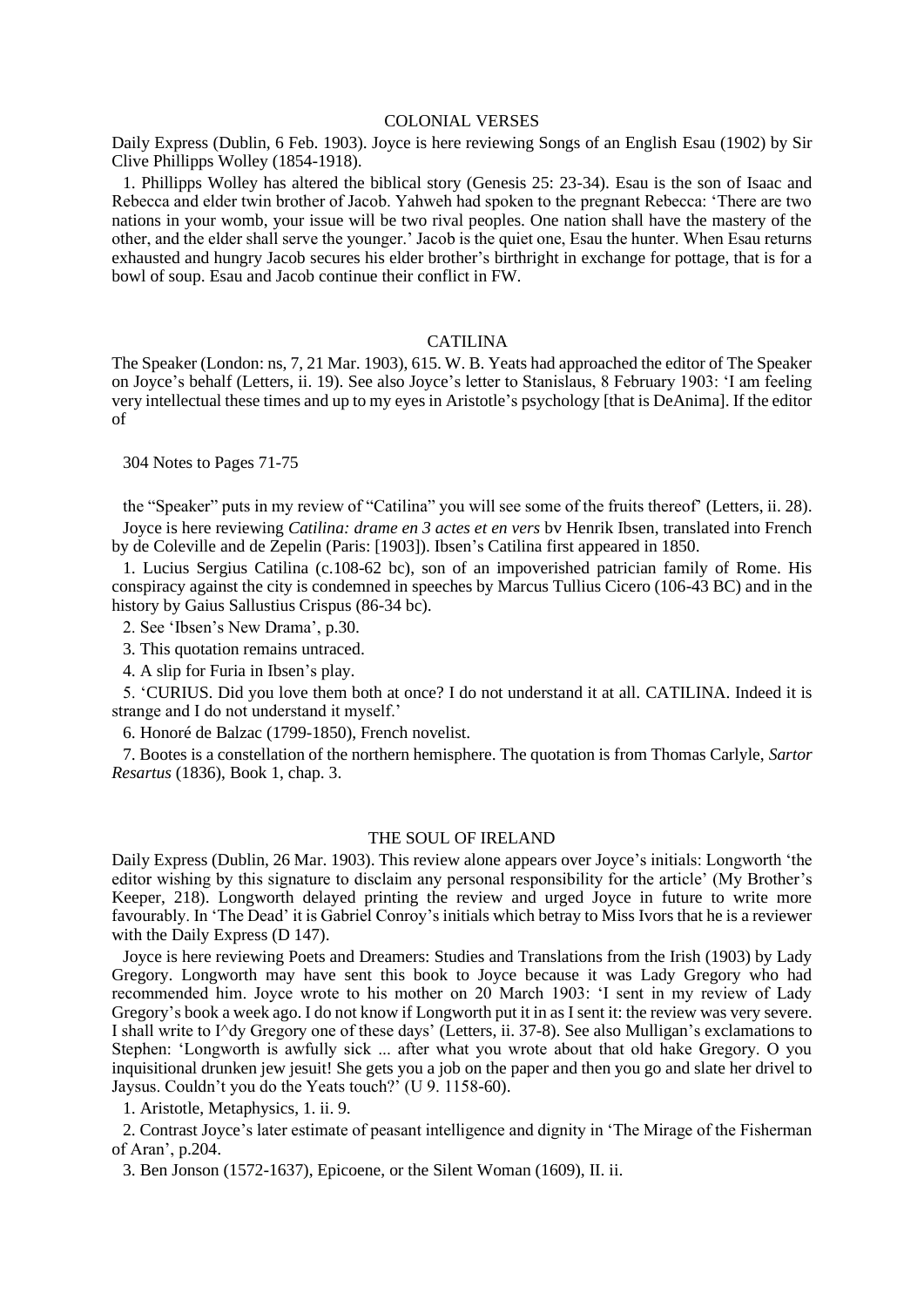4. W. B. Yeats, The Celtic Twilight (1893).

5. Antoine O Reachtabhra, or Raftery (c.1784-1835), Irish poet and musician. In the same year as this article Douglas Hyde edited Raftery's verse, Abhrain atd Leagtha ar an Reachtuire (1903).

6. James Abbott Meneill Whistler (1834-1903), American painter whose Nocturnes (1877) derive their title from a term in music ('night piece');

305 Notes to Pages 75-79

Stephane Mallarme (1842-98), French poet; 'Recapitulation' is In Catulle Mendes (1841-1909), French poet. The link between these in Joyce's mind appears to be an assumption that the art of each asp in s to the condition of music.

7. See notes to 'The Day of the Rabblement', pp.295-7.

8. Joyce is contrasting different attitudes (both dramatized in 'The Dead') of two pieces from Walt Whitman, the first chosen as an epigraph by Lady Gregory, the second suggested by Joyce himself. Both pieces are from Leaves of Grass (1855). The first is from 'A Song for Occupations', 6:

Will you seek afar off? you surely come back at last, In things best known to you finding the best, or as good as the best. In folks nearest to you finding the sweetest, strongest, lovingest, Happiness, knowledge, not in another place but this place, not for another hour but this hour

and the second is from 'Song of Myself', 18:

With music strong I come, with my cornets and my drums, I play not marches for accepted victors only, I play marches for conquer'd and slain persons.

Have you heard that it was good to gain the day? I also say it is good to fall, battles are lost in the same spirit in which they are won. I beat and pound for the dead, I blow through my embouchures my loudest and gayest for them. Vivas to those who have fail'd!

#### THE MOTOR DERBY

Irish Times (Dublin, 7 Apr. 1903). Joyce had hoped to become the French correspondent of this newspaper, but without success. He sent two pieces from Paris to the Irish Times, but the second piece, about a Paris carnival, was not accepted.

The motor derby, the Gordon Bennett race, took its name from James Gordon Bennett, US newspaper proprietor, who gave the trophy that bore his name for a series of international motor races. The fourth race in the series would take place in Ireland on 2 July 1903. It forms the basis of the story 'After the Race', in Dubliners.

1. A rule of the Gordon Bennett race was that a country might enter a team of three cars every part of which had to be made in that country.

2. The Paris-Madrid race which, after many fatalities, was stopped at Bordeaux.

3. The 370 mile Irish course was completed in 6 hours, 36 minutes, 9 seconds. The winner, Camille Jenatzy, a Belgian, drove a Mercedes. The French came second and third.

306 Notes to Pages 80-83

### ARISTOTLE ON EDUCATION

Daily Express (Dublin, 3 Sept. 1903). Joyce is here reviewing Aristotle on Education, being Extracts from the Ethics and Politics (1903), trans. and ed. John Burnet (1863-1928), Scottish classical scholar. 1. Burnet twice refers to Aristotle as 'first and foremost a biologist' (Aristotle on Education, 2, 129).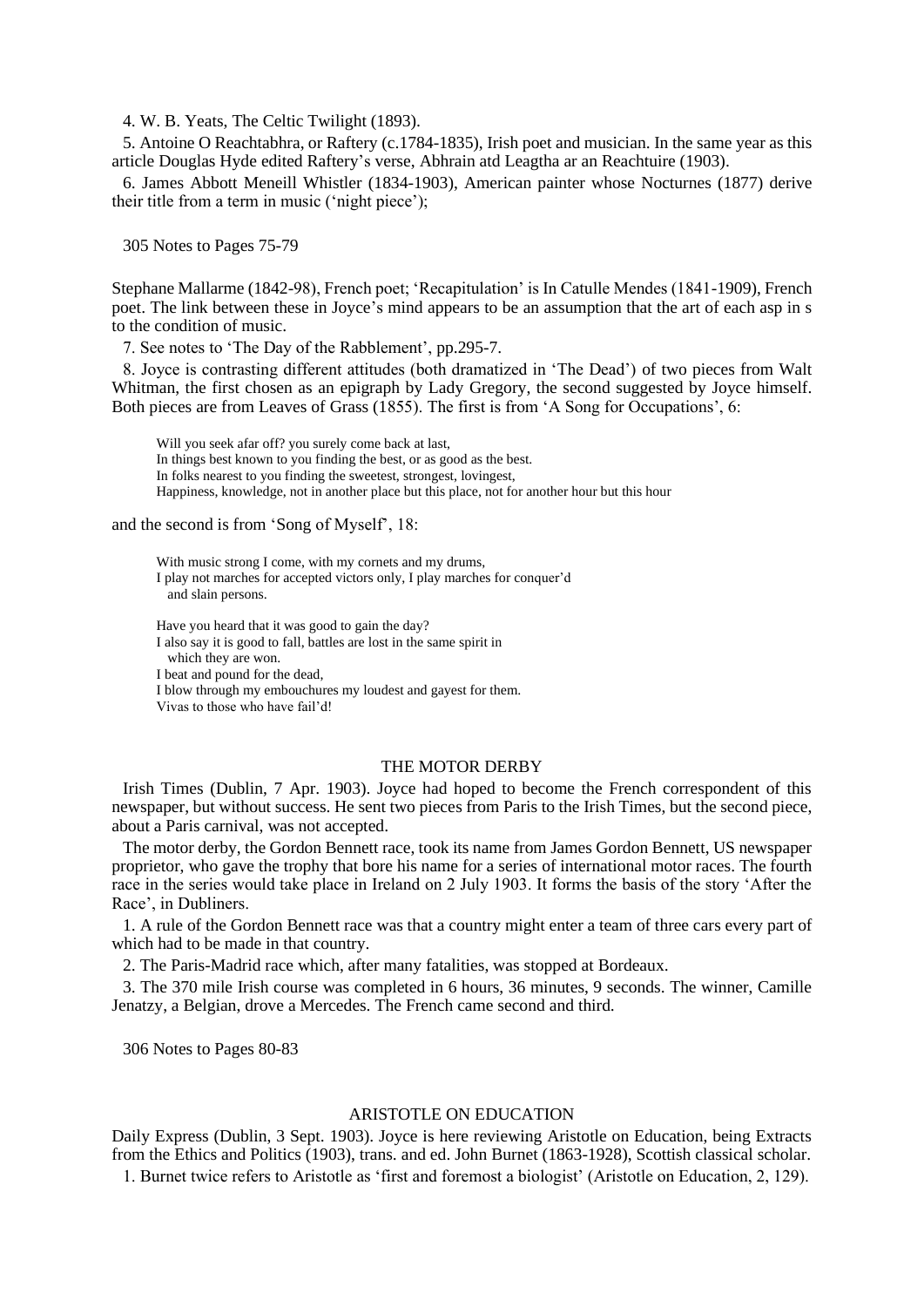2. A reference to Emile Combes (1835-1921), French politician who initiated a definite separation of church and state. See Aristotle on Education, 106: 'The sort of question that Aristotle raises here is really the same as that which divides France at the present moment. The objection of the French government to the teaching of the religious orders is just that it does not produce a "Republican spirit" in the pupils, that it is not, in Aristotle's phrase, an education in conformity with the constitution.'

3. ' Maestro di color che sanno' translates as 'master of those who know' (Dante, Inferno, iv. 131). See also U 3. 6-7.

# [A NE'ER DO WEEL]

Daily Express (Dublin, 3 Sept. 1903). The review has no title; it appears as A Ne'er Do Well in CW hi. Joyce is here reviewing A Ne'er Do Weel (Pseudonym Library, 1903) by Valentine Caryl, pseudonym for Valentina Hawtrey.

1. 'In dismissing this novel cursorily, my brother condemns pseudonyms; however, when a year later his own first stories were published [in the Irish Homestead ], he yielded to the suggestion (not mine) and used a pseudonym, "Stephen Daedalus", but then bitterly regretted the self-concealment' (Stanislaus Joyce in The Early Joyce: The Book Reviews, I902-I903, ed. Stanislaus Joyce and Ellsworth Mason, Colorado Springs (1955), 25).

### NEW FICTION

Daily Express (Dublin, 17 Sept. 1903). Joyce is here reviewing The Adventures of Prince Aga Mirza (1903) by James Aquila Kempster and The Mettle of the Pasture (1903) by James Lane Allen (1849- 1925), American novelist and essayist.

1. 'sir John Mandeville', supposed author of the Travels (English version c.1375), a fantastic guide for pilgrims to the Holy Land.

2. James Lane Allen, The Increasing Purpose (1900).

3. Henry V, ill. i.

4. longo intervallo: 'at a great distance'.

5. A character in The Mettle of the Pasture.

6. Joyce is remembering The Mettle of the Pasture, 125.

307 Notes to Pages 84-86

# A PEEP INTO HISTORY

Daily Express (Dublin, 17 Sept. 1903). Joyce is here reviewing The Popish Plot: A Study in the Reign of Charles II (1903) by John Pollock.

1. A supposed plot to murder Charles II of England and to re-establish Catholicism. The evidence of Titus Oates (1649-1705) secured the execution of many innocent Roman Catholics during 1678-1680.

2. Sir Edmund Berry Godfrey (1621-78), English magistrate and politician, before whom, in September 1678, Titus Oates and others had sworn the truth of their information and whose murder the following October appeared to confirm the evidence of a 'plot'.

3. Joyce is paraphrasing The Popish Plot, pp.vii, 3, 83. One of Thomas De Quincey's (1785-1859) most famous essays is titled 'On Murder Considered as One of the Fine Arts'; Lord Acton (1834-1902) discussed the murder in 'The Rise of the Whigs' in Lectures on Modern History (London, 1930), 213- 14.

4. Robert Green, Henry Berry, and Laurence Hill were hanged for the murder in 1679 on the evidence both of Miles Prance, who subsequently pleaded guilty to perjury, and of William Bedloe.

5. Bedloe was merely following Oates's footsteps.

6. A misquotation from The Popish Plot, 80.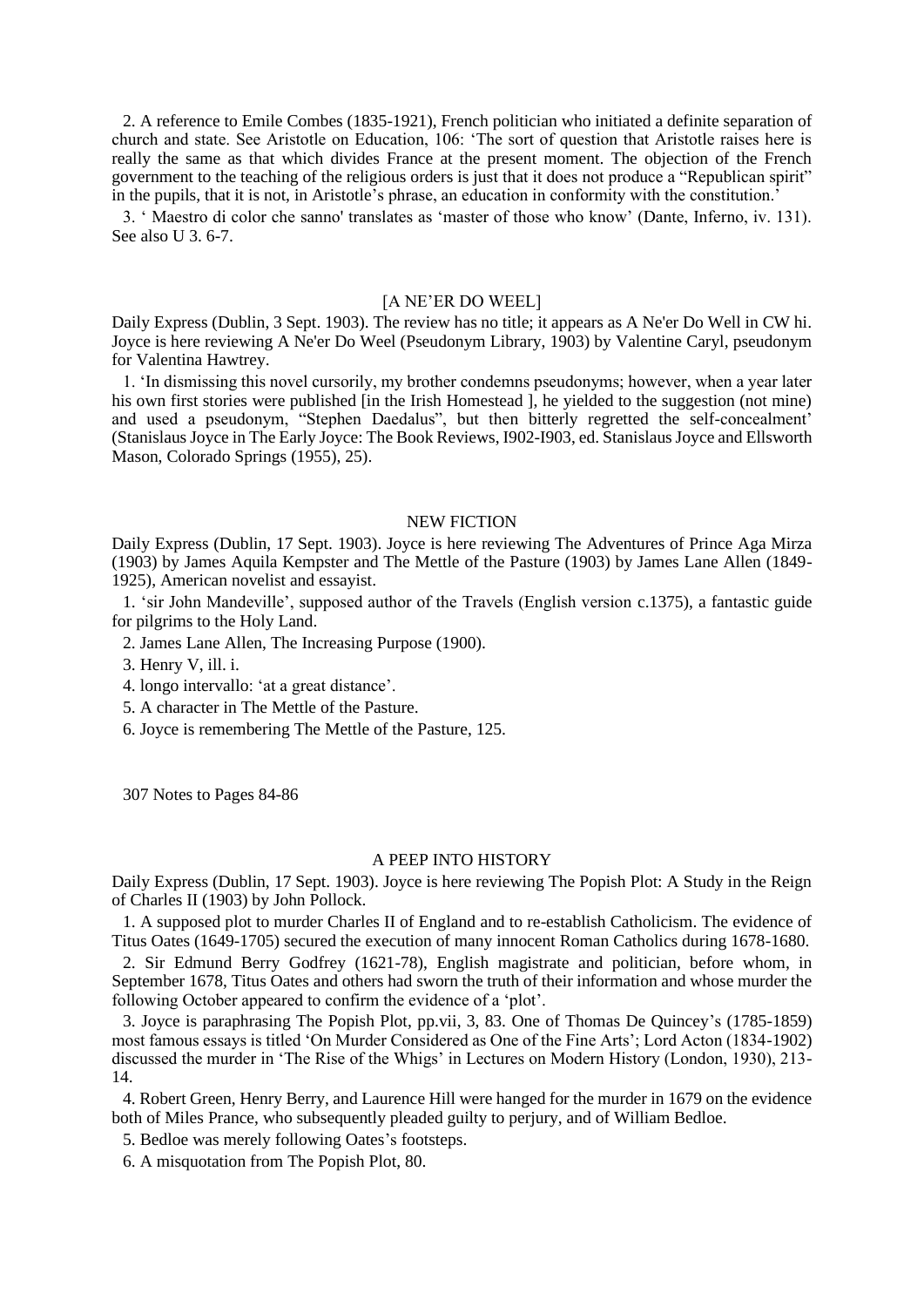7. John Mabillon (1632-1707), French Benedictine monk and palaeographer: l *Donner pour certain ce qui est certain, pour faux ce qui est faux, pour douteux ce qui est douteux*': 'To claim as certain that which is certain, as false that which is false, as doubtful that which is doubtful.'

8. Sir Roger L'Estrange (1616-1704), Royalist pamphleteer attacked the Whigs and Titus Oates in his periodical The Observer (1681-7).

# A FRENCH RELIGIOUS NOVEL

Daily Express (Dublin, 1 Oct. 1903). Joyce is here reviewing The House of Sin (1903), a translation by A. Smyth of La Maison du péché (1899) by Marcelle Tinayre (1872-1948), French woman of letters. The novel had been serialized in La Revue de Paris from May to August 1902.

1. Blaise Pascal (1623-62), French philosopher, mathematician, and defender of Jansenism.

2. King Lear, 1. ii.

3. Joyce abbreviates a passage in The House of Sin, 163.

4. Joris-Karl Huysmans (1848-1907), French novelist, whose quintet of 'politico-religious' novels A Rebours (1884), Ld-bas (1891), En Route (1895), La Cathedrale (1898), and L'Oblat (1903) were highly influential.

5. Joseph Bourget (1852-1935), Mensonges (1887).

6. Jansenism, founded by Cornelius Jansen (1585-1638), opponent of scholastic philosophy, emphasized predestination and 'conversion' at God's pleasure, and discovered in Pascal a defender against the Jesuits.

308 Notes to Pages 87-91

## UNEQUAL VERSE

Daily Express (Dublin, 1 Oct. 1903). Joyce is here reviewing Ballads and Legends (1903), by Frederick Langbridge (1849-1922).

1. Ballads and Legends, 3.

2. That is, maudlin drama.

### MR ARNOLD GRAVES'S NEW WORK

Daily Express (Dublin, 1 Oct. 1903). Joyce is here reviewing Clytæmnestra: A Tragedy (1903) by Arnold F. Graves (1844-1914), Irish playwright.

1. Robert Yelverton Tyrrell (1844-1914), Irish classical scholar at Trinity College, Dublin.

2. Atalanta in Calydon (1865) by Algernon Charles Swinburne (1837-1909), English poet and playwright.

3. That is, Egisthus.

### A NEGLECTED POET

Daily Express (Dublin, 15 Oct. 1903). Joyce is here reviewing George Crabbe (1903) by Alfred Ainger (1837-1904), chaplain-in-ordinary to Queen Victoria and man of letters.

1. See George Crabbe, 118.

2. Edmund Burke (1729-97), Irish politician and political philosopher; Charles James Fox (1749- 1806), English Whig politician; Walter Scott (1771-1832), Scottish novelist; Samuel Rogers (1763- 1855), English poet; William Lisle Bowles (1762-1850), English poet; Edward Fitzgerald (1809-83), English poet and translator, editor of a selection of Crabbe's verse.

3. The Kailyard school of Scottish writing was one of parochial sentimentality. Among its main exponents was J. M. Barrie (1860-1937), author of A Window in Thrums (1889) and Peter Pan (1904); see 'Programme Notes for the English Players', p.209.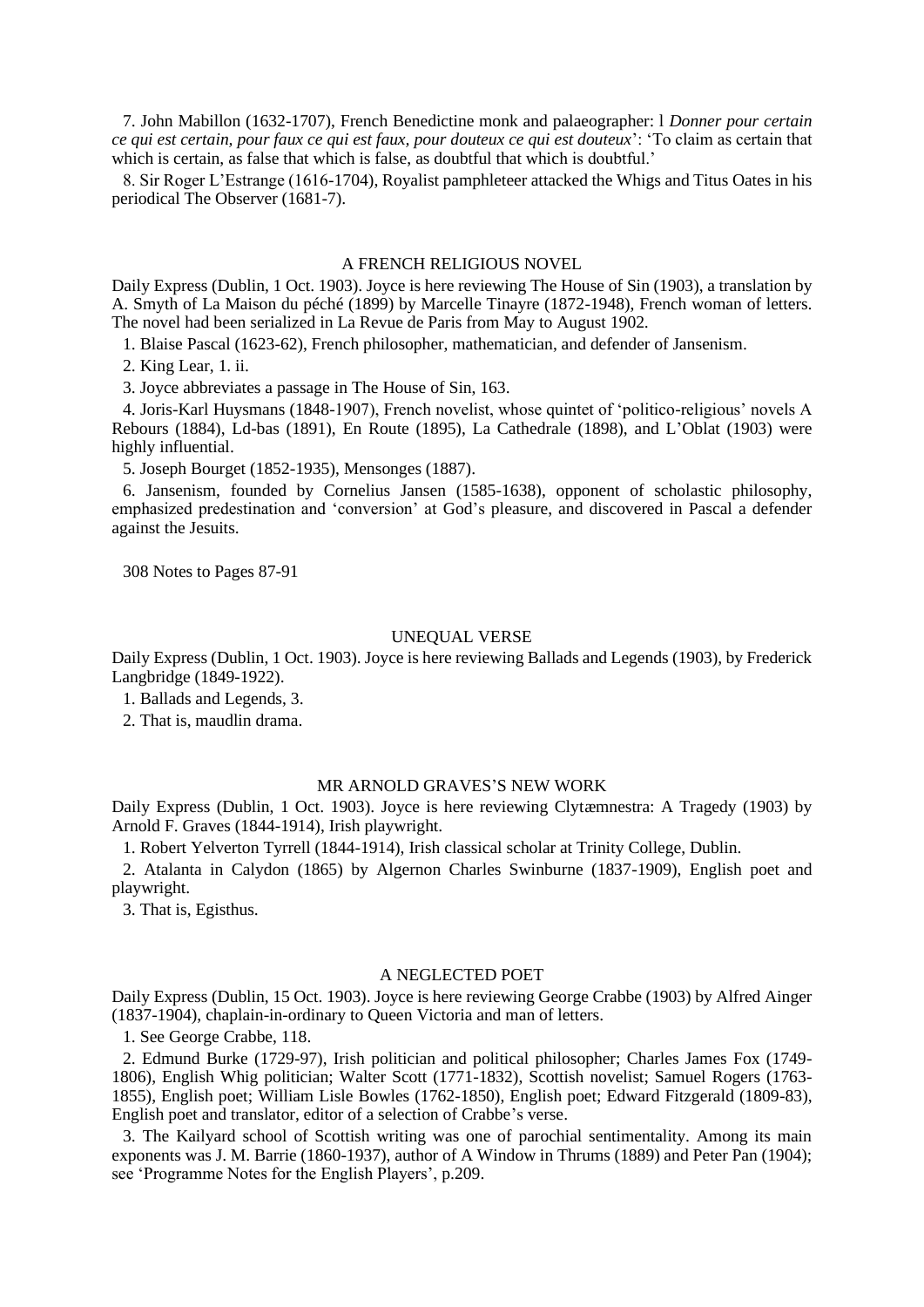4. Auburn is the name of The Deserted Village (1770) by Oliver Goldsmith (1728-74), Irish author; The Village (1783), The Borough (1810), and The Parish Register (1807) are by Crabbe.

5. Dutch landscape painters from Adriaen van Ostade (1610-84) to Meindert Hobbema (1638-1709).

# MR MASON'S NOVELS

Daily Express (Dublin, 15 Oct. 1903). Joyce is here reviewing three novels, The Courtship of Morrice Buckler (1896), The Philanderers (1897), Miranda of the Balcony (1899), by Alfred Edward Woodley Mason (1865-1948).

1. 'You may readily deceive yourself by selecting such faces as bear a resemblance to your own, since it would often seem that such similarities please

309 Notes to Pages 91-94

us; and if you were ugly you would not select beautiful faces, but would be creating ugly faces' (Leonardo da Vinci, Notebooks, ed. Edward McCurdy, 1938).

2. The Elzevir family of printers, at Leyden in the seventeenth century, produced books of unsurpassed beauty, perhaps about 1,600 in all, including a series of Latin authors such as Horace.

3. Belgravia is a wealthy London suburb; George Bernard Shaw, The Philanderer (1893), a play on Ibsenism and the 'new woman'; the battle of Sedgemoor took place in 1685.

# THE BRUNO PHILOSOPHY

Daily Express (Dublin, 30 Oct. 1903). Joyce is here reviewing Giordano Bruno (1903) by J. Lewis MacIntyre.

1. I. Frith, Life of Giordano Bruno (1 887).

2. 'Ghezzi ... said Bruno was a terrible heretic. I said he was terribly burned' (Portrait 210).

3. The Campo dei Fiori is in Rome.

4. Giordano Bruno, Ars Memoriae and De compendiosa architectura et complemento artis Lullii, from his earlier, Paris period, along with Spaccio della Bestia Trionfante, appear to be the works to which Joyce refers. These can only be 'middle-aged' in the sense of 'medieval' as opposed to 'modern'. Raymond Lully (c.1235-1315), Catalan author and mystic.

5. Francis Bacon (1561-1626), English statesman and philosopher; Rene Descartes (1596-1650), French philosopher. For this comparative estimate of Bruno see Giordano Bruno, 324.

6. That is, one half of the opposition between natura naturans and natura naturata : 'nature naturing' or in process, and 'nature natured' or as it is.

7. The Scholastics are the professors of the theological and philosophical system of Christian Europe in the medieval period. The 'formidable names' in this context are the terms 'matter and form'.

8. Benedict Spinoza (1632-77), Dutch pantheist philosopher. Joyce is paraphrasing Giordano Bruno, 338.

9. Heraclitus (c.544-483 bc), Greek philosopher.

10. Samuel Taylor Coleridge (1772-1834), The Friend (1818), Essay xiii, explicitly derives this argument from Heraclitus and from Giordano Bruno.

11. That is, fundamental matter.

12. That is, the philosophy of Immanuel Kant (1724-1804) and of his successors.

13. This remark is found in Giordano Bruno, 110.

14. Miguel de Molinos (1640-97) and St John of the Cross (1542-91), Spanish mystics.

15. Ibn Roshd (1126-98), known as Averröes, philosopher of Cordova, Spain; John Scotus Erigena (c.815-77), Irish philosopher.

310 Notes to Pages 95-100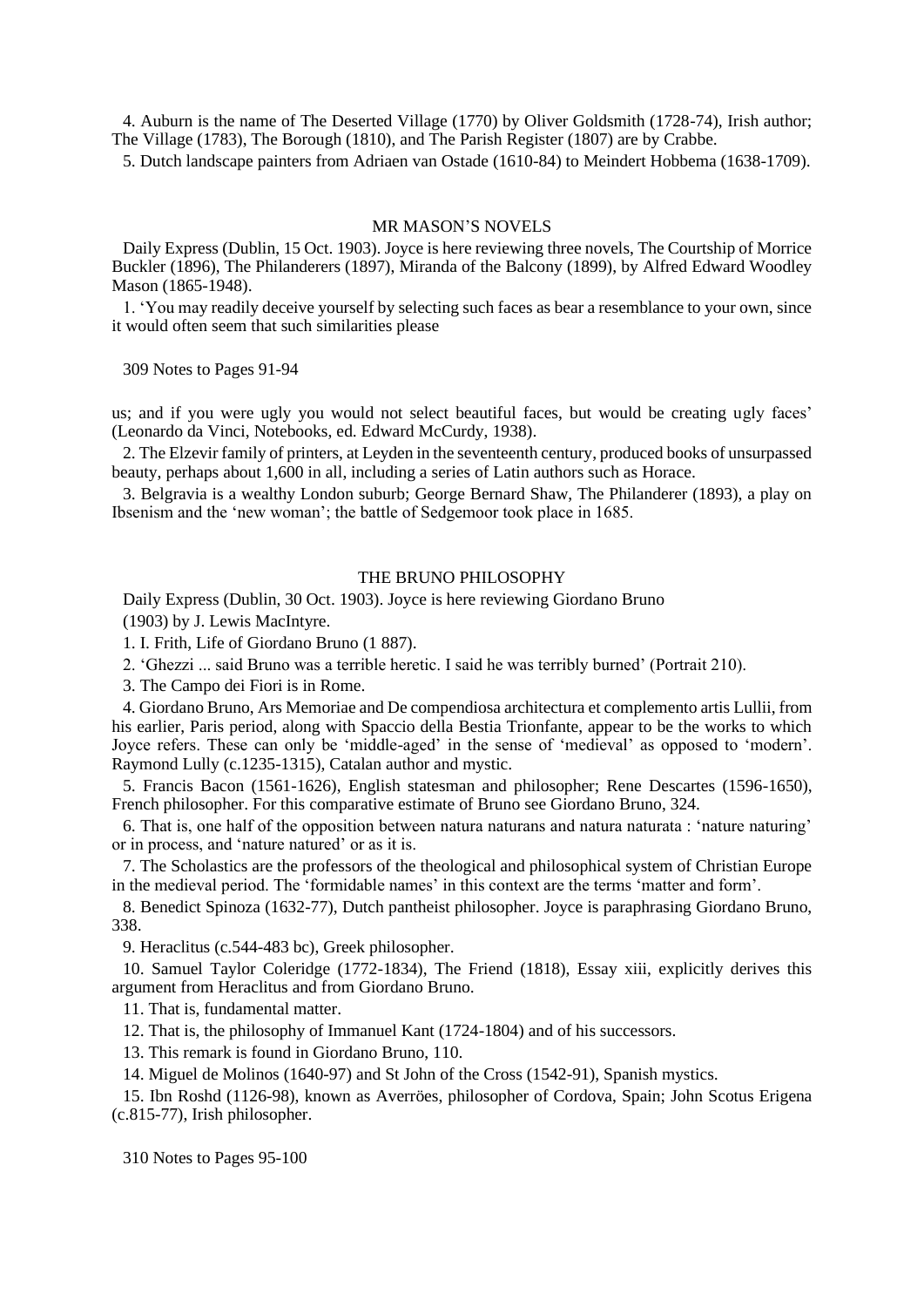# HUMANISM

Daily Express (Dublin, 12 Nov. 1903). Joyce is here reviewing Philosophical Essays (1903) by Ferdinand Canning Scott Schiller (1864-1937).

1. The philosophy founded by Charles S. Peirce (1839-1914) and developed by William James (1842- 1910), of whom Schiller remains the leading European disciple.

2. That is, philosophies which argue 'from what comes before', or from given causes to supposed effects.

3. These quotations are from the preface to Schiller's Philosophical Essays.

4. '*der Geist der stets verneint*': 'the Spirit always says no' (Goethe, Faust, 1808, 1. i). See Joyce's explanation of Molly Bloom, '*Ich bin der* [sic] *Fleisch der stets bejaht*': 'I am the Flesh that always says yes' (Letters i. 170).

5. Philosophical Essays, 168.

6. Francis Herbert Bradley (1846-1924), English Hegelian philosopher, uses this phrase to dismiss the concept of the ultimate in Herbert Spencer (1820-1903), English Darwinian philosopher, and the remark is quoted from Philosophical Essays, 191.

# SHAKESPEARE EXPLAINED

Daily Express (Dublin, 12 Nov. 1903). Joyce is here reviewing Shakespeare Studied in Eight Plays (1903) by Albert Stratford Canning (1832-1916).

1. Shakespeare Studied in Eight Plays, 6.

## [BORLASE AND SON]

Daily Express (Dublin, 19 Nov. 1903). The review has no title. Joyce is here reviewing Borlase and Son (1903) by T. Baron Russell.

1. On 26 October, the president of the Armenian Revolutionary Society was assassinated at Peckham Rye; on 3 November, Panama declared its independence from Colombia and a revolution began; on 13 November, the USA recognized Panama's independence. For 'epitasis', or 'that part of a play where the plot thickens', sec the epilogue to Act I of Ben Jonson, The Magnetic Lady (1632).

2. Émile Zola, Au bonheur des dames (1883).

3. This comment appears to be a jibe by Joyce at Longworth, the editor of the Daily Express; see 'Today and Tomorrow in Ireland', p.66. At any rate this was to be Joyce's last book review and the story goes that Longworth threatened to kick Joyce downstairs if ever he came to the newspaper's offices again.

#### EMPIRE-BUILDING

MS Cornell, JJA 2.80-3. This fragment, a holograph, survives among manuscripts of which Stanislaus Joyce used the blank versos for his Dublin Journal, 'My Crucible'. It has neither title nor date, but on internal evidence can be

311 Notes to Pages 100-102

dated to November 1903. It may have been intended by Joyce for publication in a Dublin newspaper. Jacques Lebaudy, an adventurer and self-styled emperor of the Sahara, had seized territory in order to build a colony in North Africa. Five sailors were captured by the native population and the French government sent a ship to secure their release. The sailors sued for compensation and the episode was widely reported in the French newspapers from August 1903 to January 1904.

1. Paul and Pierre Lebaudy were experimental fliers. The Palais is an abbreviated reference to the Palais de Justice.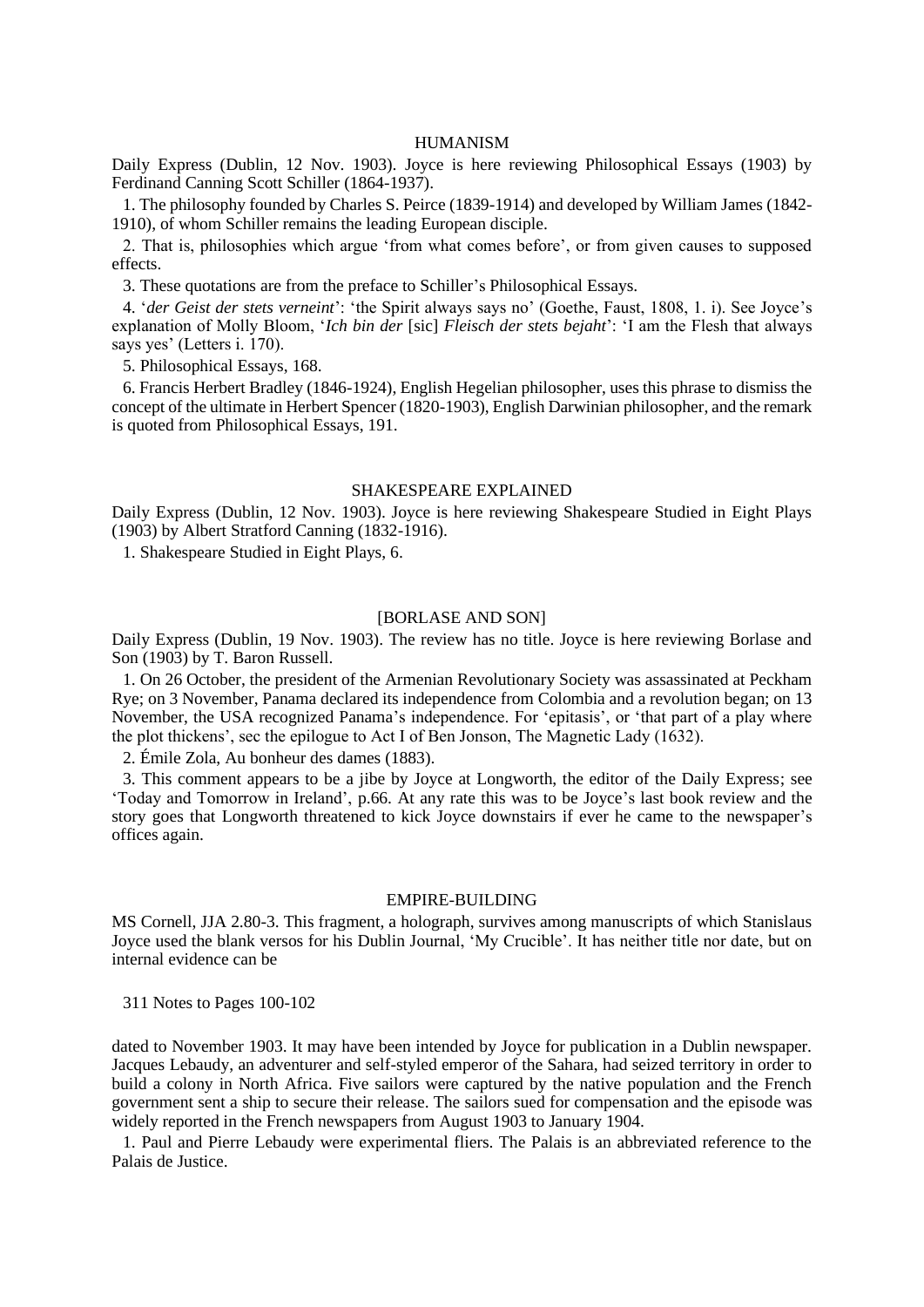2. The summons was reported issued on 6 November. Jacques Lebaudy's yacht was, in fact, the Frasquita.

3. In 1895, British Bechuanaland (properly Botswana) was annexed to the Cape Colony to become part of the Cape Province of the Union of South Africa.

4. Gabrielle Réjane, pseudonym of Gabriellc Réju (1857-1920), a French actress whose divorce had been announced in October 1903; Les petits oiseaux, 'the little birds': Jacques Aubert cites a paragraph in Le Figaro (i Oct. 1903) which describes how a number of aviaries containing brightly feathered birds were delivered to the Savoy Hotel, London, where Lebaudy had installed himself. The phrase has, perhaps, an ironic edge herefrom its proverbial use which derives from Racine, Athalie, 11. vii; 4 Aux petits des oiseaux il [Dieu] donne leur pâture 'God feeds the little birds'.

#### [AESTHETICS]

1. The first two items below survive on a single sheet in Joyce's hand; MS Yale, JJA 7.106-7. The subsequent items from the Paris Notebook are transcripts by Herbert Gorman, James Joyce (1940), 98- 9. See also Joyce's letter from Paris to his mother, 20 March 1903: 'My book of songs will be published in the spring of 1907. My first comedy about five years later. My "Esthetic" about five years later again. (This *must* interest you!)' (Letters ii. 38).

2. See Portrait 172-4, where also Stephen identifies 'improper' arts as the pornographic and didactic. Joyce is adapting a Thomist definition of beauty: '*Ad rationem pulchri pertinet quod in ejus aspectu seu cognitione quietetur appetitus* 'It appertains to the nature of beauty that, when it is seen or known, desire ceases' (Summa Theologica, 1 2ae, 1).

3. Aristotle, Poetics, 1449<sup>b</sup>.

4. See Portrait 171-2. Joyce, in order to coincide with a quasi-Thomist aesthetic of stasis, revises Aristotle both in defining catharsis as arresting, that is bringing to a condition of stasis, the spectator. Stephen claims that 'Aristotle has not defined pity and terror. I have' (Portrait 171). However, Aristotle describes pity and terror as follows: 'terror is a sorrow or a trouble produced by the imagining of an evil, that could arrive, bringing pain and destruction' (Rhetoric, 1382<sup>a</sup>); 'pity is a sorrow caused by a destructive and painful evil happening to an unmeriting person and that

312 Notes to Pages 102-105

ourselves or somebody linked to us could expect to suffer' (Rhetoric, 1385<sup>b</sup>). Joyce's own definitions derive more appropriately from the implications of Aristotle's insistence that 'since the pleasure the poet is to provide is that which comes from pity and fear through an imitation, clearly the effect must be embodied in the events of the plot' (Poetics, i 453 b)

5. This diverges entirely from Aristotle's brief definition of comedy as 'an imitation of persons worse than the average' (Poetics, 144<sup>a</sup>).

Later, in 1906, Victor Hugo, in the preface to his drama Cromwell (1827), had enunciated the progress of poetry from the primitive to the modern as lyrical, epic, and dramatic. See also the adaptation of this historical model to Irish literature in an anonymous article, 'Recent English Poets, No. 1: Alfred Tennyson and E. B. Browning', The Nation (15 Feb. 1845), 314: the author, lamenting that 'the healthy growth of an Irish literature' has been 'thwarted and impeded' by English domination, asserts that 'The different stages of social development have their distinct characters written in the development of mind. First there is the ballad, simple, direct, and unadorned; then lyric poetry, the epic, the drama, history, philosophy, each growing naturally out of the other. So arc all great national literatures built; ... so must it be here, if we are ever to have a literature of our own.'

7. Portrait 173.

8. Aristotle, Physics, 194<sup>a</sup> 21-2.

9. Portrait 174. This statement condenses chapter 3, 'The Conception of Artistic Beauty', in Introduction to Hegel's Philosophy of Fine Art, trans. Bernard Bosanquet, 43-106.

10. On this method of argument see Portrait 180: 'That's a lovely one, said Lynch, laughing again. That has the true scholastic stink.'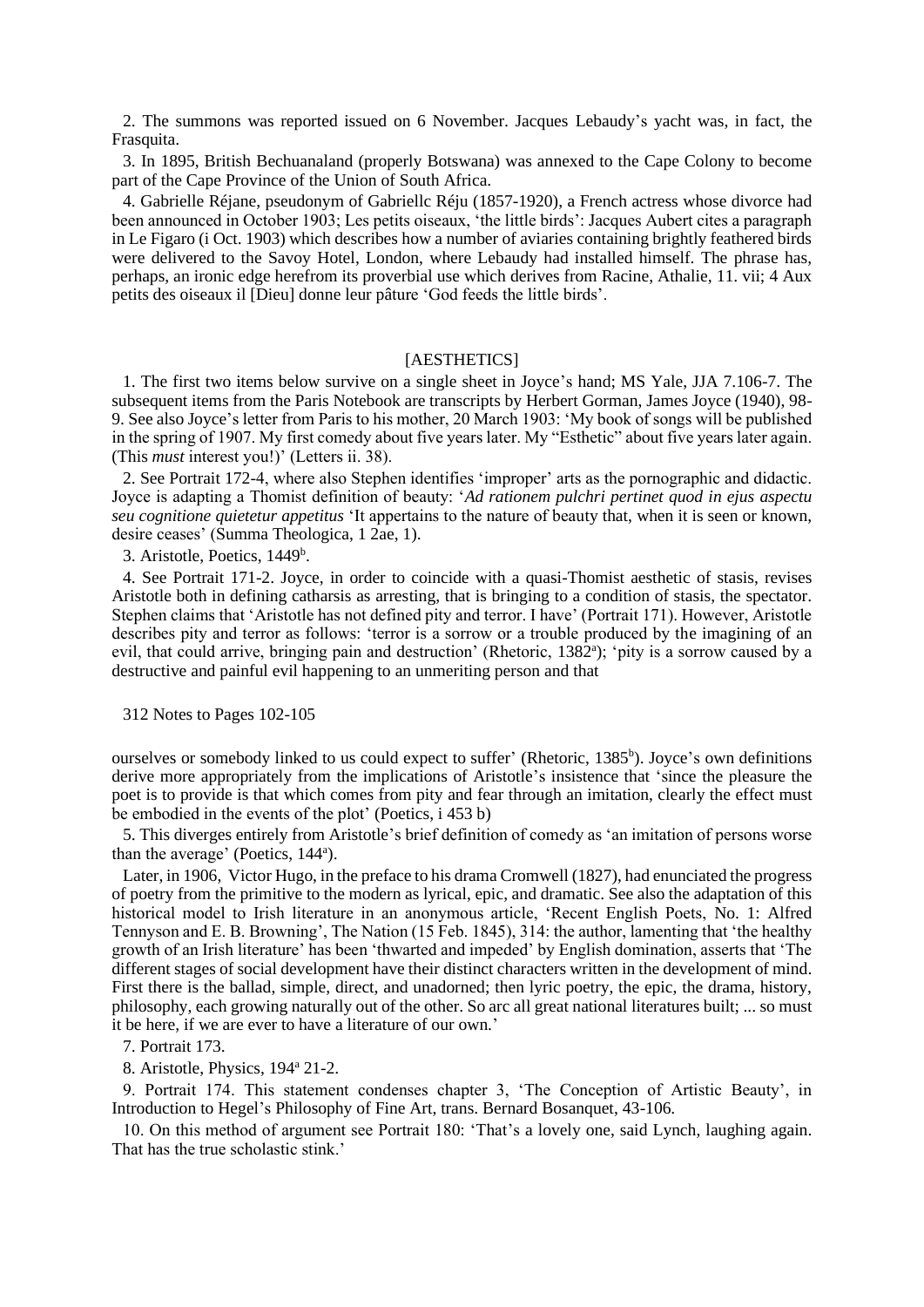11. The first item below' survives as a note in Joyce's hand: MS Yale, JJA 7.108. The subsequent items are transcripts by Herbert Gorman, James Joyce (1940), 133-5. The manuscript available to Gorman has been lost. See Joyce's letter from Pola, Austria, to Stanislaus, 19 November 1904: 'I have not written much of the novel - only the end of the 1 ith [\$tr] chapter in Zurich. I have written about half of "Xmas Eve" and about five long pages of "Esthetic Philosophy" ' (Letters, ii. 71).

12. 'Bonum est in quod tendit appetitus': 'The good is that towards which desire moves' (Summa Theologica, 1a 5, 4). Joyce, here and in the subsequent paragraphs, is commenting on the following section in Aquinas: 'Beauty and goodness in a thing are identical fundamentally; for they are based upon the same thing, namely the form; and consequently goodness is praised as beauty. But they differ logically, for goodness properly relates to the appetite (goodness being what all things desire); and therefore it has the aspect of an end (the appetite being a kind of movement towards a

313 Notes to Pages 105-108

thing). On the other hand, beauty relates to the cognitive faculty; for beautiful things are those which please when seen. Hence beauty consists in due proportion; for the senses delight in things duly proportioned, as in what is after their own kind - because every sense is a sort of reason, just as is every cognitive faculty' (Summa Theologica, la 5, 4). See Portrait 156, 174-5; SH 100.

13. Portrait 211.

14. 'such things are beautiful as, when seen, give pleasure'; 'Pulcra sunt quae visa placent' (Portrait 156, 174; SH 100).

15. ' pulchra enim dicuntur ea quae visa platent': beautiful things are those which please when seen (Summa Theologica, la 5, 4). The threefold act of apprehension outlined here derives from the three requirements for beauty defined by Aquinas: integritas, consonantia, claritas (Summa Theologica, la 39, 8).

16. 'consequent satisfaction', crossed out.

17. 'beautiful', crossed out.

18. 'there is nothing which does not partake in the beautiful and the good' (Dionysius the pseudo-Areopagite, The Divine Names, 704b).

19. Portrait 176.

20. Portrait 178-81.

#### IRELAND. ISLAND OF SAINTS AND SAGES

MS Yale. Translated from the Italian, 'L'lrlanda: Isola dei Santi e dei Savi', a holograph of forty-six pages, numbered from 1 to 44 with successive insertions of pages 15a and 27a, heavily corrected by Joyce, in the Slocum Collection at Yale University, fJA 2. 85-130. There are also corrections in another hand, perhaps by Joyce's friend Alessandro Francini Bruni. Another friend, Attilio Tamaro, invited Joyce to deliver three lectures at the Universita Popo- lare, Trieste, in April and May 1907. This, the first, is in two sections and was given on 27 April. The second and third lectures were 'Giacomo Clarenzio Mangan' and 'The Irish Literary Renaissance'].

Joyce's title derives from the Latin tag. Insula sanctorum et doctorum, which is usually translated as 'Island of Saints and Scholars'.

1. 'Patriotism is nationally that which egoism is individually' (Herbert Spencer, The Study of Sociology, London (1888); Michigan (1961), 186-7).

2. A popular survey of this early Christian period, from which much of Joyce's material may derive, is p.W. Joyce, A Short History of Gaelic Ireland (1893). Almost all the saints and scholars mentioned below by Joyce arc described in the Short History, 162-89. Such retrievals of Ireland's medieval 'golden age' are commonplace in the late nineteenth and earlier twentieth centuries. Many of these saints, scholars and heroes reappear in the mock invocations of U 12. 173-99 and 12. 1676-1739.

3. 'That other there, who looks so lean and small | In the flanks was Michael Scott, who verily | Knew every trick of the art magical' (Inferno, xx. 115- 17 (trans. Dorothy Sayers).

314 Notes to Pages 108-11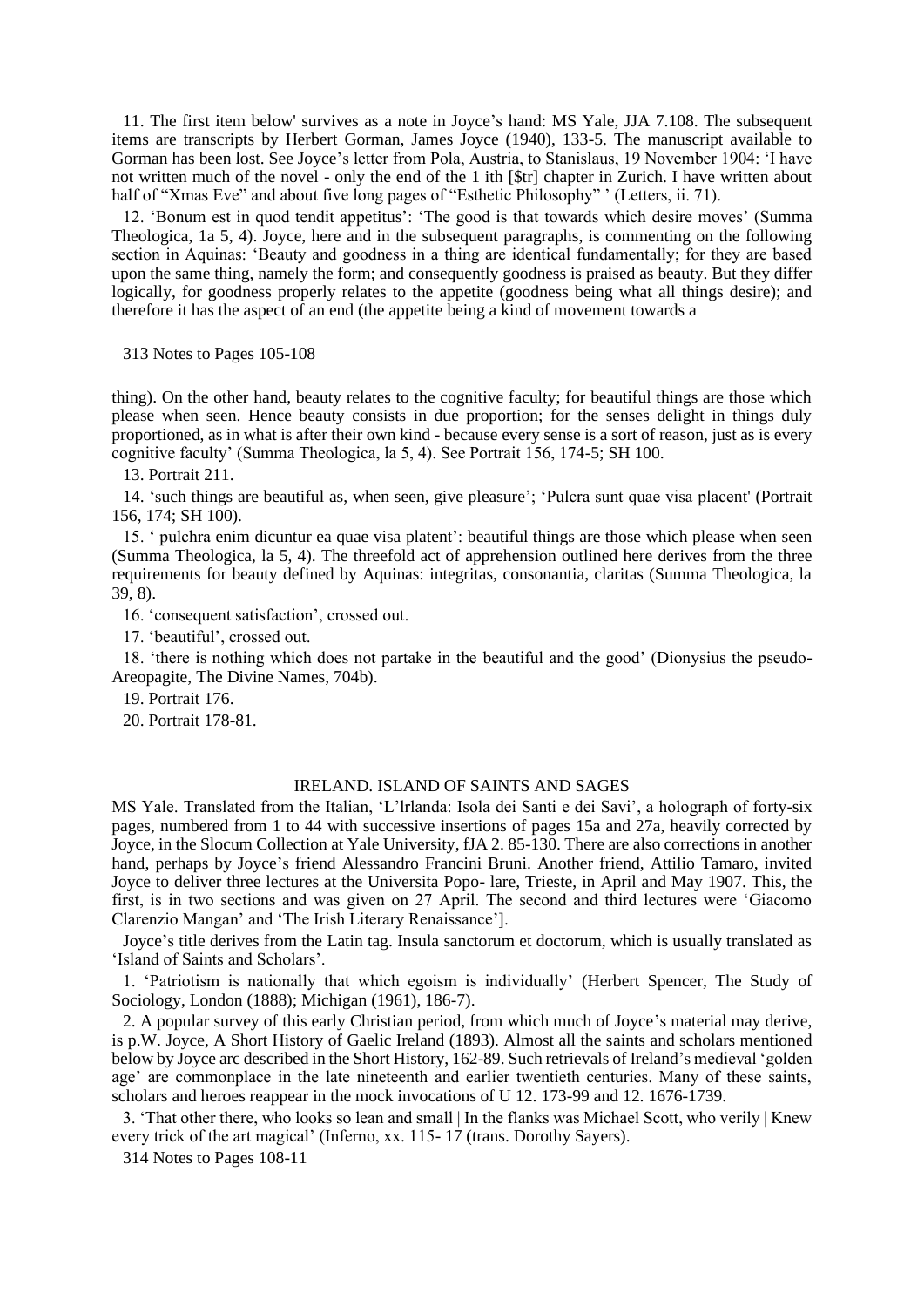4. The Bollandists - Belgian Jesuits - performed from the seventeenth century the huge task of compiling and editing the Acta Sanctorum which, with the Analecta Bollandiana, instituted historiographical standards for the study of hagiography.

5. John Duns Scotus (c.1265-1308), philosopher and theologian, nicknamed Doctor Subtilis, was not Irish. Joyce confuses John Scotus Erigena (//. 850), Irish philosopher at the court of Charles the Bald, celebrated commentator on the writings of Dionysius the pseudo-Areopagitc, with this John Duns Scotus, who was 'regent' of Paris University.

6. Guglielmo Ferrero, Grandezza e decadenza di Roma (1902-7).

7. Joyce has in mind such scholars as Johann K. Zeuss (1806-56), who in his Grammatica Celtica (1853), according to p.W. Joyce, provides 'a complete grammar of the four ancient Celtic dialects ... In this work he proves that the Celtic people of the British Islands are the same with the Celtae of the Continent' (Short History, 3).

8. The Gaelic League, dedicated to the de-anglicization of Ireland through the revival and preservation of the Irish language, was founded in 1893.

9. Bearla, the Irish word for English.

10. Charles Vallancey (1721-1812), An Essay on the Antiquity of the Irish Language. Being a collation of the Irish with the Punic Language (1772), 29ff.

11. Rufus Festus Avienus (fl. 366), Roman poet whose Descriptio Orbis Terrarum paraphrases the Flcpifjyrian; of Dionysius.

12. Joyce's Italian is so bad here that, perhaps by omitting a single accent, he has succeeded in making his sentence completely ambiguous. If we read 'Ne' with an accent, it means 'Neither' and has a negative force on the following 'bisogna tener poco conto di tali fatti', and I have chosen this as being the most likely interpretation. On the other hand, it may be the particle 'Ne' used pleonastically with 'di tal fatti, in which case the sentence should mean: 'such facts should not be considered ...'. 'Triviale' does not, of course, mean 'trivial', but 'vulgar'. I have translated it as 'trivial', ignoring what I take to be a very basic error. (Translator's note.)

13. St Mansuetus (fl. 350), first bishop of Toul in Lorraine; legend also identifies him as a disciple of St Peter and the earliest Irish saint.

14. St Cataldus (fl. 650), bishop of Tarentum.

15. Pelagius (fl. 400) is described also by p.W. Joyce as 'the great heresiarch' (Short History, 11).

16. There is no evidence that the early Christian poet Sedulius was Irish, but he is perhaps confused with Sedulius Scotus of Liege (fl. 850).

17. St Fridolin the Traveller (fl. 510), patron of Glarus in Switzerland, is credited with founding a double monastery on the island of Seckingen in the Rhine.

18. St Columbanus (c.543-615), after a life of controversies about the date of the celebration of Easter in the Celtic and Roman churches, about monastic discipline, and about the morality of bishops and kings in Merovingian Gaul, founded the monastery of Bobbio, which became his resting place. 'You were going to do wonders, what? Missionary to

315 Notes to Pages 111-114

Europe after fiery Columbanus. Fiacre and Scotus on their creepy- stools ...'( $\pounds/3$ . 192-3).

19. St Frigidianus, or Frediano, was made bishop of Lucca c.560. He is often identified in Irish hagiography (and in 'The Mirage of the Fisherman of Aran', p.203) with St Finnian of Moville, who studied on Aran under St Enda.

20. St Gall {ft. 600), hermit of Lake Constance, patron of the monastery later built in his name.

21. St Gozbert, abbot of the monastery of St Gall from 816 to 837.

22. St Finian of Clonard (ft. 525), whom legend describes as the 'tutor of the saints of Ireland'.

23. St Fiacre (ft. 630), patron saint of the French province of Brie and of French cab drivers either because the Hotel de St Fiacre in Paris, in 1650, was the first to let coaches on hire or because, as p.W. Joyce claims, he gave his 'name to a kind of vehicle called in French a fiacre, from the custom, in after ages, of using it in pilgrimages to his tomb' (Short History, 188).

24. St Fursa, or Fursey (ft. 640), a member of the Irish colony at Peronne and author of a celebrated Vision, recalled below, p.203.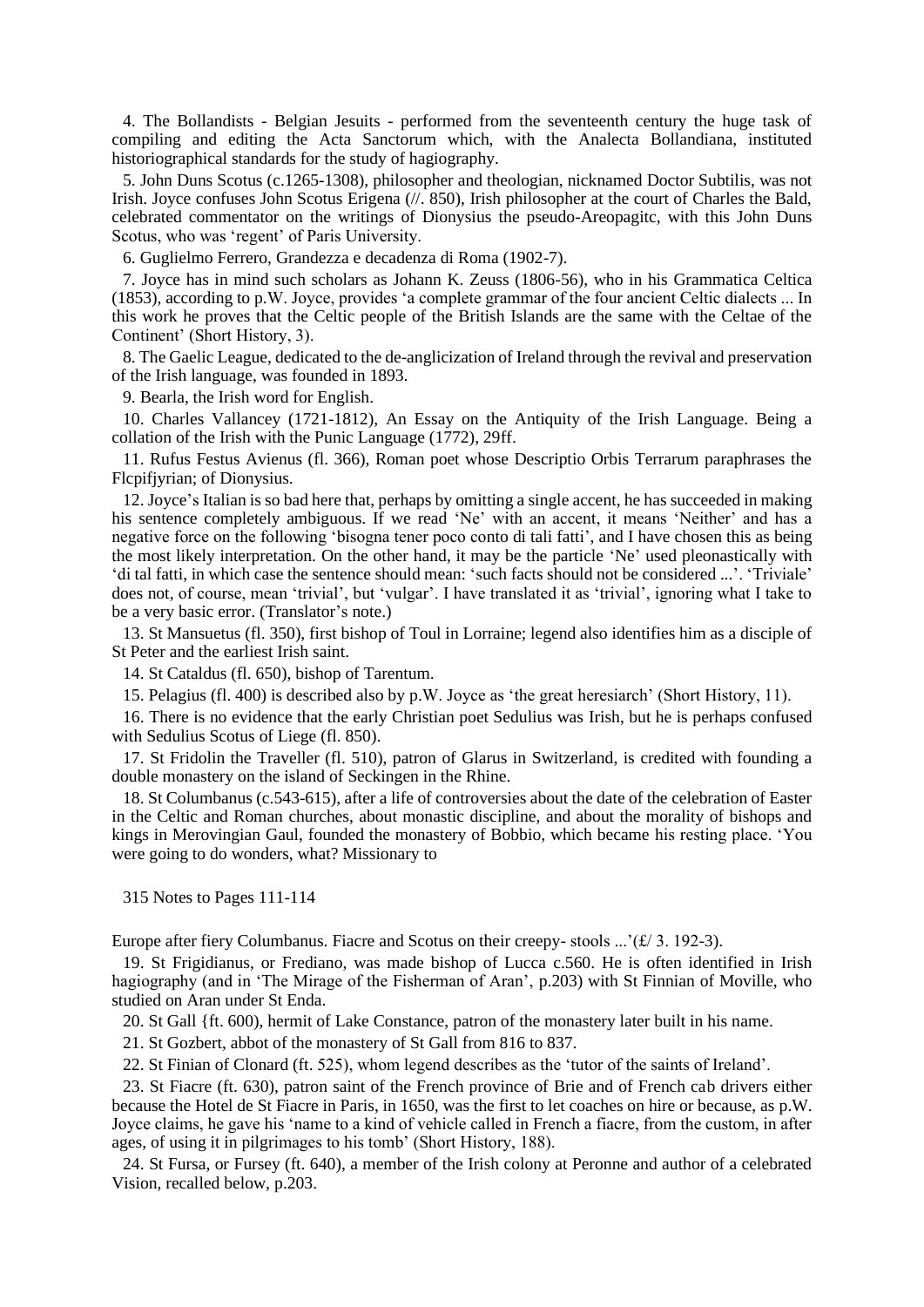25. St Argobast (Ji. 670), bishop of Strasbourg.

26. St Disibod (ft. 660), an anchorite who, according to tradition, settled at Mount Disibod or Dysenberg.

27. St Rumold, or Rombaut (ft. 750), apostle of Malines (Mechlin), Belgium.

28. St Albinus (ft. 780), whom, according to p.W. Joyce, Charlemagne placed 'at the head of two great seminaries' (Short History, 188).

29. St Kilian (ft. 675), bishop of Wurzburg, who was killed at the instigation of Geilana, Duke Gosbert's wife, whom he had urged the duke to dismiss.

30. ''Citeriore' meaning 'hither' denotes the side nearest the speaker and is, like much of Joyce's phrasing, more Latin than Italian. (Translator's note.)

31. 'After the arrival of the Danes the national character seems to have deteriorated. Chiefs and people, forced continually to fight and kill for their very existence, came to love war for its own sake - to regard it as the chief business of life. Much of the native gentleness and of the respect for peaceful avocations disappeared; and as the people retaliated cruelty for cruelty on their savage invaders, they learned at last to be cruel and relentless to each other. They lost in a great measure the old veneration for schools and monasteries' (Short History, 193). In Finnegans Wake Joyce emphasizes the Scandinavian origins of his hero Earwicker.

32. St Virgilius (ft. 750), geometer, bishop of Salzburg. Joyce writes 're francese', 'the king of France', but Virgilius had been patronized by Pippin, the king of the Franks (an error made also by p.W. Joyce, Short History, 187).

33. Macarius (ft. 800) taught the doctrine of monopsychism, that each person's mind is only a part of a single universal mind. Joyce's allusion is to *Averroes et l'averroisme* (1852) by Ernest Renan (1823- 92).

34. Joyce again confuses John Scotus Erigena (ft. 850), Irish philosopher and

316 Notes to Pages 114-1 75

commentator on the writings of Dionysius the pseudo-Areopagite, with John Duns Scotus, 'regent' of Paris University. Joyce also repeats here a common confusion of Dionysius the pseudo-Areopagite with St Denis, the patron saint of France.

35. Pico della Mirandola (1463-94), neo-platonist philosopher of the Italian Renaissance.

36. Where the prophet Ezra ate flowers and experienced visions (2 Esdras 9: 26).

37. John Holywood, or Halifax, in Latin Johannes de Sacro Bosco (ft. 1230), mathematician and astronomer.

38. Peter Hibernicus (ft. 1224), Professor of Law at the University of Naples.

39. MS reads fecero causa ' and Joyce may have intended the idiomatic expression ' far causa commune '. (Translator's note.)

40. Lord Edward Fitzgerald (1763-98); Robert Emmet (1778-1803); Theobald Wolfe Tone (1763-98); James Napper Tandy (1740-1803); Thomas Davis (1814-45); John Mitchel (1815-75); Isaac Butt (1813- 79); Joseph Biggar (1828-90); Charles Stewart Parnell (1846-91). Parnell's family tree is given in Richard Barry O'Brien, The Life of Charles Stewart Parnell, 1846-1891 (1898, 3rd edn., 2 volumes, 1899), i. 31. Contrast D. p.Moran's attack on the anglicization of Irish culture by Molyncux, Swift ('who had not a drop of Irish blood in his veins') and Grattan: 'No one wants to fall out with [Thomas| Davis's comprehensive idea of the Irish people as a composite race drawn from various sources, and professing any creed they like, nor would an attempt to rake up racial prejudice be tolerated by anyone. We are proud of Grattan, Flood, Tone, Emmett, and all the rest who dreamt and worked for an independent country, even though they had no conception of an Irish nation; but it is necessary that they should be put in their place ... The foundation of Ireland is the Gael ... The '98 and '48 movements, the Fenians and the Parnellite agitation, were Pale [that is, of Dublin and its environs] movements in their essence, even when they were most fiercely rebellious' (The Philosophy of Irish Ireland, Dublin: James Duffy & Co., n.d. [1905], 34, 36-7).

41. The Norman-Welsh invasion by Richard Strongbow took place in 1168. The Act of Union, 1800, abolished the Irish parliament and allowed for Irish representation in the House of Commons and in the House of Lords at Westminster.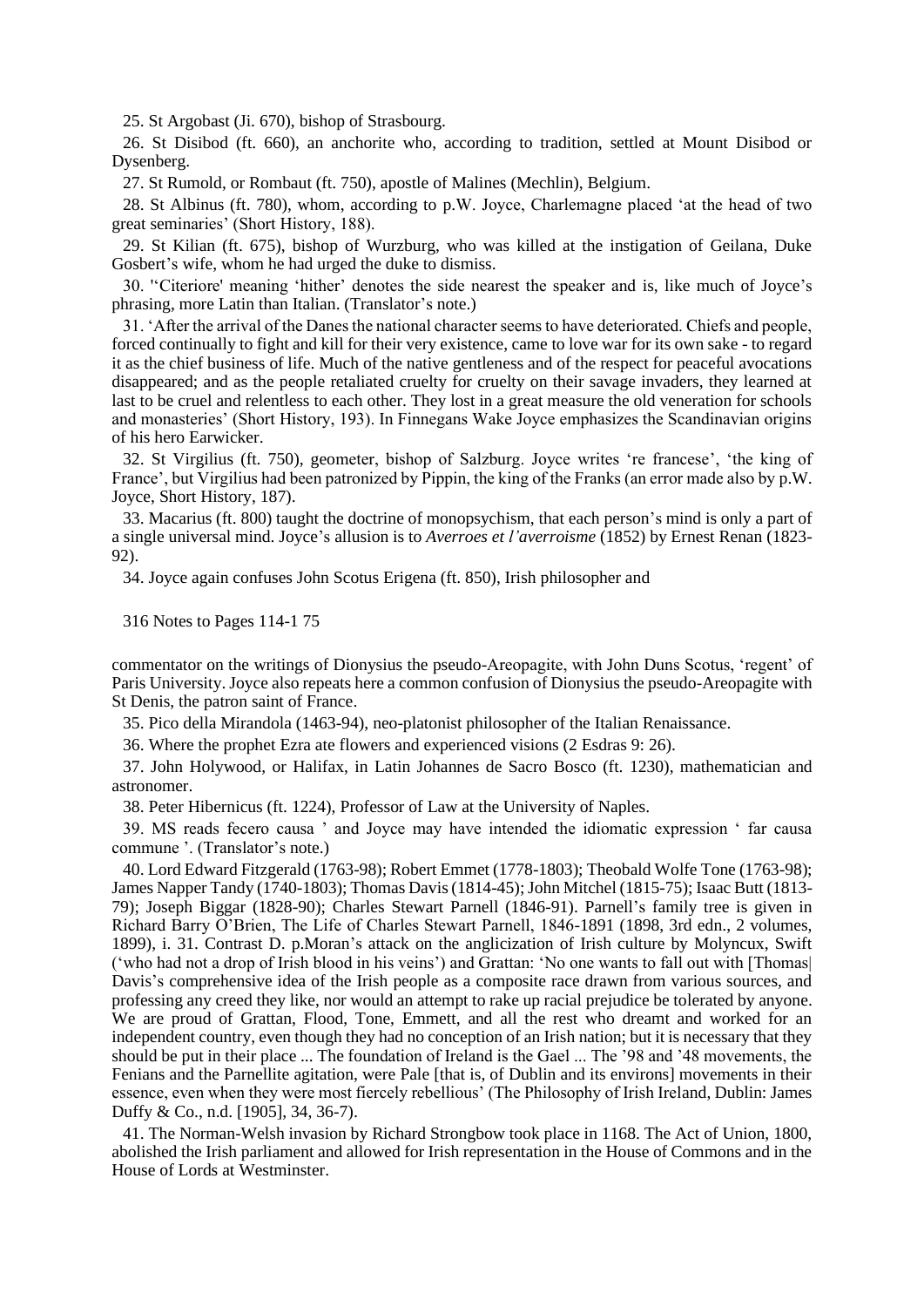42. Dermot MacMurrough (c.m 0-71), king of Leinster and abductor of the wife of the prince of Breffni. See Mr Deasy's confusion on this matter (U 2. 392-4): 'A faithless wife first brought the strangers to our shore here, McMurrogh's wife and her leman, O'Rourke, prince of Breffni'. See also U 5. 1156-8: 'The strangers, says the citizen. Our own fault. We let them come in. We brought them in. The adulteress and her paramour brought the Saxon robbers here.' See p.118, where Joyce correlates the idea of racial purity with that of virginal purity, and rejects both.

43. Henry II (1133-89), king of England.

44. The papal bull Laudibiliter (1155) of Pope Adrian IV (Nicholas

317 Notes to Pages 116-117

Breakspear) conferred the sovereignty of Ireland on Henry II. See also U 14. 578-91. Three letters and a papal franchise of Pope Alexander III confirmed English sovereignty over Ireland.

45. Joyce could intend either Robert Stewart, Viscount Castlereagh (1769- 1822), Chief Secretary of Ireland, or Charles, first Marquess and second Earl Cornwallis (1738-1805), Viceroy and commanderin-chief in Ireland, who together secured the Act of Union for the Prime Minister, William Pitt (1759- 1806). It is something of an anachronism for Joyce to describe the Protestant Irish parliament before 1800 as 'elected by the Irish people'.

46. 'My ancestors ... allowed a handful of foreigners to subject them. Do you fancy 1 am going to pay in my own life and person debts they made?' (Portrait 170); 'The programme of the patriots filled him with very reasonable doubts; its articles could obtain no intellectual assent from him' (SH 81).

47. Queen Victoria visited Ireland from 4 to 26 April 1900. In spite of Nationalist protests she was given an address of welcome by Dublin Corporation. Parnell, in 1890, had forbidden municipalities from officially receiving royalty, as Joyce recalls, p.195.

48. Dublin Corporation refused the customary address of welcome to King Edward VII and Queen Alexandra during their visit from 21 July to 1 August 1903. The king's advisers had postponed an earlier visit in 1902 for fear of an unfavourable reception. See 'Ivy Day in the Committee Room' (D 94 and 101-2).

49. Joseph Patrick Nannetti became Lord Mayor of Dublin in 1906 and is a subject of discussion in Barney Kiernan's public house (U 12. 825- 59).

50. Queen Victoria first visited Ireland in June 1849, nine years after her marriage.

51. Albert (1819-61), the Prince-Consort, was the son of Ernest, Duke of Saxe-Coburg-Gotha, and of Louise, daughter of Augustus, Duke of Saxe-Gotha-Altenburg. See U 12. 1390 - 92: 'And as for the Prooshians and the Hanoverians, says Joe, haven't we had enough of those sausage eating bastards on the throne from George the elector down to the German lad and the flatulent old bitch that's dead.'

52. Benjamin Disraeli (1804-81), Conservative politician and man of letters, British Prime Minister, 1868, 1874-80, supported Queen Victoria's opposition to Gladstone's Irish policies.

53. Contrary to popular rumour Queen Victoria donated £500 to the charity fund during the famine of 1878-80. The story that she sent £5 towards the relief of the Great Famine of 1848-9 was part of Irish folklore. In the manuscript, the figure 10 in the text is underlined and substituted by a 5, written in the margin by another hand.

54. Sir Frederick Sleigh, Lord Roberts (1832-1914), soldier, was not born in Ireland but in Cawnpore, India. He was commander of the English army in Ireland. See U 14. 1331-2: 'darling little Bobsy (called after our famous

318 Notes to Pages 117-119

hero of the South African war, lord Bobs of Waterford and Candahar)'; see also U 15. 796 and 18. 378. Horatio Herbert, first Earl Kitchener (1850-1916), born in County Kerry, commander-in-chief at the conclusion of the South African war.

55. Arthur Wellesley, first Duke of Wellington (1769-1852), was born at Dan- gan Castle, Dublin. See also U 12. 1459-60.

56. There is a note in English in the margin by, perhaps, Stanislaus Joyce: 'Explain why the soldiers were English.' The explanation in parentheses is given in Joyce's hand also in the margin. James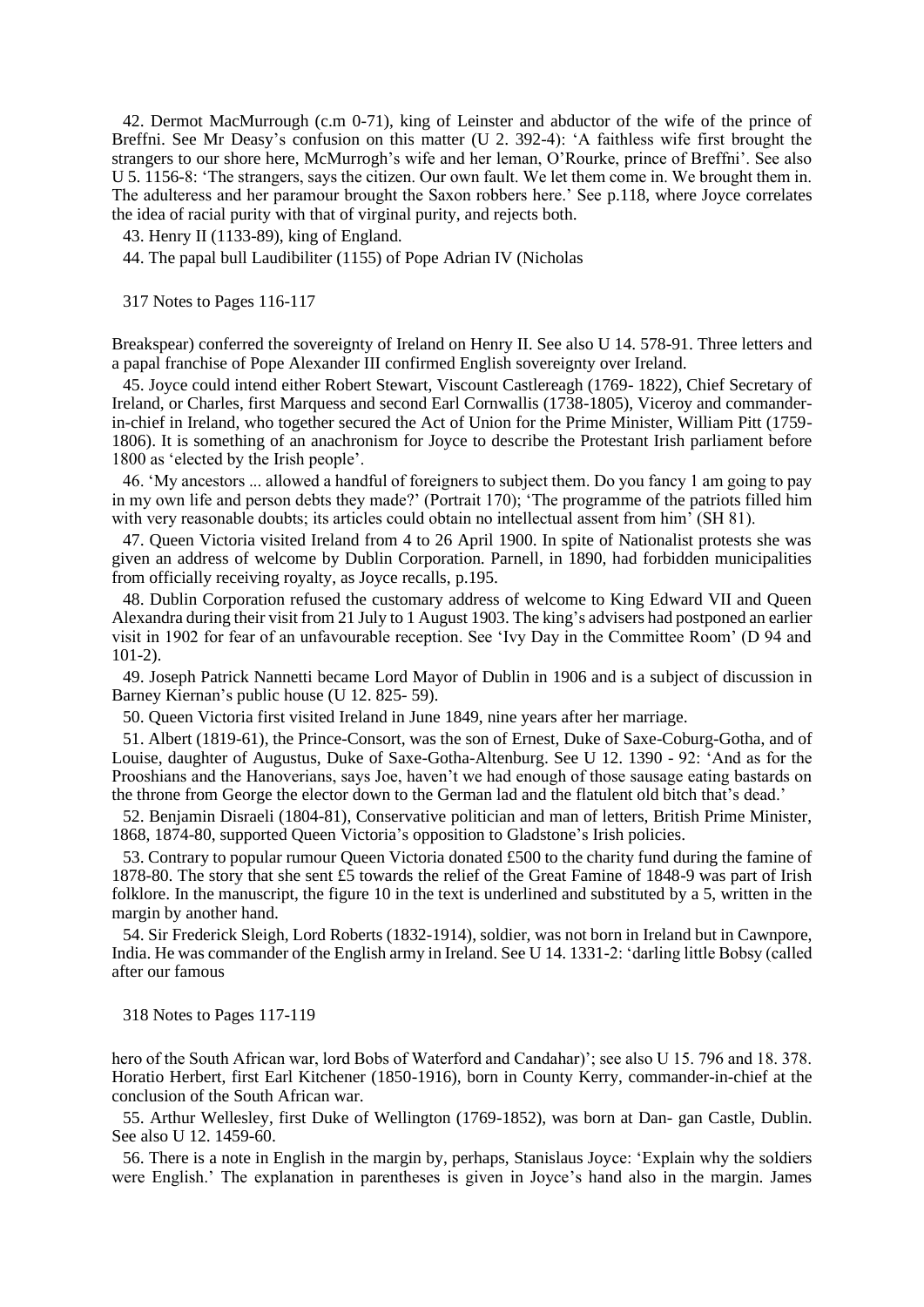Stephens (1824-1901), Fenian, a leader of the 1867 rebellion, founder of the Irish Republican Brotherhood and of the newspaper The Irish People.

57. The street in London in which most newspaper offices were situated.

58. Joyce is arguing against the exceptionalism asserted about Ireland by Ernest Renan: 'Ireland in particular (and herein we perhaps have the secret of her irremediable weakness) is the only country in Europe where the native can produce the titles of his descent.' Renan (and to some extent his assumptions are similar to those of Joyce) took the view that a 'noble' nation is a mingling of elements: 'Racial considerations have then been for nothing in the constitution of modern nations ... The truth is that there is no pure race ... The most noble countries, England, France, Italy, are those where blood is most mingled.' See The Poetry of the Celtic Races, and Other Studies^ trans. William G. Hutchinson (1896), New York and London: Kennikat Press (1970), 5, 72.

59. Contrast D. P. Moran, who urges 'a separation of national personality, the keeping distinct and clear cut as many things as possible that may mark us off' from our neighbours ... We must retrace our steps, and take as much of our inspiration from our own country and its history. We must be original Irish, and not imitation English. Above all, we must relearn our language, and become a bi-lingual people' (Philosophy of Irish Ireland, 26). Joyce is also rebutting the claims of Oliver St John Gogarty's series of articles under the title 'Ugly England' in Sinn Fein, 15 September, 24 November, and 1 December 1906. Gogarty had complained of England's 'venereal excess' and of the 'Jew mastery of England'. Joyce's letters to Stanislaus reject Gogarty's 'stupid drivel' and wish that 'some kind person would publish a book about the venereal condition of the Irish; since they pride themselves so much on their immunity It must be rather worse than England, I think' (Letters ii. 164, 170-1, 189-92, 200). See also U 5. 71-2; 12. 1197.

60. Dionysius the pseudo-Areopagite, The Celestial Hierarchy, 261a, also cited by Yeats, 'The Theatre' (1900) in Ideas of Good and Evil.

61. This was to happen in 1912 during the crisis of the third Home Rule Bill.

62. Barry O'Brien records such a tale in his Life of Charles Stewart Parnell (1899), i. 53-4.

63. Compare the Citizen, 'Where are our missing twenty millions of Irish should be here today instead of four, our lost tribes? And our potteries and textiles, the finest in the whole world! And our wool that was sold in

319 Notes to Pages 120-123

Rome' (U 12. 1240-3). See also D. P. Moran: 'We are ever laying contribution on poor history to explain away our shortcomings ... you will meet men every day who will ask you how in the world could Ireland be prosperous considering that England stole our woollen industry from us some hundreds of years ago. Heaven knows we have overdone that sort of nonsense ... I look in vain for that fiery hate of subjection we hear so much of from the political platforms' (Philosophy of Irish Ireland, 2 - 3)-

64. Compare the editorial 'Finance and Devolution', Sinn Fein, 22 Sept. 1906.

- 65. Shane O'Neill, 2nd Earl of Tyrone (c .1530-67).
- 66. Simon de Montfort, Earl of Leicester (c.1208-65).

67. Oliver Cromwell (1599-1658) was sent to Ireland as commander-in-chief and Lord Lieutenant in 1649; the storming and massacre of Drogheda took place on 2 September, the attempt on Waterford from 2 November to 2 December. The Treaty of Limerick (1691), which ended the Williamite wars in Ireland, guaranteed Irish Catholics religious toleration. The Protestant Irish parliament broke this clause and passed a system of penal laws which disabled Catholics both economically and politically throughout the eighteenth century.

68. Martin Luther, summoned to the city of Worms by Charles V in 1521, refused to renounce his Protestant teachings. Also compare Stephen, 4 What kind of liberation would that be to forsake an absurdity which is logical and coherent and to embrace one which is illogical and incoherent?' (Portrait 205).

69. Giraldus Cambrensis, Gerald of Wales (f.i 146-1223), The History and Topography of Ireland, ed. John O'Meara (Penguin, 1982), Third Part, 107, pp.115-16.

70. It may be that Joyce is referring to Giacomo Boncompagni, the illegitimate son of Pope Gregory XIII (1502-85), who availed of Ireland in his counter-reformation attack upon Queen Elizabeth I.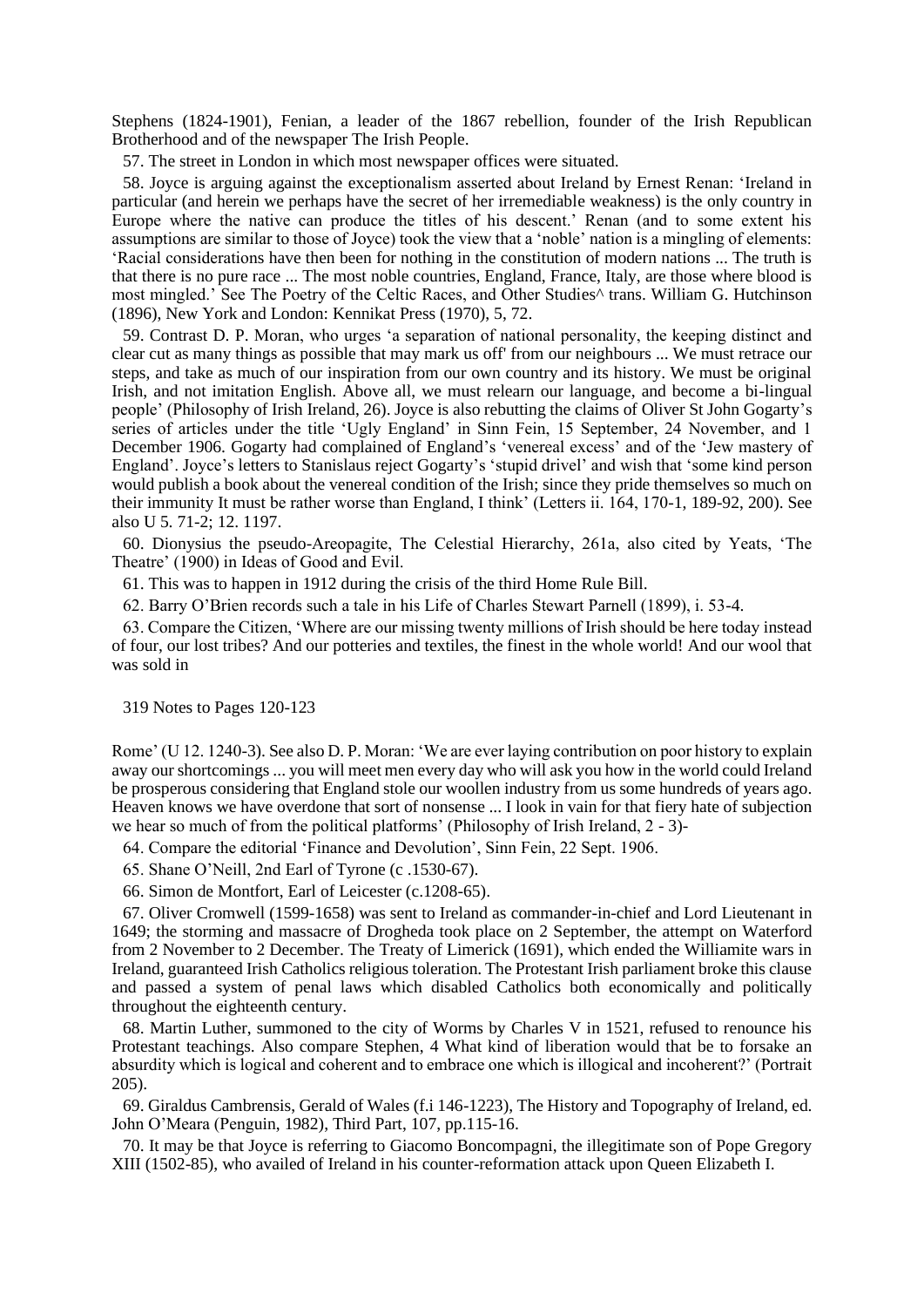71. That is, 'in the regions of the infidels'.

72. Alphonso XIII (1886-1941) acceded to the Spanish throne in 1902.

' Hidalgo' is Spanish for a 'nobleman'.

73. Oliver Goldsmith (1728-74), Richard Brinsley Sheridan (1751-1816), dramatist, William Congreve (1670-1729), dramatist, Jonathan Swift (1667-1745) and Edmund Burke (1729-97), all Irish writers who spent some or all of their professional lives in metropolitan London.

74. Both of these newspapers were published from London.

75. Edward Fitzgerald (1809-83) published a version of the Rubaiyat of Omar Khayyam; Sir Richard Burton (1821-90) translated A Thousand and One Nights; Henry Francis Cary (1772-1844) translated the Divine Comedy .

76. Sir Arthur Seymour Sullivan (1842-1900), composer of comic operas with the librettist W. S. Gilbert; Feargus O'Connor (1794-1855), Chartist leader and editor of The Northern Star; Oscar Wilde was the son of Jane

320 Notes to Pages 123-127

Francesca Wilde (1826-69), who contributed poems to The Nation under the pseudonym Speranza.

77. Compare D. p.Moran: 'The Irishman of modern times has succeeded in every land but his own. For at home is the only place he cannot make up his mind ... he will not be English or Irish' (Philosophy of Irish Ireland,

113)-

78. Luke Gardiner, Viscount Mountjoy (1745-98), MP for County Dublin and Irish Privy Councillor, killed at the battle of New Ross.

79. John Tyndall (1820-93), natural philosopher and pioneer of popular scientific writing; Frederick Temple Blackwood, Marquess of Dufferin and Ava (1826-1902); Sir Charles Gavan Duffy (1816- 1903), Young Irelander and co-founder of The Nation who emigrated to Australia in 1856 and became Governor-General of Victoria; John Bobanau Nickerlieu Hennessey (1829-1910), Deputy Surveyor-General of India; Leopold O'Donnell, Duke of Tetuan (1809-67), Spanish general and statesman; William Jennings Bryan (1860-1925), political orator. Secretary of State, Democratic candidate for the presidency of the USA, 1896, 1900, 1907/1908; Marie Edmé Patrice, Comte de MacMahon (1808-93), Marshal of France, President of the French Republic from 1873 to 1879; Lord Charles William de la Poer, Baron Beresford (1846-1919), commander- in-chief of the Channel fleet; Garnet Joseph, first Viscount Wolseley (1833-1913), field marshal and military reformer.

80. 'God, Kinch, if you and I could only work together we might do something for the island. Hellenise it' (U 1.157-8).

81. Compare Sinn Fein, 15 September 1906, and see p.140. See also U 12. 1572-6, where it is proposed that Bloom suggested some of these ideas to Griffith to put in his newspaper, Sinn Fein.

82. It used to be common, on a supposed Greek and Latin model, to distinguish a triple order of the learned professions in the Celtic world: druidh, filidh, and baird.

83. That is, W. B Yeats.

## JAMES CLARENCE MANGAN (1907)

MS Yale and Cornell. Translated from the Italian, Giacomo Clarenzio Mangan, an incomplete and heavily corrected holograph of twenty-four pages numbered 1-4, 6-10, 12-22, 24-6 in the Slocum Collection at Yale University, plus one unnumbered holograph leaf preserved among Stanislaus Joyce's papers (Cornell 42), JJA 2. 131-54. This leaf constitutes the conclusion to the first section and, for the first time in English translation, is inserted below. This lecture, the second intended to be given by Joyce at the Università Popolare, Trieste, is in two sections. It is an expanded and modified version, with much of the original retained especially in its second section, of the Mangan essay of 1902 printed above, with also some repetitions from 'Ireland: Island of Saints and Sages'. Only such notes as are additional to the 1902 essay are supplied below.

321 Notes to Pages 127-137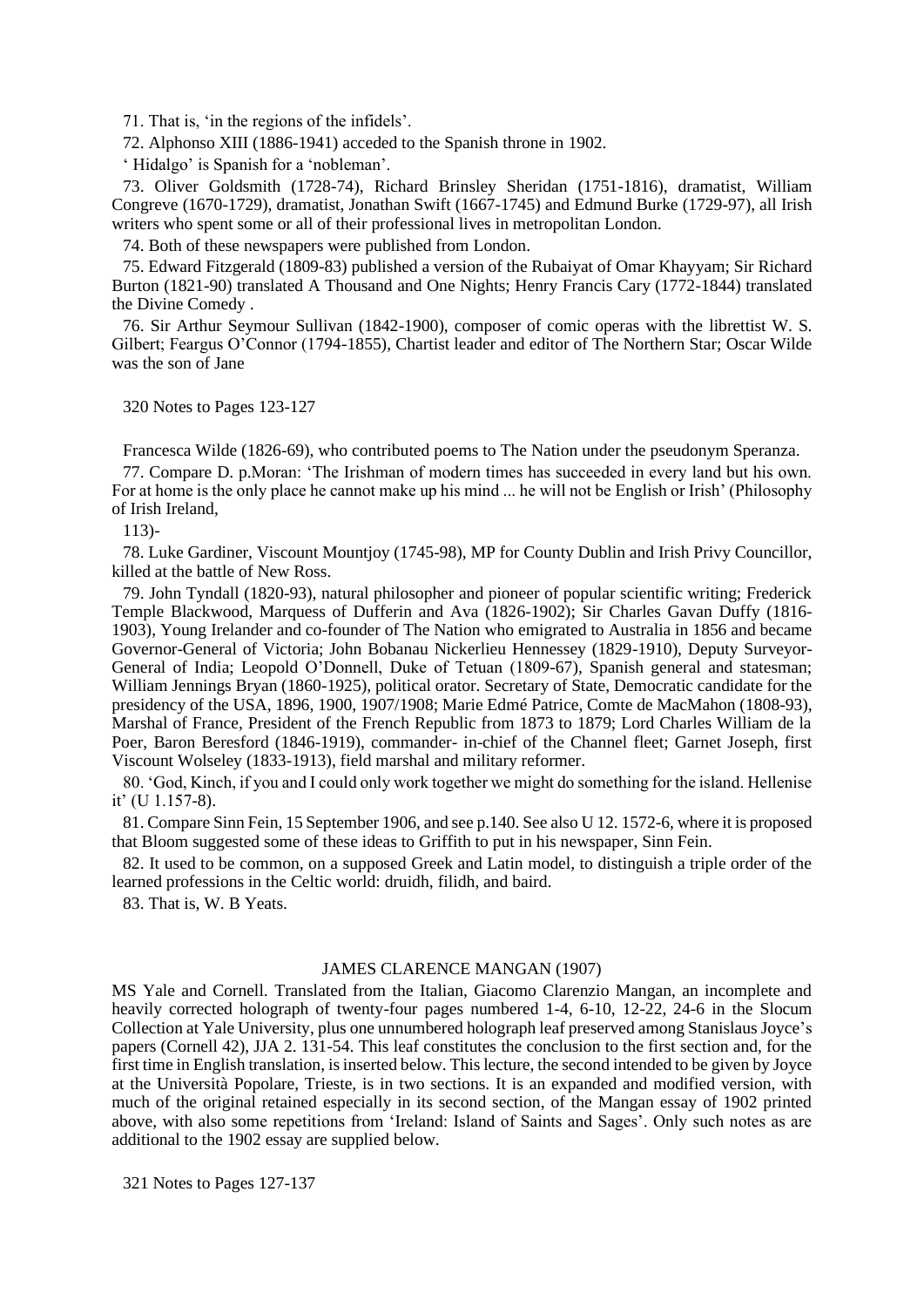1. 'The poet is the intense centre of the life of his age to which he stands in a relation than which none can be more vital. He alone is capable of absorbing in himself the life that surrounds him' (SH 85).

2. Joyce is exaggerating Mangan's obscure reputation, as he had done before in 1902. Since that date celebrations of the centenary of Mangan's birth included two editions by D. J. O'Donoghue, Poems of fames Clarence Mangan, with biographical introduction by John Mitchel (Dublin: O'Donoghue, M. H. Gill, 1903) and The Prose Writings of fames Clarence Mangan, with an essay by Lionel Johnson (Dublin: O'Donoghue, M. H. Gill, 1904).

3. That is, 'Ireland: Island of Saints and Sages', from which many of these sentences are borrowed.

4. That is, 'The Irish Literary Renaissance'.

5. The National Library of Italy.

6. Cormac MacArt, to whom, as High King of Ireland, The Book of Aicill (which Joyce confuses with The Yellow Book of Lecan) is attributed.

7. Mitchel (1859), 13.

8. A rather humdrum translation of Joyce's 'etere' I chose 'harlot' as it has the advantage of being English rather than Greek. (Translator's note.)

9. Joyce forgets to close his parentheses here. He uses the word ' quistioni ' for what I take to have been ' questioni' The classical influence is obviously very strong here, though, despite appearances, 'quistioni' is not a Latin word either. (Translator's note.)

to. Prom here to the end of the paragraph the text is that of MS Cornell 42.

11. The allusions are to Joan of Arc and to John the Baptist, to Mangan's narcotic addictions and to Parnell's relationship with Katherine O'shea.

12. See p.30 and p.294, n. 1.

13. Joyce makes an odd substitution here for Mangan's boa-constrictor:

'Caudisona' is not Italian, but Latin for 'rattlesnake'. (Translator's note.)

14. U 7. 721-2. The Florentine theologian is Dante (Paradiso, xxxi. 127).

15. The lines are taken in fact from Mangan's 'O'Hussey's Ode to the Maguire'.

# [THE IRISH LITERARY RENAISSANCE]

MS Yale, JJA 2. 156. Translated from the Italian, a single unnumbered holograph leaf from a notebook, in the Slocum collection at Yale University, and at one time appended to the 1907 Mangan lecture by John J. Slocum. It is likely that this page is the only surviving fragment of the third lecture in the series which Joyce intended to deliver at the Università Popolare, Trieste, in May I 9°7

1. The rebellion of the United Irishmen in 1798.

2. The Young Irelanders split with Daniel O'Connell on the issue of physical force and proceeded with an insurrection, triggered by the onset of famine and European events, in 1848.

322 Notes to Pages 138-139

## FENIANISM: THE LAST FENIAN

Translated from the Italian 'II Fenianismo: L'ultimo Feniano', II Piccolo della Sera (Trieste, 22 March 1907). This newspaper, nationalist in character, 'kept its readers up to date on events in Italy, included reports on international politics, fashion, culture, gossip, serialised versions of popular novels, and cartoons. II Piccolo della Sera rarely missed an opportunity to write about countries which suffered under foreign domination and so the Irish question received a lot of coverage - even if it was usually through the filter of English news agencies. So when Joyce wrote his leading articles he knew he was writing for a readership already reasonably acquainted with matters Irish.' (John McCourt, 'Joyce on National Deliverance: The View from 1907 Trieste,' Prospero: Rivista di Cultura Anglo-Germaniche, 5, (1998), 34). Roberto Prezioso, a student of Joyce, was familiar with Joyce's views on Ireland and invited these articles. In an exchange of letters with his brother, Stanislaus, in 1912, Charles Joyce recalls that in reply to a charge that Dubliners is not a book which betters his country or people, Joyce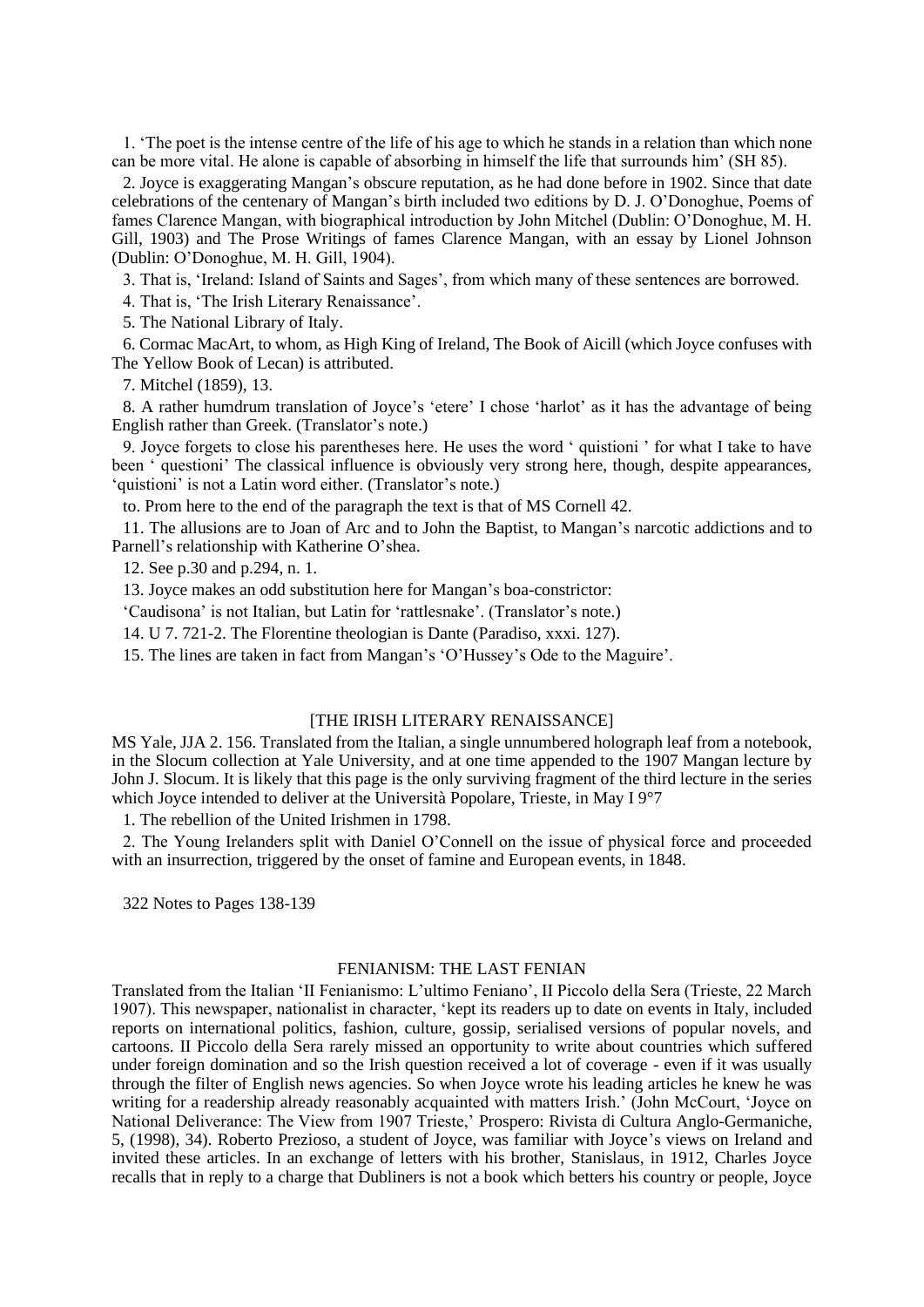invoked these articles: 'Jim replied that he was probably the only Irishman who wrote leading articles for the Italian press and that all his articles in "II Piccolo" were about Ireland and the Irish people' (Letters, ii. 316). In a letter to the Italian publisher Angelo Fortunato Formiggini, 25 March 1914, Joyce made the following proposal: 'This year the Irish problem has reached an acute phase, and indeed, according to the latest news, England, owing to the Home Rule question, is on the brink of civil war. The publication of a volume of Irish essays would be of interest to the Italian public. These essays (nine) which I wrote, were published during the last seven years as signed editorials in the Piccolo della Sera of Trieste.' See Giorgio Melchiori, 'The Language of Politics and the Politics of Language', James Joyce Broadsheet, 4 (Feb. 1981), 1. Transcriptions and unsigned typescript translations of these articles can be found in JJA 2. 653-703.

1. John O'Leary (1830-1907), died at 5.20 p.m. on 16 March, the day before St Patrick's Day.

2. The Whiteboys were a secret agrarian society of the eighteenth century; the Invincibles were founded in 1881 as an extremist breakaway group from the Irish Republican Brotherhood. Joyce, here and below, uses the terms with little historical exactness.

3. Robert Emmet, whose rebellion took place in 1803. There is a parodic version of this rebellion and of Emmet's execution in U 12. 525-678.

4. This is an exaggeration by Joyce: the Irish population which stood at just over eight million in 1841 had, as a result of famine, reduced to under six million in the 1860s.

5. James Stephens (1824-1901), Fenian leader and founder of the Irish Republican Brotherhood. 'James Stephens' idea was the best. He knew them. Circles of ten so that a fellow couldn't round on more than his own ring' (U 8. 457-8).

6. James Stephens established the newspaper Irish People in 1863 with O'Leary and Thomas Clarke Luby (1821-1901).

323 Notes to Pages 139-141

7. 'How the head centre got away, authentic version. Got up as a young bride, man, veil, orangeblossoms' (U 3. 241-2). Desmond Ryan tells the story of how a Mrs Washington Downey, the popular poetess 'Christabel, returning to her house in London, aided Stephens's escape and gave rise to this version of events: 'Mrs Washington Downey went on board the Sabania accompanied by Stephens, who in the character of her personal servant, carried her little boy. This led to the legend that Stephens escaped disguised as a lady's maid, a plan which was in fact proposed, because, as the Kilkenny Aloderator, 21 September 1865, explained with malicious delight in circulating this myth, "being low in stature, and of slight build, effeminate in appearance and without a beard, the idea of dressing him as a female naturally occurred to those aiding his flight; and in the character of a rather respectable female on board a vessel at Cork, and in the same capacity passed from the Dover Steamer safely into France'" (The Fenian Chief (1967), 42). Stephens was vehemently to deny this story. For an alternative version which includes a collier or 'charcoal boat', see The Fenian Chief 229, and John Devoy's more reliable account in Recollections of an Irish Rebel (1929), chap. 13. Stanislaus Joyce suggests that his father knew the anti-Parnellite captain of this boat and tells the story with much the same relish as Joyce does (My Brother's Keeper, 77-8, 93). The expression 'There's the man that got away James Stephens' was a catchphrase in Dublin and recurs in U 4. 491-2, 12. 880-81, 15. 15-33.

8. Compare Stephens's comments on 'the indispensable informer' (Portrait 169). In the case of the Fenians other factors contributed to their failure, not least the open avowal by Stephens and the other leaders, through Irish People, that 1865 would be the year of insurrection.

9. The attempt to rescue Colonel Richard O'sullivan Burke from Clerkenwell House of Detention in London, which caused twelve deaths, took place on 13 December 1867. See U 3. 245-50.

10. The rescue of three Fenians from custody in Manchester on 18 September 1867 resulted in the killing of Sergeant Charles Brett, for which three men, the 'Manchester Martyrs', were executed on 23 November 1867.

11. Lord Frederick Cavendish and Thomas Henry Burke were assassinated outside the Vice-Regal Lodge in Dublin's Phoenix Park on 6 May 1882.

12. The Irish population had reduced to below four and a half million by 1907.

13. The Sinn Fein (literally, 'ourselves') movement developed, from 1905 to 1908 under Arthur Griffith, out of Cumann na nGaedheal, which he had founded in 1900 with William Rooney.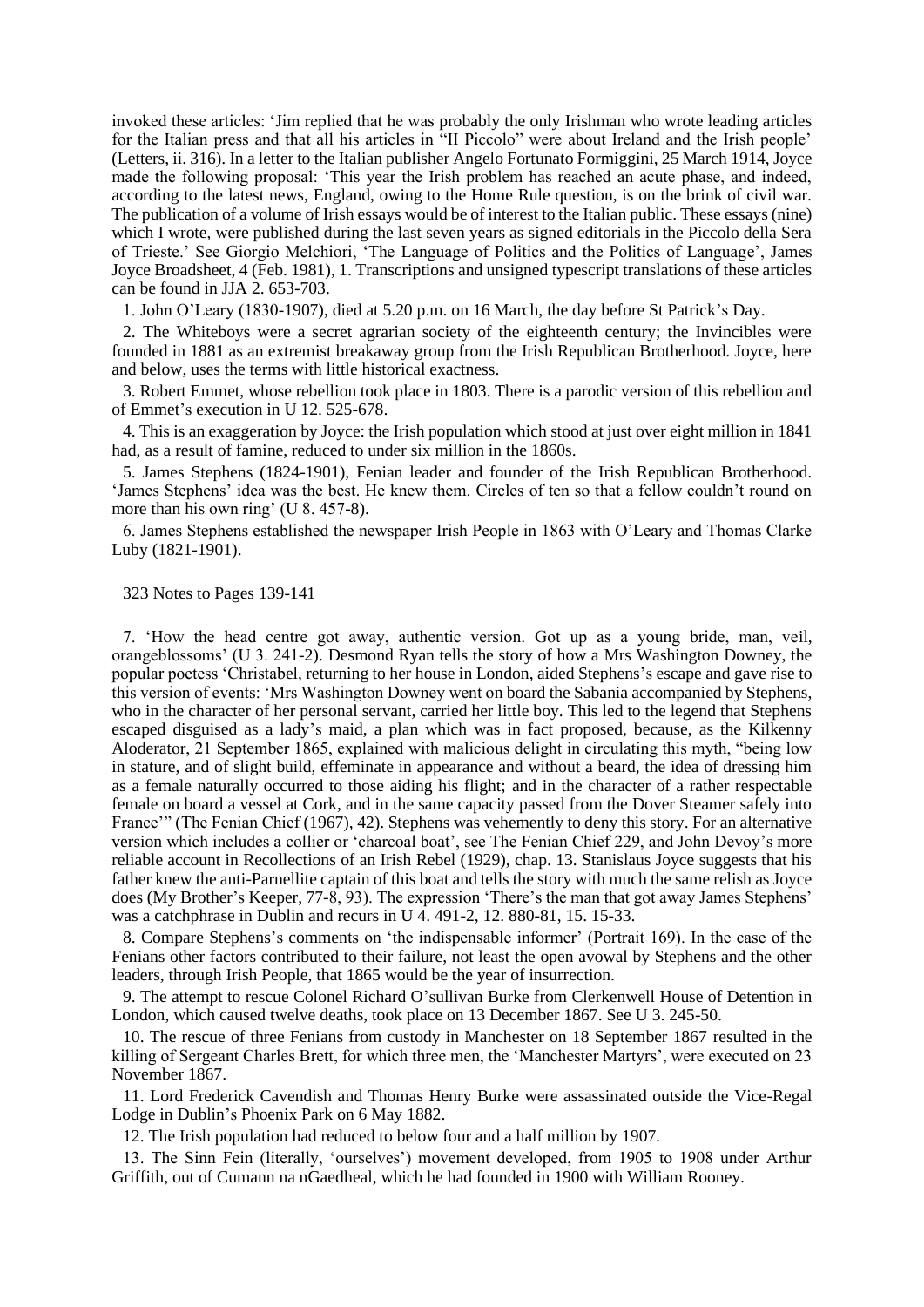14. Sinn Fein, 26 May, 9 June, 16 June, 15 September 1906.

15. Joyce's opposition to physical force places him alongside Arthur Griffith's Sinn Fein policy of non-violence which had been opposed by Bulmer Hobson (1883-1969) and others in Sinn Fein through Hobson's weekly paper, The Republic, a paper Joyce was reading while in Rome and which appeared from 13 December 1906 to 16 May 1907. See Letters ii. 205.

16. John O'Leary had himself made such an observation, to the effect that the

324 Notes to Pages 142-144

great funeral is the only recognition allowed to an Irish leader; see Denis Gwynn, Edward Martyn and the Irish Revival, London: Jonathan Cape (1930), 297. Joyce exaggerates O'Leary's isolation. From his arrival back in Ireland in 1885 O'Leary had, while cultivating a detachment from the new generation, been active in literary culture and the Young Ireland Society. He actively supported Parnell after the divorce case. He was President of the National Literary Society on its foundation by W. B. Yeats and others in 1892. During the 1898 celebrations of the United Irishmen and 1798 O'Leary laid the foundation stone for the Wolfe Tone monument at Stephen's Green, a ceremony Stephen, with little enthusiasm, remembers attending with his father (Portrait 154). O'Leary became President of Arthur Griffith's Cumann na nGaedheal in 1900. An accurate characteristic in Joyce's sketch is the purchase at the antiquarian book stall by O'Leary, whose library Yeats described in 1889 as 'the best I know'.

### HOME RULE COMES OF AGE

Translated from the Italian 'Home Rule maggiorenne', II Piccolo della Sera (19 May 1907). The title of this essay is borrowed by Joyce from a leading article in Sinn Fein (13 Apr. 1907). Also Joyce's rhetorical device of beginning his first paragraphs with 'Twenty-one years ... Seven years ...' derives from Arthur Griffith's article 'Devolution' in Sinn Fein, 11 May 1907.

1. The first Home Rule Bill was introduced in the House of Commons on 8 April 1886, by the Liberal Prime Minister, W. E. Gladstone. The second Home Rule Bill was introduced in the Commons, also by Gladstone, in January 1893. Both of these Bills were defeated.

2. 'scene in House of Commons Today (by telegraph). At half-past five this morning before the doors of the House of Commons were opened or even the servants astir, members began to present themselves for admission' (Dublin Evening Alai l, Thursday 8 Apr. 1886).

3. 'The infant born on the morrow of its publication has come of age. He is a man - he demands his birthright' (Sinn Fein, 13 Apr. 1907).

4. Archibald Philip, fifth Earl of Rosebery (1847-1929), succeeded Gladstone as leader of the Liberals.

5. Augustine Birrell (1850-1933), lawyer, politician, and man of letters. Chief Secretary of Ireland, 1907-16.

6. On 7 May 1907 Augustine Birrell introduced in the House of Commons the Irish Council Bill which the National Convention would reject on 21 May. Joseph Chamberlain (1836-1914), leader of the Liberal Unionists against the Gladstonian Liberals, had presented in 1885 a plan for a 'Central Board' or national council in Ireland with very limited powers.

7. The term 'boycott' derives from Captain Charles Boycott (1832-97), land agent for Lord Erne's estate at Lough Mask in Co. Mayo during the Land League agitation of 1873.

8. Sinn Fein, 17 May, 14 July, 22 September 1906.

9. 'In Ireland the Tory is regarded as an open enemy; the Whig as a treach-

325 Notes to Pages 144-145

erous friend. It is the Whigs, not the Tories, who have habitually sapped the integrity of Irish representation' (O'Brien, Life of Charles Stewart Parnell (1899), i. 90).

10. 'At present what takes place is this: the Duke of Norfolk visits the Vatican three times each year as the representative of the Catholics of the "United Kingdom". Of course this mean-souled man whose hatred of Ireland and the Irish is perhaps the most intense part of his nature does not "represent" the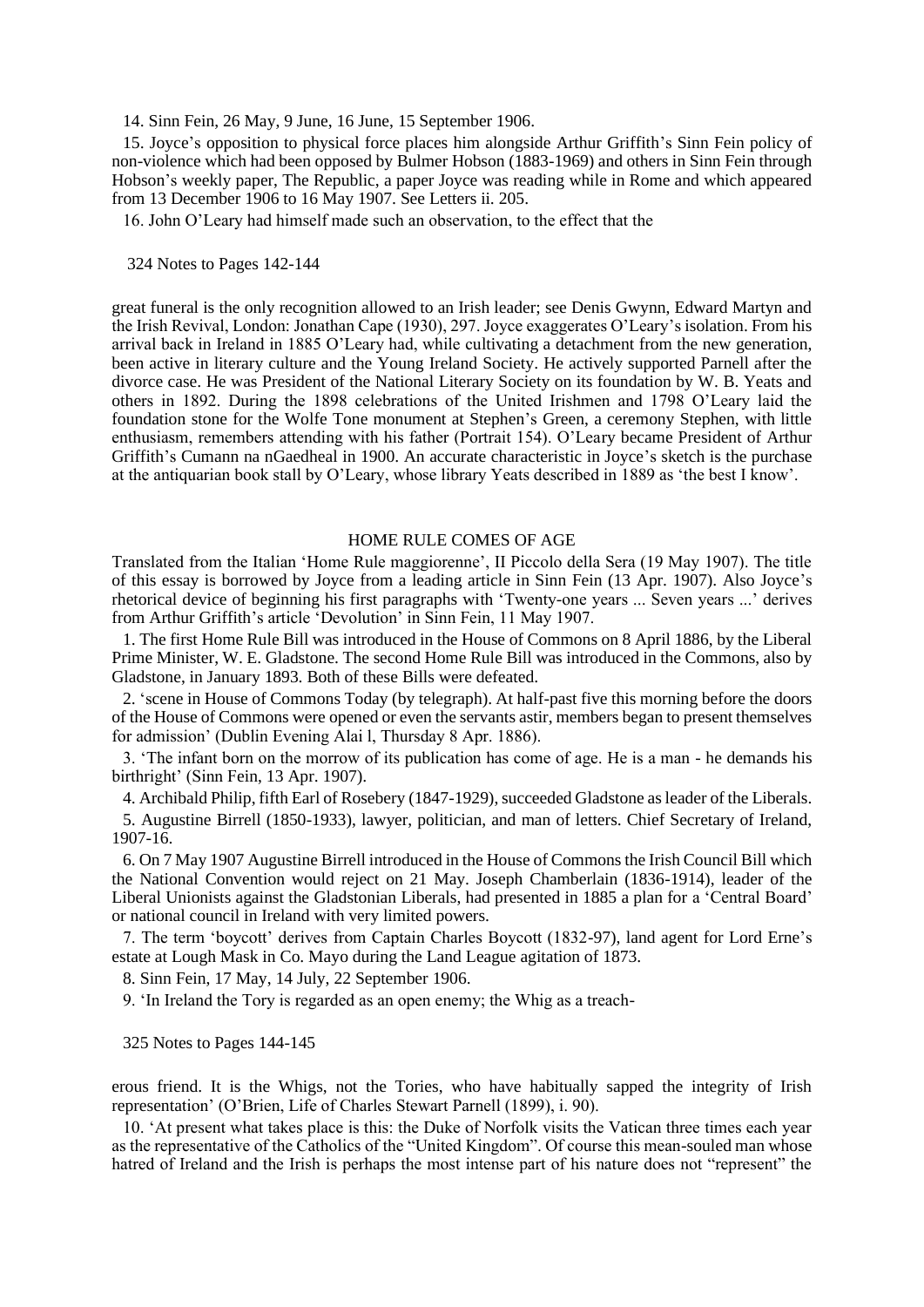Irish Catholics ... Every slander this man pours out on Irish Nationalism is accepted at the Vatican as the views of an accredited representative' (Sinn Fein, 15 Dec. 1906).

11. Sinn Fein, n August, 25 August 1906. See also Arthur Griffith, How Ireland Is Taxed, Dublin: National Council Pamphlets, No. 6 (1907), 3.

12. Sinn Fein, 6 June, 25 August, 29 September 1906.

13. 'Then one of the Twelve, the man called Judas Iscariot, went to the chief priests and said, "What are you prepared to give me if I hand him over to you?" They paid him thirty pieces of silver and from that moment he looked for an opportunity to betray him' (Matthew 26: 14-16). Parnell was stripped of his leadership of the Irish Parliamentary Party in December 1890. Joyce's version of the 'selling' of Parnell in response to Gladstone's demands derives from the story of how Parnell insisted that the Irish Parliamentary Party should demand from Gladstone as the price for dismissing him nothing less than Home Rule: 'Mr Redmond: "When we are asked to sell our leader to preserve the English alliance, it seems to me that we are bound to inquire what we are getting for the price we are paying." "Don't sell me for nothing," interrupted Parnell. "If you get my value you may change me tomorrow"' (O'Brien (1899), ii. 278). An instance of English, nonconformist outrage at Parnell's relationship with Katherine O'shea is given in O'Brien, ii. 275.

#### IRELAND AT THE BAR

Translated from the Italian, 'L'lrlanda alia sbarra', II Piccolo della Sera (16 Sept. 1907). The title presents the image of Ireland in the dock and unable to defend itself against the charges of the international press and popular opinion. When Joyce in 1914 planned to gather together his articles from II Piccolo into a volume of essays about Ireland for Italian readers his intention was to place this article first and to give the book its title. See Giorgio Melchiori, 'The Language of Politics and the Politics of Language', James Joyce Broadsheet, 4 (Feb. 1981), 1.

1. On the night of 17 August 1882 John Joyce, his wife, mother, and children were murdered in their house at Maamtrasna, an isolated townland on the shore of Lough Mask in Connemara. The crime was thought to be an agrarian outrage committed by a secret society. Ten men, Joyces and Caseys from neighbouring townlands, were accused of the crime and trials took place in November. On 15 December three of the accused were hanged in Galway jail. One of these three, Myles Joyce, was subsequently

326 Notes to Pages 145-150

thought to be innocent. An account of Joyce's interest in these events and their probable use in FW is given by John Garvin, James Joyce's Disunited Kingdom (Dublin: Gill and Macmillan, 1976), 159-69.

2. For a transcript of the trial, which Joyce knew inaccurately and by hearsay, see T. Harrington, The Maamtrasna Massacres (Dublin, 1884). However, the role of the interpreter for the Gaelic-speaking defendants was as Joyce describes it.

3. At his execution Myles Joyce continued to proclaim his innocence. The hangman, Marwood, failed to place the noose correctly and Myles Joyce was strangled with Marwood kicking down at him through the open trapdoor in an attempt to correct the rope and hurry his death.

4. Joyce is referring to the riots in Belfast, which had begun on 4 August and continued into September, and also to various incidents in an anti-cattle- grazing agitation during July, August, and September 1907. These 'outrages' dominated the reporting from Ireland by The Times during these months. A state of emergency was declared in the counties of Clare, Galway, Leitrim, Roscommon.

5. Joyce's reference is to the Land League and its policies during the last quarter of the nineteenth century.

6. The 'Maiming Outrages' at Great Wyrley are reported in The Times from 28 August to 16 September 1907.

# OSCAR WILDE: THE POET OF 'SALOME'

Translated from the Italian, 'Oscar Wilde: il poeta di "Salome"', II Piccolo della Sera (24 Mar. 1909). The article was published on the occasion of a performance in Trieste of the opera Salome (1905) by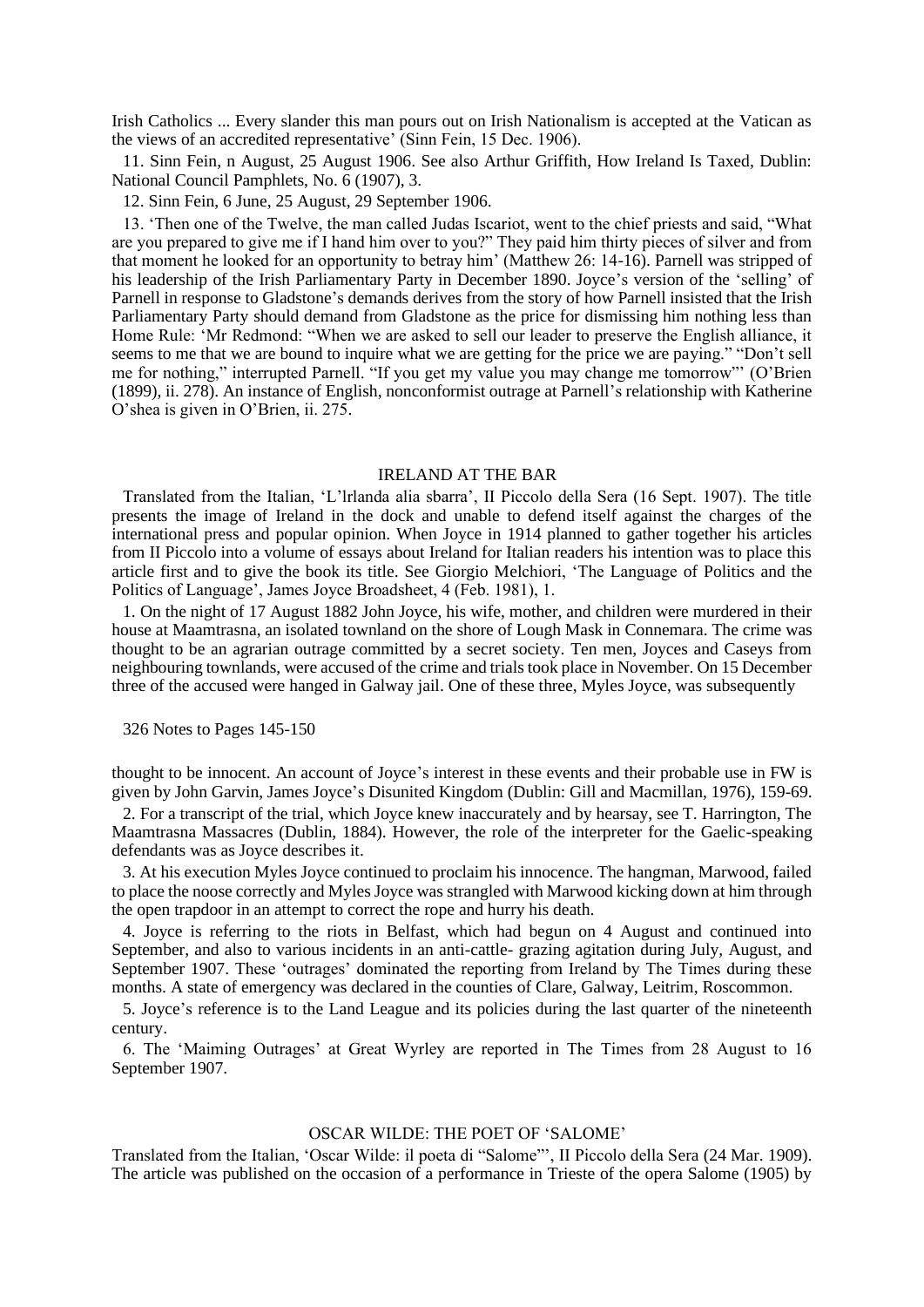Richard Strauss (1864- 1949), which is based on the play of the same title written in French by Wilde in 1892.

1. Oscar Wilde, Poems (1881).

2. 'From the fierce O'Flaherties, deliver us, Lord', an inscription on one of the medieval gates of the city of Galway.

3. 'Wilde's love that dare not speak its name' (U 3. 451). Lady Wilde is reported to have wished for this, her second child, to have been a girl.

4. John Ruskin (1819-1900), art critic and socialist, organized his students to work at mending country roadways around Oxford.

5. Oscar Wilde edited a magazine. The Woman's World, in November 1887.

6. The eighth Marquess of Queensberry, whom Wilde sued for libel with disastrous consequences, was the father of Lord Alfred Douglas (1870- 1945), English poet, lover of Wilde, and the translator into English in 1894 of Wilde's Salome.

7. Wilde died in Paris on 30 November 1900.

8. See W. B. Yeats's report of Joyce's comment to him in 1902 about Wilde's deathbed conversion: 'He said that he hoped his conversion was not sincere. He did not like to think that he had been untrue to himself at the end' (JJ 102).

327 Notes to Pages 757-/55

9. In reply to a negative review of The Picture of Dorian Gray (1891), Wilde wrote 'Each man sees his own sin in Dorian Gray. What Dorian Gray's sins are no one knows. He who finds them has brought them' ('Mr Wilde's Rejoinder', Scots Observer, 4/86 (12 July 1890), 279).

10. 'and in my misery it was revealed to me that man can only come to that Heart through the sense of separation from it which we call sin' (W. B. Yeats, The Tables of the Law).

11. Oscar Wilde, De Profundis (1905) and A House of Pomegranates (1891). Varius Avitus (203-22), Roman Emperor, adopted the name of a Syrian god, Heliogabalus, whom he proclaimed god of Rome and to whom, until slain with his mother by the offended citizens, he offered profligate worship.

12. 'They divide my garments among them and cast lots for my clothes' (Psalms 22: 18-19). The inscription on Wilde's gravestone at Bagneux (from where his remains were removed to Père Lachaise in 1909) read: ' Verbis meis addere nihil audebant et super illos stillebat eloquium sum': 'To my words they durst add nothing and my speech dropped upon them' (Job 29: 22).

## THE BATTLE BETWEEN BERNARD SHAW AND THE CENSOR

Translated from the Italian 'La battaglia fra Bernard Shaw e la censura. "Blanco Posnet smascherato"', II Piccolo della Sera (5 Sept. 1909). This piece was sent from Dublin by Joyce, who had returned to the city in the hope of finalizing the publication of Dubliners.

1. Bernard Shaw's The Shewing-Up of Blanco Posnet had been banned in England. W. B. Yeats and Lady Gregory availed of the technicality by which the Lord Chamberlain's authority did not extend to Ireland and, having overcome the objections of the Viceroy, produced the play from 25 August at the Abbey Theatre. There is a report on Joyce's article in Dublin's Evening Telegraph, 8 September 1909 (Letters ii. 238, 252).

2. Bernard Shaw, Mrs Warren's Profession (1898) and Press Cuttings (1909); Leo Tolstoy, The Power of Darkness (1888); Oscar Wilde's Salome was staged first in Paris in 1896 and in London in 1905.

3. A typewritten copy of this article in the Slocum Collection in the University of Yale Library has a handwritten note by Shaw: 'There was no exchange of letters between myself and Dublin Castle. The campaign was conducted by Lady Gregory and W. B. Yeats. I did not interfere. G. Bernard Shaw, 21 July 1949.' Joyce attributes the correspondence to Shaw.

4. Bernard Shaw, The Devil's Disciple (1901).

5. Bernard Shaw, John Bull's Other Island (1904).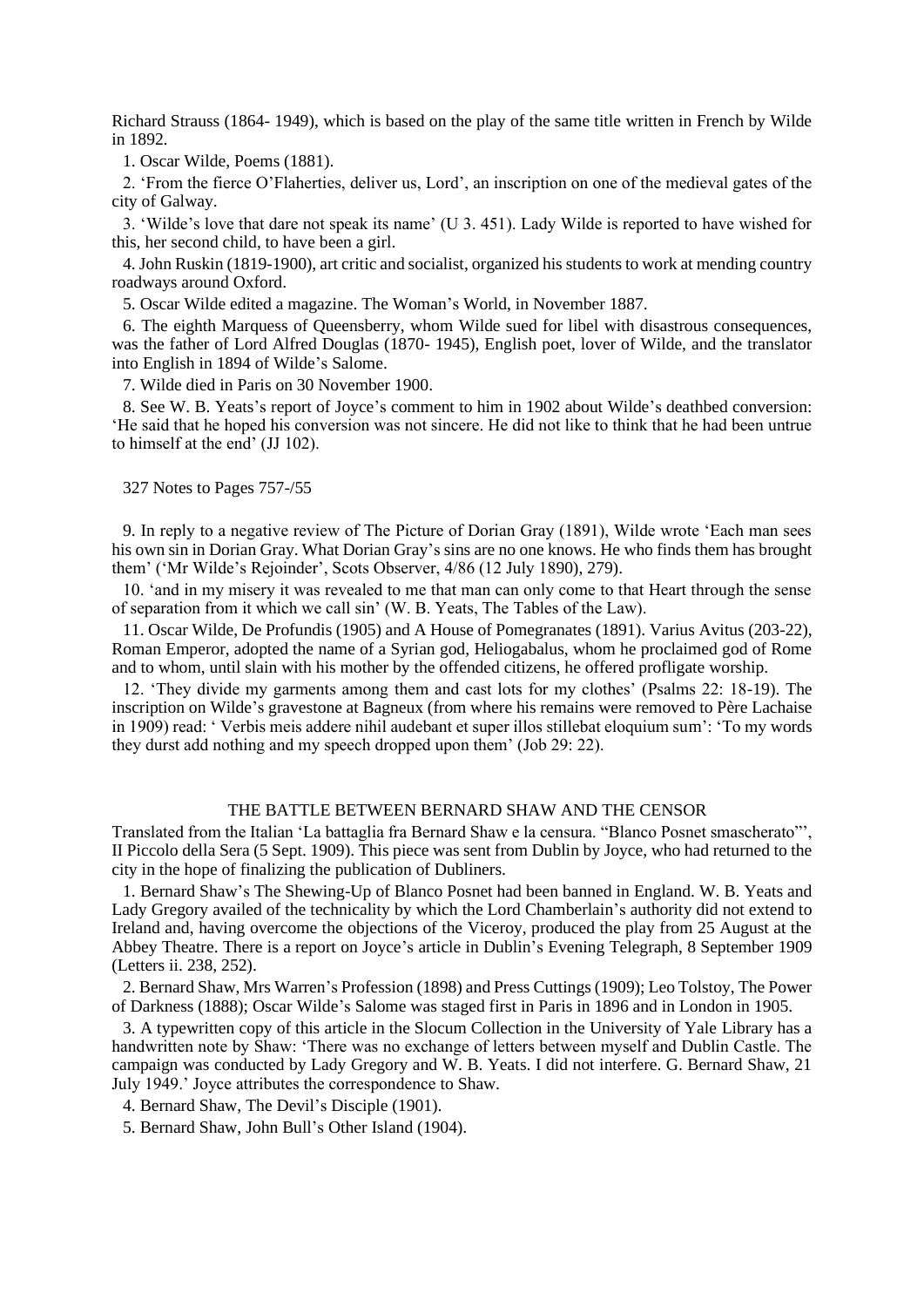#### THE HOME RULE COMET

Translated from the Italian, 'La Cometa dell' "Home Rule" ', II Piccolo della Sera (22 Dec. 1910). There is an authorial fair copy of this article in the

328 Notes to Pages 155-160

Slocum Collection at Yale University. However, this manuscript did not serve as printer's copy. See JJA 2. xxvii-xxviii. The title of the article is taken by Joyce from that of a cartoon in Sinn Fein, 11 June 1910.

1. The dissolution of parliament had been brought on by the refusal of the House of Lords to accept the 'people's budget' of David Lloyd George (1863-1945), Welsh Liberal politician, and Chancellor of the Exchequer 1908-15.

2. Herbert Asquith (1852-1928), Prime Minister and leader of the Liberal Party, needed the support of John Redmond (1856-1918), leader of the reunited Irish Parliamentary Party, in his struggle against the right of the House of Lords to veto legislation. During the election campaigns of 1910 Asquith made a public commitment to Home Rule for Ireland. The Parliament Act of 1911 restricted the power of the House of Lords and asserted the legislative supremacy of the House of Commons. In return Redmond got the Home Rule Bill of 1912. Arthur James Balfour (1848- 1930), Scottish politician, was leader of the Conservative Party, 1902-11.

3. Frederick Edwin Smith, Earl of Birkenhead (1872-1930) and Sir Edward Carson (1854-1935) were both leaders of unionist opinion; the editor of the National Review was Leopold James Maxse (1864- 1932). The two Irish factions were the nationalist and unionist interests.

4. Joyce refers to Winston Churchill (1874-1965), who became Home Secretary in 1910; to Arthur Balfour, who had published A Defence of Philosophic Doubt (1879); and to William O'Brien (1852- 1928), land agitator, nationalist politician, and journalist who re-entered parliament in 1910 after founding, in the interests of 'conciliation' and 'conference' with unionists, a new party, the All-for-Ireland League.

5. Robert Arthur Talbot Gascoyne-Cecil, third Marquess of Salisbury (1830-1903), Conservative politician and Prime Minister.

6. The double balance between the Liberal Party and the Conservative and Unionist Party, each of which won 272 seats in the election, rested on the Labour Party, with 47 votes, and the Irish Party, with 84 votes.

7. George V (1865-1936), king of Great Britain, acceded to the throne in 1910.

8. Henry Petty-Fitzmaurice, fifth Marquess of Lansdowne (1845-1927), served as Foreign Secretary, 1900-1905, and was succeeded by Edward Grey, first Viscount Grey of Fallodon (1862-1933), who held the position 1905-16.

# [A CURIOUS HISTORY]

MS Cornell. Joyce sent copies of this letter about the fate of Dubliners at the hands of various publishers to several newspapers; it was published in full in Sinn Fein on 2 September 1911 and, with the controversial passage omitted, in the Northern Whig (Belfast) on 26 August 1911. Ezra Pound published an article which included this account by Joyce under the title 'A Curious History' in the New Freewoman, 15 January 1914.

329 Notes to Pages 160-164

1. Grant Richards, the publisher to whom Joyce first sent the manuscript of Dubliners on 3 December 1905 and who, after many reversals, finally published the collection of stories on 15 June 1914.

2. See JJ 231 for Joyce's visit to the lawyer St Lo Malet in Rome.

3. Joseph Maunsel Hone (1882-1959), Irish literary historian and biographer.

4. George Roberts, managing director of Maunsel and Co.; see 'Gas from a Burner' (1912), Poems and Exiles, 107-10.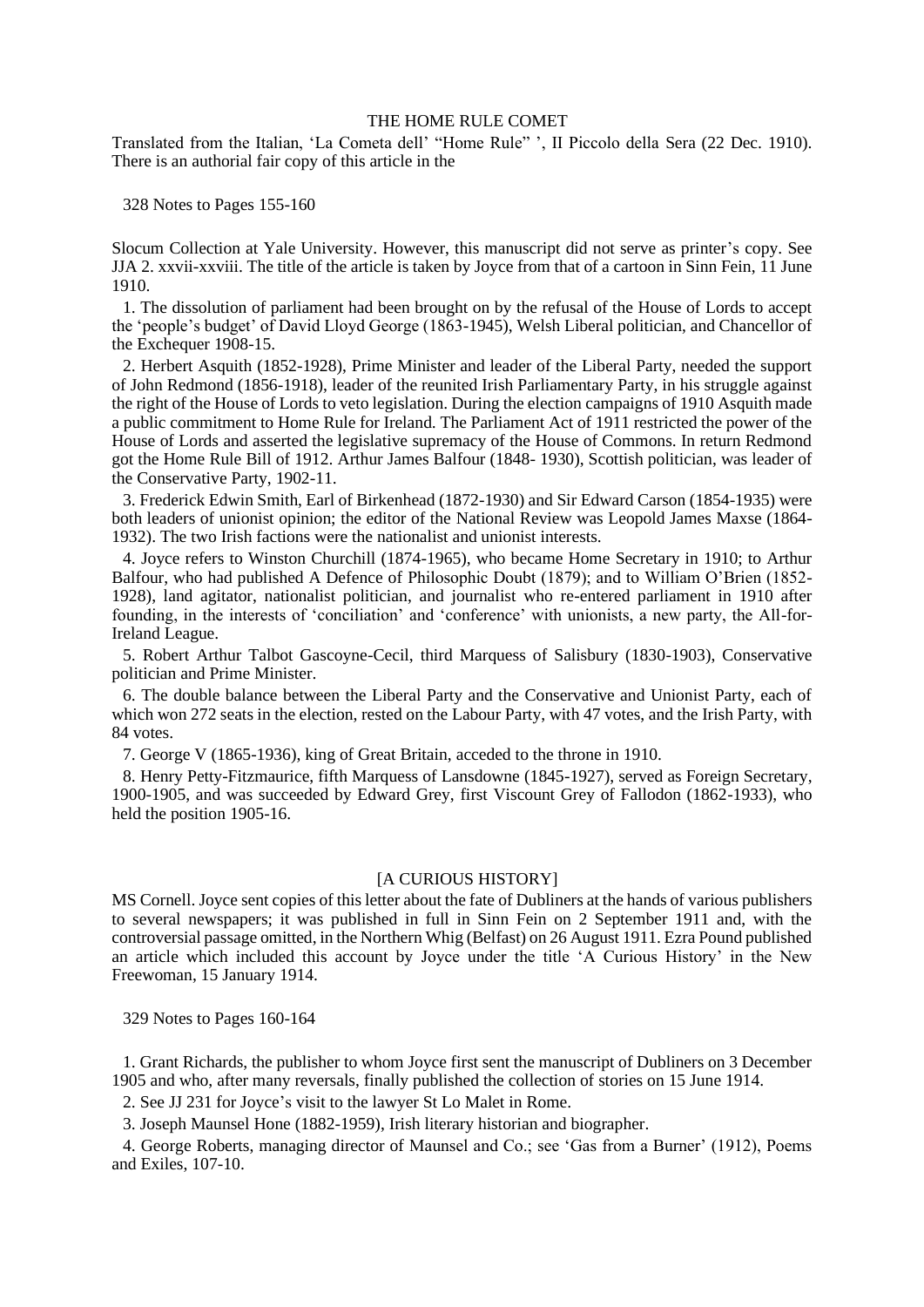5. In the later published version of the story, another sentence was introduced here: 'He's a man of the world, and he means well by us.' See D 102.

6. This whole quotation from the story is pasted in printed form on the second page of Joyce's letter.

# REALISM AND IDEALISM IN ENGLISH LITERATURE

Joyce returned to deliver two lectures in March 1912 at the Università Popolare, Trieste, under the announced title, 'Verismo ed idealismo nella letteratura inglese (Daniele De Foe - William Blake)'.

1. MS Buffalo, JJA 2. 170-213. Translated from the Italian, 'Daniele Defoe', a complete author's fair copy of forty pages (Buffalo VII, A. 1-2) in two parts, the first numbered 1 to 17 and the second 1 to 22, with two pages numbered 8. A second holograph of four pages (Buffalo VII. A. 3), numbered 33 to 36, which appears to be a fragment of a draft version of the lecture, also survives. This second MS provides a copy of an earlier conclusion to the lecture: see note 49 below. Joyce's main sources of information about Defoe appear to be William Minto, Daniel Defoe (London: Macmillan, 1879), and John Masefield (ed.) Defoe (London, 1909).

2. William III (1650-1702), Prince of Orange, born at The Hague, declared King of England by declaration of right, thereby establishing the Protestant succession after the 'Glorious Revolution' of 1688.

3. See the Orange toast to William III of 'Glorious, pious and immortal memory' (U 2. 273).

4. Joyce is elaborating on the theme of Defoe's The True-Born Englishman: A Satyr (1701), in which Defoe ironically undermined English objections to the 'foreign' King William III. 'What were the English, he demanded, that they should make a mock of foreigners? They were the most mongrel race that ever lived upon the face of the earth; there was no such thing as a true-born Englishman; they were all the offspring of foreigners; what was more, of the scum of foreigners' (Minto, 26).

5. Ludovico Ariosto (1474-1533), Italian poet.

6. Giovanni Boccaccio (1313-75), Italian poet and author of the Decameron (1348-58); Tommaso Guardati, pseudonym Masuccio (c.1420-80), Italian author of II Novellino (1476).

7. Felix Lope de Vega (1562-1635), Spanish poet and dramatist.

8. Plutarch (c.46-120), Greek biographer; Gaius Sallustius Crispus (86-34 bc), Roman historian.

330 Notes to Pages 165-168

9. James Scott, Duke of Monmouth and Buccleuch (1649-85), natural son of Charles II, whom he plotted to murder, executed in the Tower of London.

10. Masefield, p.xi.

11. Masefield, pp.xi - xii.

12. Daniel Defoe, *The Shortest Way with the Dissenters* (1702).

13. Minto, 39.

14. Daniel Defoe, *A Hymn to the Pillory* (1703). 'His ears were not cropped ... The author of the True-Born Englishman was a popular favourite, and his exhibition in the pillory was an occasion of triumph and not of ignominy to him. A ring of admirers was formed round the place of punishment, and bunches of flowers instead of handfuls of garbage were thrown at the criminal. Tankards of ale and stoups of wine were drunk in his honour by the multitude whom he had delighted with his racy verse and charmed by his bold defiance of the authorities' (Minto, 41-2).

15. Defoe edited the Review from 1704 until its suppression in 1713.

16. Defoe's anti-Jacobite pamphlets appeared during 1712 and 1713.

17. Arthur Conan Doyle (1859-1930), British author and creator of Sherlock Holmes in A Study in Scarlet (1887).

18. Daniel Defoe, *Serious Reflections during the Life and Surprizing Adventures of Robinson Crusoe: with his Visions of the Angelick World* (1720).

19. [Charles Gildon (1665-1724)], The Life and Strange Surprizing Adventures of Mr D - De F -, of London, Hosier ; Who Has liv'd above fifty Years by himself in the Kingdoms of North and South Britain ([1719]), is the correct title and Joyce's error derives from Minto, 151-2.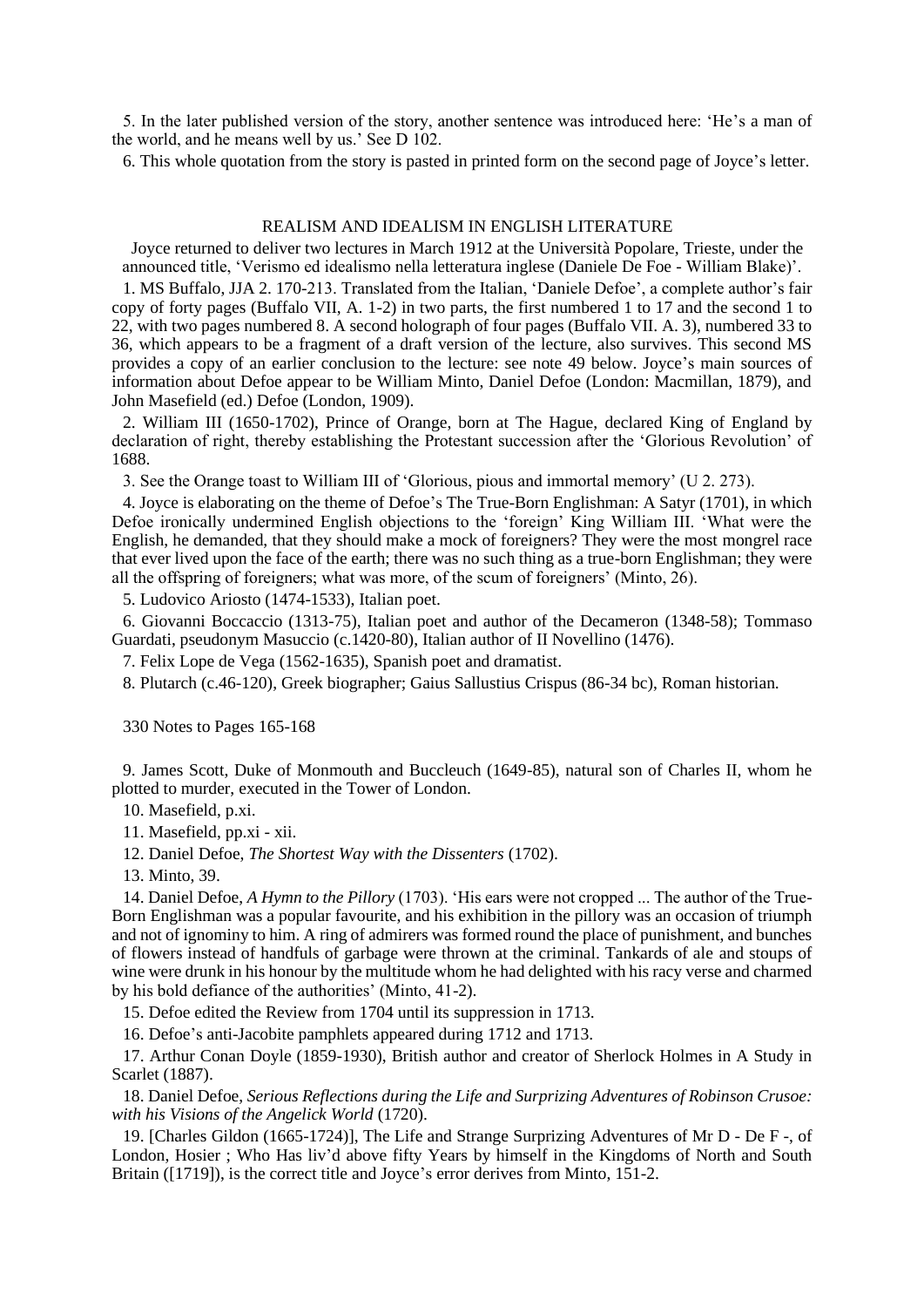20. 'He did not mind the sneers of hostile critics. They made merry over the trifling inconsistencies in the tale. How for example, they asked, could Crusoe have stuffed his pockets with biscuits when he had taken off all his clothes before swimming to the wreck? How could he have been at such a loss for clothes after those he had put off were washed away by the rising tide, when he had the ship's stores to choose from? How could he have seen the goat's eyes in the cave when it was pitch dark? How could the Spaniards give Friday's father an agreement in writing, when they had neither paper nor ink? How did Friday come to know so intimately the habits of bears, the bear not being a denizen of the West Indian islands?' (Minto, 146, summarizing Gildon's parodic life of Defoe).

21. Joyce may use this unusual term because, according to Minto's final chapter, 'The Mysterious End', Defoe 'at a distance from London in Kent' writes that his circumstances 'make it impossible that he could receive a visit from anybody' (Minto, 164).

22. Joyce rehearses the facts in much the same order as Minto, 168-9, but Joyce gives to Defoe's wandering and lonely death a mythical quality which Minto does not. See also U 6. 837-8.

23. This is the term used also by Minto, 134-5.

24. Joyce appears to derive these objections from Leslie Stephen (1832-

331 Notes to Pages 168-173

1904), 'De Foe's Novels', Hours in a Library, 3 volumes (London, 1874- 9), i. 1-58. especially pp.24- 5, 47, 56-8.

25. Daniel Defoe, The Storm: or, a Collection of the Most Remarkable Casualties and Disasters Which Happened in the Late Dreadful Tempest (1704).

26. The Storm 'enables the modern meteorologist to construct a complete chart of the tempest's progress' (Masefield, p.xvi).

27. Daniel Defoe, Journal of the Plague Year (1722).

28. Sir Walter Scott, 'Advertisement' in The Novels and Miscellaneous Works of Daniel De Foe (London, 1855), p.[vii].

29. 'Time of the plague. Quicklime feverpits to eat them' (U 6. 985-6).

30. Gerhart Hauptmann (1862-1946), German dramatist, novelist and poet. 'He has written two or three masterpieces - "a little immortal thing" like The Weavers, for example' (Letters ii. 173). Leo Tolstoy made his name with Tales from Sebastopol (1856); see Stanislaus's comments to Joyce about this work and the writing of internal monologue such as Bloom's (Letters iii. 106).

31. Daniel Defoe, The History of the Life and Adventures of Mr Duncan Campbell (1720).

32. Daniel Defoe, The Political History of the Devil, as well Ancient as Modern (1726). 'His Political History of the Devil is nauseating' (Masefield, p.xx).

33. Daniel Defoe, The Dumb Philosopher: or. Great Britain's Wonder (1719), the story of Dickory Cronke.

34. Daniel Defoe, Memoirs of a Cavalier: or, a Military Journal of the Wars in Germany, and the Wars in England (1720).

35. The Military Memoirs of Captain George Carleton (1728) is generally considered not to be a work by Defoe.

36. 'Defoe was essentially a journalist' (Minto, 134).

37. The Life and Adventures of Mrs Christian Davies commonly called Mother Ross (1740) cannot be by Defoe, who died nine years before its publication and eight years before the death of its heroine, Christian Davies (1667- 1739)-

38. Leslie Stephen, in his essay 'De Foe's Novels', does not make this charge against Defoe's heroines.

39. Masefield, p.xxvii. Lucy Walter (1630-58), mistress of Charles II and mother of James, Duke of Monmouth; Eleanor (Nell) Gwynne (1650-87), actress, fruit-seller, mistress of Charles II and mother of the Duke of St Albans; Martha Blount (1690-1762), woman of letters to whom Alexander Pope dedicated his 'Epistle of Women'; Susannah Centlivre (1667- 1723), actress and dramatist; Lady Mary Wortley Montagu (1689-1762), woman of letters and wife of the ambassador to Constantinople.

40. The allusion here seems to be to Richard Wagner, Tristan und Isolde (1865).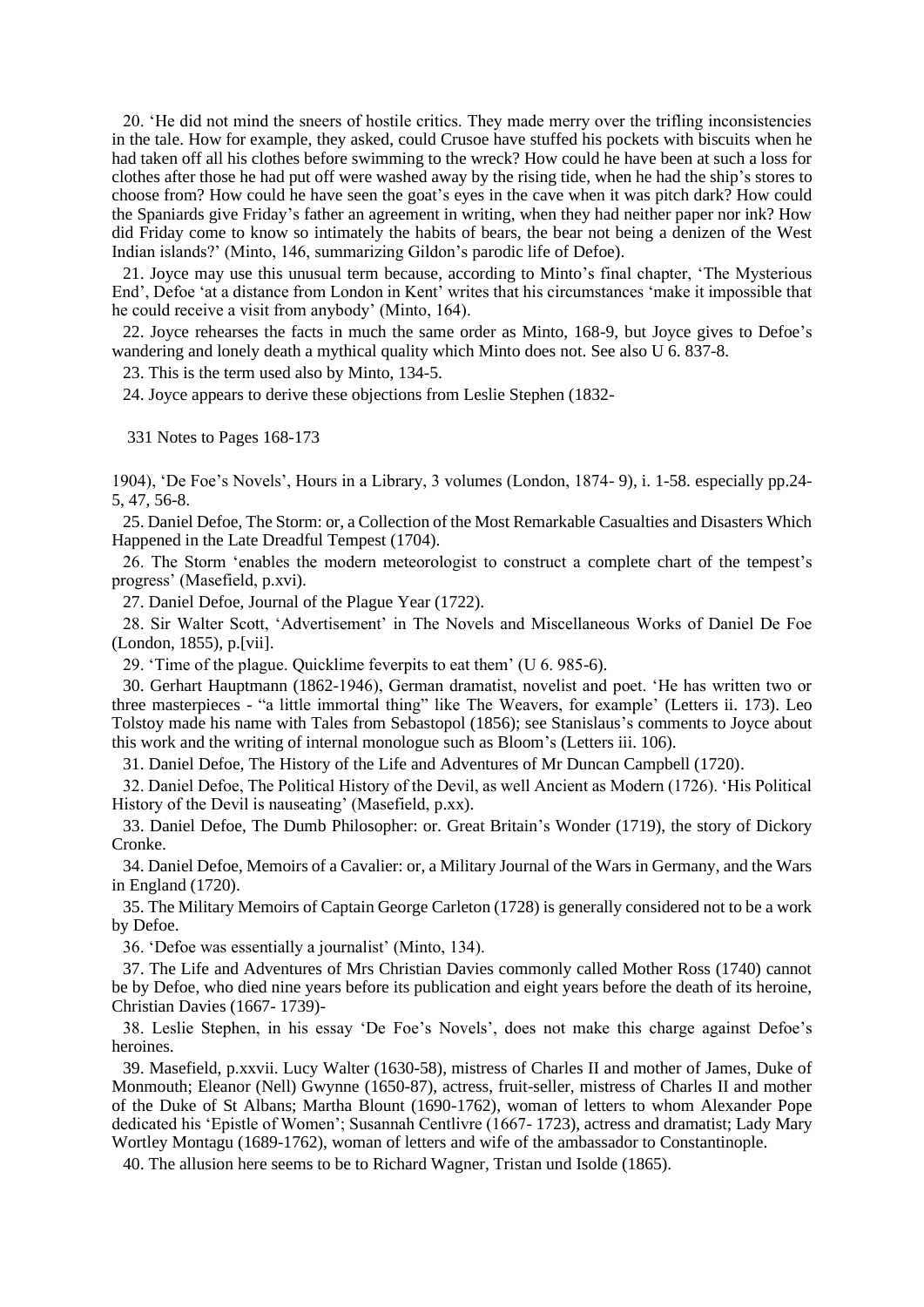41. St Joan of Arc (1412-31), heroine of France who raised the siege of Orleans and had Charles VII crowned at Reims. She had been canonized in 1909. For Voltaire's ridicule of Joan see his La Pucelle; for iconography from the nineteenth century see A. Marby, L'Histoire de Jeanne DArc

332 Notes to Pages 173-176

(1907); Anatole France, pen-name of Jacques Anatole Thibault (1844- 1924), French author of Vie de Jeanne D'Arc (1908).

42. Maxim Gorky, pen-name of Alexei Peshkov (1868-1936), Russian writer; Fyodor Dostoievsky (1821-81), Russian novelist.

43. Defoe's Captain Singleton soldiered in Africa; Cecil Rhodes (1853-1902), English imperialist in Africa, head of De Beers, founder of the British South African Company which annexed the territories which became Rhodesia, now Zimbabwe; Emmeline Pankhurst (1858-1928), British suffragette activist, founder of the Women's Social and Political Union.

44. Joyce ignores the fact that Robinson Crusoe (1719) antedates both Captain Singleton (1720) and Colonel Jack (1722).

45. From this point there survives a second holograph of four pages (Buffalo VII. A. 3), a fragment of an earlier draft version. Joyce's revisions to the draft Italian text are not significant.

46. Both of these caricatures conventionally are found under the name of John Bull.

47. Contrast Leslie Stephen on Crusoe: his morality is that of 'sturdy Englishmen in their passage through the world, and has enabled them to do excellent service to mankind' ('De Foe's Novels', Hours in a Library, i. 43 - 4)-

48. Revelation i: 9-20.

49. The draft version (Buffalo VII. A. 3) continues beyond this point at which Joyce decided to conclude the delivery of his lecture. 'The narrative that pivots upon this simple marvel is a whole, harmonious and consistent national epic, a solemn and triumphant music which the mournful chant of the savage and innocent soul accompanies. Our century which loves to trace present phenomena back to their origins to convince itself once more of the truth of the theory of evolution, which teaches us that when we were little we were not big, might profitably re-read the tale of Robinson Crusoe and his servant Friday. It would find therein many extremely useful tips for that international industry of our times - the cheap manufacture of the English imperialist type and its sale at knock-down prices.'

50. MS Cornell, JJA 2. 214-35. Translated from the Italian, a fragment of a lecture on William Blake, a holograph of twenty-two pages, numbered 11 to 30 plus two unnumbered pages on the reverse of 28 and 29. This lecture was given, with the lecture on Daniel Defoe, at the Università Popolare, Trieste, in March 1912.

51. William Blake, 'London', Songs of Innocence and Experience (1794).

52. William Blake, 'Proverbs of Hell', The Marriage of Heaven and Hell (1793)

53. Mary Wollstonecraft (1759-97), British feminist, author of Vindication of the Rights of Woman (1792); Tom Paine (1737-1809), British radical, author of The Rights of Man (1792).

54. Edwin Ellis, The Real Blake (1907), 164-5.

55. Ellis, 184, describes this loss to Blake of his pupils, an account to which Joyce adds little more than the epithet 'lower-class'.

333 Notes to Pages 176-180

56. Ellis, 437.

57. Francisco Suarez (1548-1617), Jesuit theologian, 'the teacher of Europe and of the universal world, the eye of the people of Christ'; Juan Mariana de Talavera (1771-1861), Jesuit historian and author of De Rege et Regis Institution (1599), which includes a justification of tyrannicide. See Portrait 207.

58. 'Why a little curtain of flesh on the bed of our desire' (William Blake, The Book ofThel, (1789), plate 6, line 20).

59. These charities are recounted in Ellis, 185.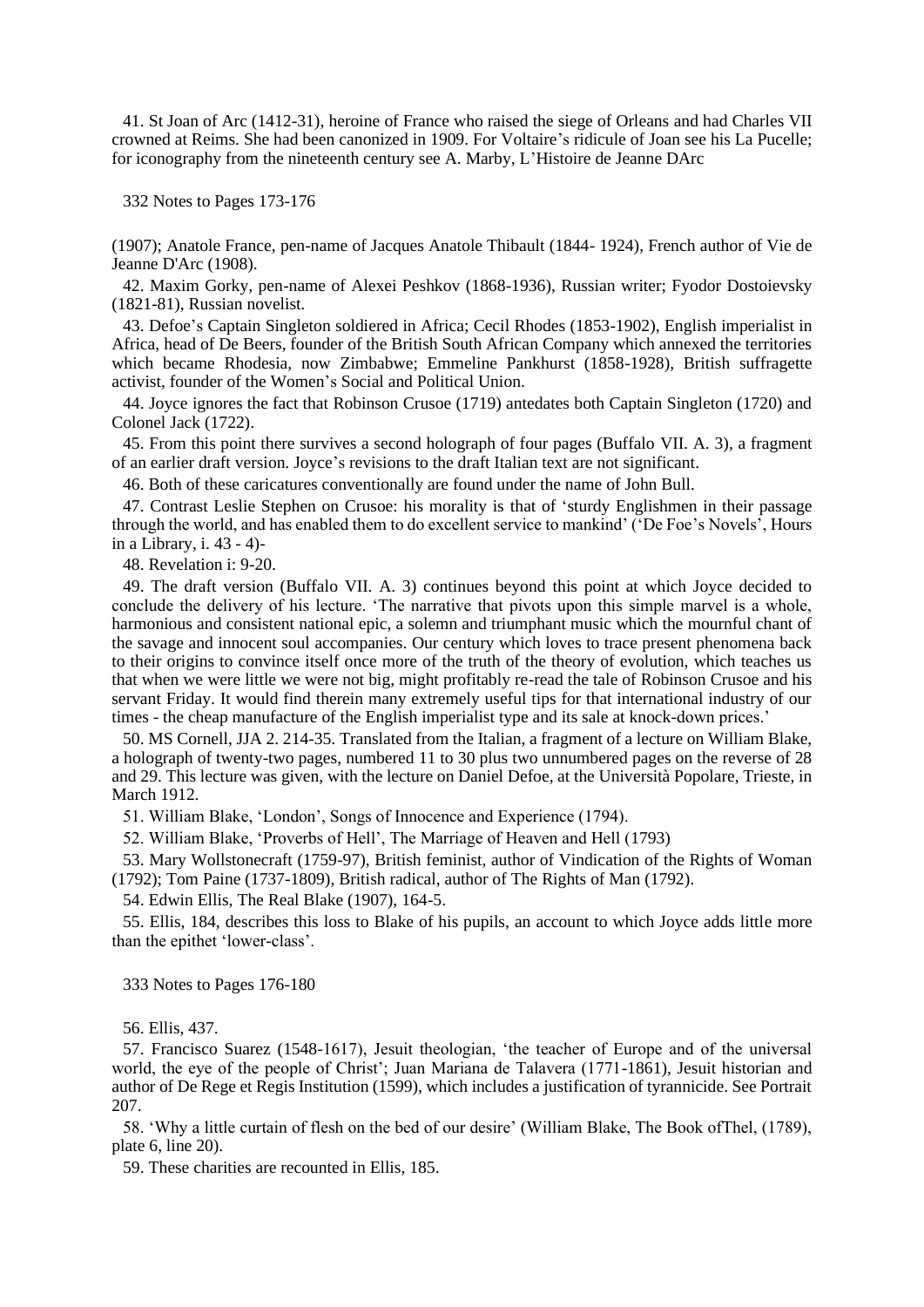60. 'Jonathan's soul became closely bound to David's and Jonathan came to love him as his own soul' (1 Samuel 18: 1-2).

61. 'He saw the soul spring from the suddenly still, blind body, and ascend upwards, clapping its hands for joy. Then taking this sight with him Blake went to bed, and slept continuously for three days and nights' (Ellis, 100).

62. William Blake, Poetical Sketches (1783); Songs of Innocence (1789).

63. Ellis, 37-8.

64. William Blake, Vala, or the Four Zoas (1797-1810).

65. Catherine Boucher: Joyce repeats the error in spelling her surname from Ellis, 38-9, which recounts this courtship in these same terms.

66. William Shakespeare, Othello, 1. iii.

67. Compare the argument about Bertha between Robert Hand and Richard Rowan in Act II of Exiles (Poems and Exiles, 189).

68. 'Like a fiend hid in a cloud' (William Blake, 'Infant Sorrow' in Songs of Innocence and Experience).

69. Ellis, 435.

70. Each of these figures in Blake's prophetic books after 1789.

71. 'He claimed the right of Abraham to give to Hagar what Sarah refused' (Ellis, 90). 'Abraham's wife Sarah had borne him no child, but she had an Egyptian maidservant named Hagar. So Sarah said to Abraham, "Listen, now! Since Yahweh has kept me from having children, go to my slave-girl. Perhaps I shall get children through her." Abraham agreed to what Sarah had said' (Genesis 16: 1-2).

72. Ellis, 91.

73. William Blake, 'The Crystal Cabinet' (c.1803).

74. This list of animals, with the insertion of a flea for a gnat, derives from Auguries of Innocence (c.1803), lines 13-46.

75. William Blake, Auguries of Innocence, lines 85-90.

76. Marcus Porcius Cato (234-149 bc), Roman statesman.

77. Ellis, 402-3.

78. The portrait is by Thomas Phillips (1770-1845).

79. Ellis, 436.

80. George Berkeley (1685-1753), Irish philosopher; David Hume (1711-76), Scottish philosopher and historian.

81. Upanishads (800-200 bc), one of a collection of Hindu sacred treatises, monistic, pantheistic, and developing the theory of the transmigration of souls.

334 Notes to Pages 180-183

82. Theophrastus Bombastus von Hohenheim (1493-1541), known as Paracelsus, Swiss physician; Jakob Boehme (1575-1624), German author of the mystic text Aurora (1612).

83. Juan de Yepes y Alvarez (1542-91), known as St John of the Cross, author of *En uma nocha oscura* (c. 1578), The Dark Night, one of the greatest of all mystical poems.

84. That is, 'painted by Michelangelo'.

85. This is a detail from Michelangelo's Crucifixion of St Peter in the Pauline chapel. Joyce's mistaken account derives from Ellis, 222-3.

86. William Blake, A Descriptive Catalogue of Pictures (1809).

87. Swedenborg populated heaven only with the spirits of the dead and his anthropocentric mysticism imagines all men to be figures in a rnaximus homo.

88. Joyce refers to the apostle John and his vision of the new Jerusalem; to St Augustine of Hippo, author of the City of God ; to Dante's Paradiso ; to Swedenborg's human form divine as defined in his Arcana Coelestia (1749-56); and to Matthew 24: 26-44.

89. See 'James Clarence Mangan (1902)', p.59.

90.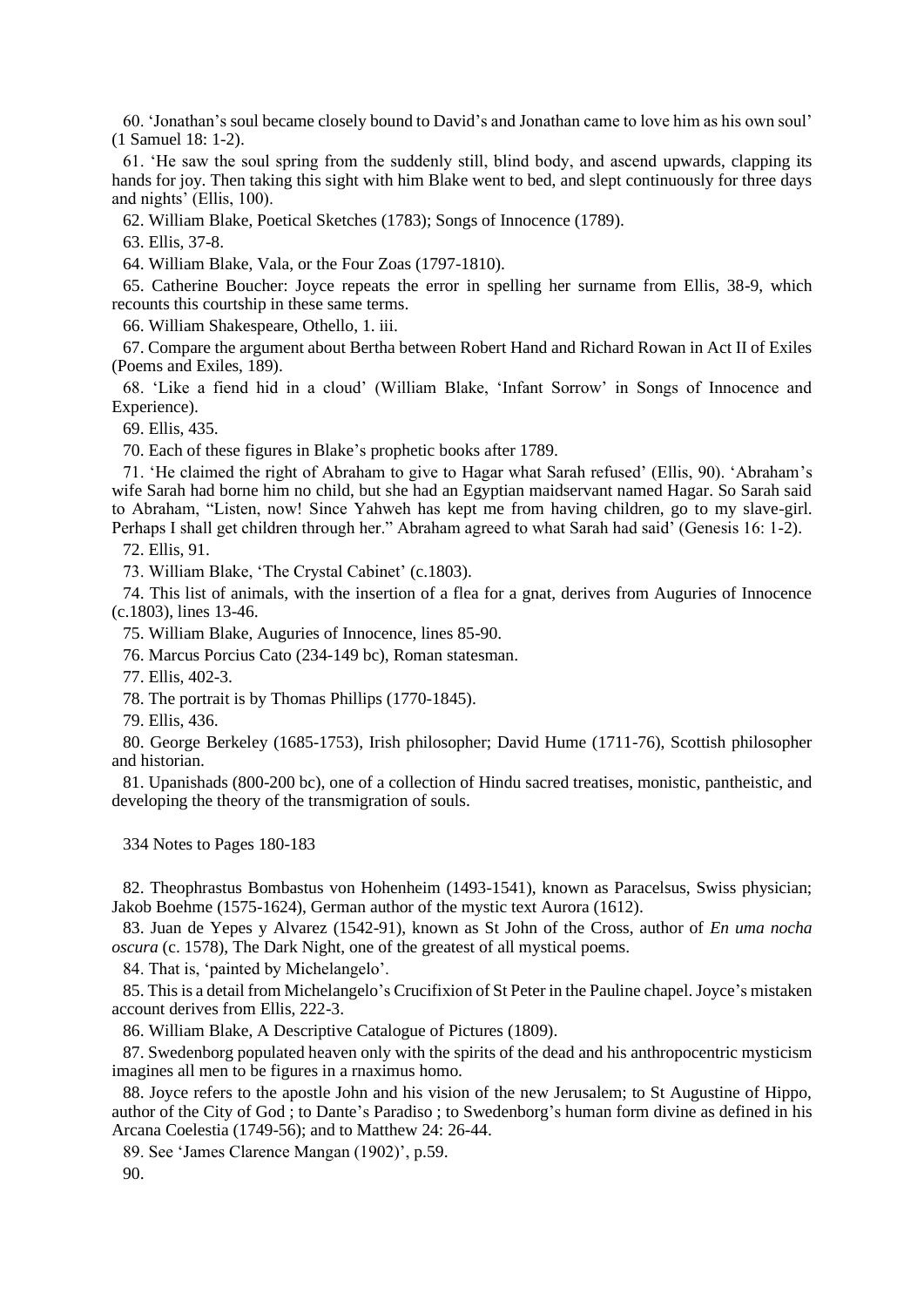For every space larger than a red globule of man's blood Is visionary  $\&$  is created by the hammer of Los; And every space smaller than a globule of man's blood opens Into Eternity, of which this vegetable world is but a shadow. - Milton (1809), plate 29, lines 19-22

We are led to believe a lie When we see not through the eye Which was born in a night to perish in a night, When the soul slept in beams of light.

- Auguries of Innocence, lines 125-8.

91. 'But the real truth of these matters is in fact far beyond us. That is why their preference is for the way up through negations, since this stands the soul outside everything which is correlative with its own finite nature. Such a way guides the soul through all the divine notions, notions which are themselves transcended by that which is far beyond every name, all reason and all knowledge. Beyond the outermost boundaries of the world, the soul is brought into union with God himself to the extent that every one of us is capable of it' (Dionysius the pseudo-Areopagite, The Divine Names 981b).

92. 'Eternity is in love with the productions of Time' (The Marriage of Heaven and Hell, plate 7, line 10).

# THE CENTENARY OF CHARLES DICKENS

MS Padua. This is the text of an examination essay submitted by Joyce at the Universita degli Studi di Padua in late April 1912. The manuscript on eight numbered sheets of official university paper is reproduced in JJA 2. 249-67.

335 Notes to Pages 184-187

The centenary of Charles Dickens's birth occurred on 7 February 1912.

1. Charles Dickens, American Notes (1842), Pictures from Italy (1846), and Martin Chuzzlewit (1843- 4).

2. To be within sound of the bells of St Mary-le-Bow church in Cheapside is to be at the centre of the City of London, and to be born within hearing of their chimes is the definition of a Cockney.

3. Charles Dickens, Barnaby Rudge (1841).

4. Lord George Gordon (1751-93) led the so-called Gordon Riots of 1780 in protest against the Catholic Relief Act of that year. The Reform Bill of 1832 extended the franchise to include the rich middle class.

5. John Milton, 'L' Allegro', line 75.

6. Henry John Temple, third Viscount Palmerston (1784-1865), Foreign Secretary, who delivered his 'I am a Roman citizen' speech in the House of Commons, 24 June 1850. For Gladstone's reply see G. Barnett Smith, The Life of the Right Honourable William Ewart Gladstone (1881), 115. 'Little Englander' was a phrase applied to those writers opposed to imperial adventurism in the early decades of the twentieth century.

7. Richard 'Dick' Whittington (c.1358-1423) heard, according to the old tale, Bow Bells calling, 'Turn again, Whittington, thrice Lord Mayor of London.'

8. Robert Louis Stevenson (1850-94), Scottish author; Rudvard Kipling (1865-1936), born in Bombay and a writer on imperial themes; George Moore (1852-1933), Joyce's compatriot and older contemporary.

9. William Hogarth (1696-1764), English satirical painter and engraver.

10. Characters, respectively, in the following novels by Dickens: David Copperfield, Great Expectations, Barnaby Rudge, David Copperfield, The Pickwick Papers, Martin Chuzzlewit, Great Expectations.

11. The Tabard is the inn at Southwark where Geoffrey Chaucer imagines his pilgrims to have assembled for their pilgrimage in The Canterbury Tales.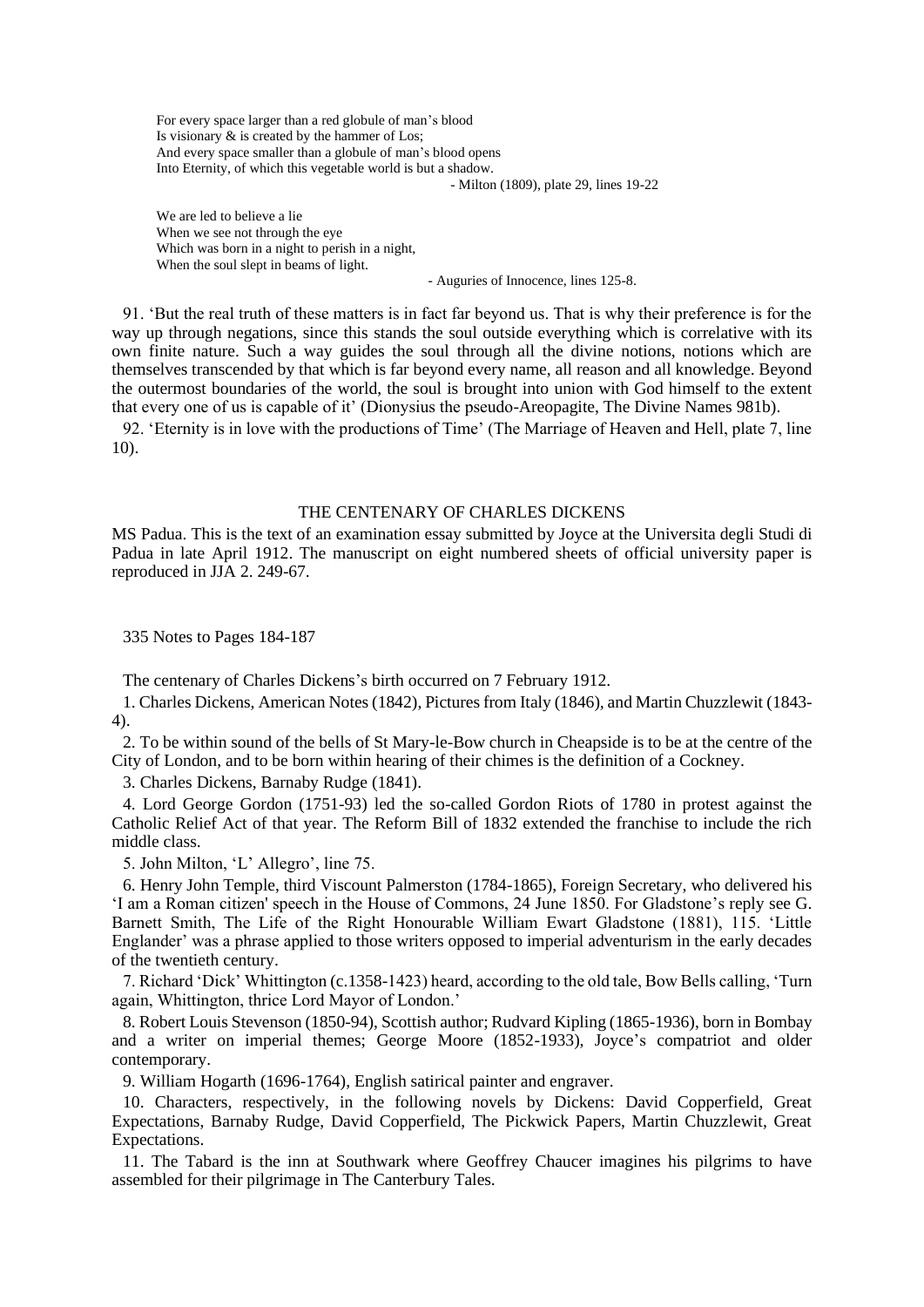12. Characters, respectively, in the following novels by Dickens: The Old Curiosity Shop, Bleak House, The Pickwick Papers, David Copperfield, Oliver Twist.

13. William Makepeace Thackeray (1811-63), novelist and author of Vanity Fair (1847-8).

# THE UNIVERSAL LITERARY INFLUENCE OF THE RENAISSANCE

MS Padua. Translated from the Italian, 'L'influenza letteraria universale del rinascimento', an examination essay submitted by Joyce at the Università degli Studi di Padua in late April 1912. The manuscript on six numbered sheets of official university paper is reproduced in fJA 2. 237-47.

1. A repetition from the Defoe essay, p.332, n. 49.

2. That is, 'Praiser of times past' (Horace, De Arte Poetica, line 173).

336 Notes to Pages 187-

3. Joyce uses the Latin word *ima* here. (Translator's note.)

4. 'For my yoke is easy and my burden is light' (Matthew 11: 30).

5. Marco Praga (1862-1929), Italian novelist and playwright, *La Crisi: commedia in tre atti* (1907); Anatole France, *L'Affaire Crainquebille* (1901); Ivan Turgenev, Smoke (1867).

6. The allusion, as in the lecture on Defoe, is to Richard Wagner's Tristan uttd Isolde.

7. 'The ancient map-makers wrote across unexplored regions, "Here are lions'" (W. B. Yeats, 'Village Ghosts' in The Celtic Twilight, 1893).

8. St Robert Bellarmine (1542-1621), Jesuit commentator on Aquinas, graduate of the University of Padua; for Giovanni Mariana Talavera see the essay on Blake, p.176.

9. A contrast which recalls that of John the Evangelist with Robinson Crusoe in the essay on Defoe, p.174.

### THE SHADE OF PARNELL

Translated from the Italian, 'L'ombra di Parnell', II Piccolo della Sera (16 May 1912). The title of this article is taken by Joyce from that of a cartoon in Sinn Fein (8 Jan. 1910).

1. The third Home Rule Bill was introduced in the House of Commons in April 1912. It was January 1913 before it passed its third reading. The House of Lords delayed it until it was signed into law in September 1914. Suspended for the duration of the Great War it was finally superseded by the Government of Ireland Act 1920. Gallina ... um mese, Tuscan proverb: 'The hen of Mugello: twenty years old, looks a month'.

2. Joyce refers to the Act of Union of 1800 and to the Arbitration Treaty between England and the United States signed in August 1911. There is no foundation for his view that the Home Rule Bill of 1912 was linked to this treaty, although it is true that the issue of the Arbitration Treaty had aroused the opposition of Irish-Americans to any hint of an alliance of England and the USA at least since 1904.

3. These movements would include O'Connell's campaign for Catholic emancipation; his later campaign for repeal of the Act of Union; the Tithe War of 1834; the Young Ireland movement and the insurrection of 1848; the Fenian organization and the insurrection of 1867; the Invincibles' outrages of 1882; the Land War of the 1880s; and the obstructionism of the Irish Parliamentary Party under Parnell.

4. The original Italian is 'Più che perfetto' (most perfect) and is a pun by Joyce on piucchepefetto (pluperfect). The translation of the phrase as 'pluterperfect' derives from Mr Deasy's neologism, 'The pluterperfect imperturbability of the department of agriculture' (U 2. 328-9). See Giorgio Mclchiori, 'Two Notes on "Nestor"', James Joyce Quarterly, 22/4 (1985), 416-17.

5. This appears to be a confused version of an explanation of how 'The Bill reduces the number of Irish members in the British Parliament from 103

337 Notes to Pages 191-194

to 42' (Arthur Griffith, The Home Rule Bill Examined, Dublin: The National Council (1912), 15).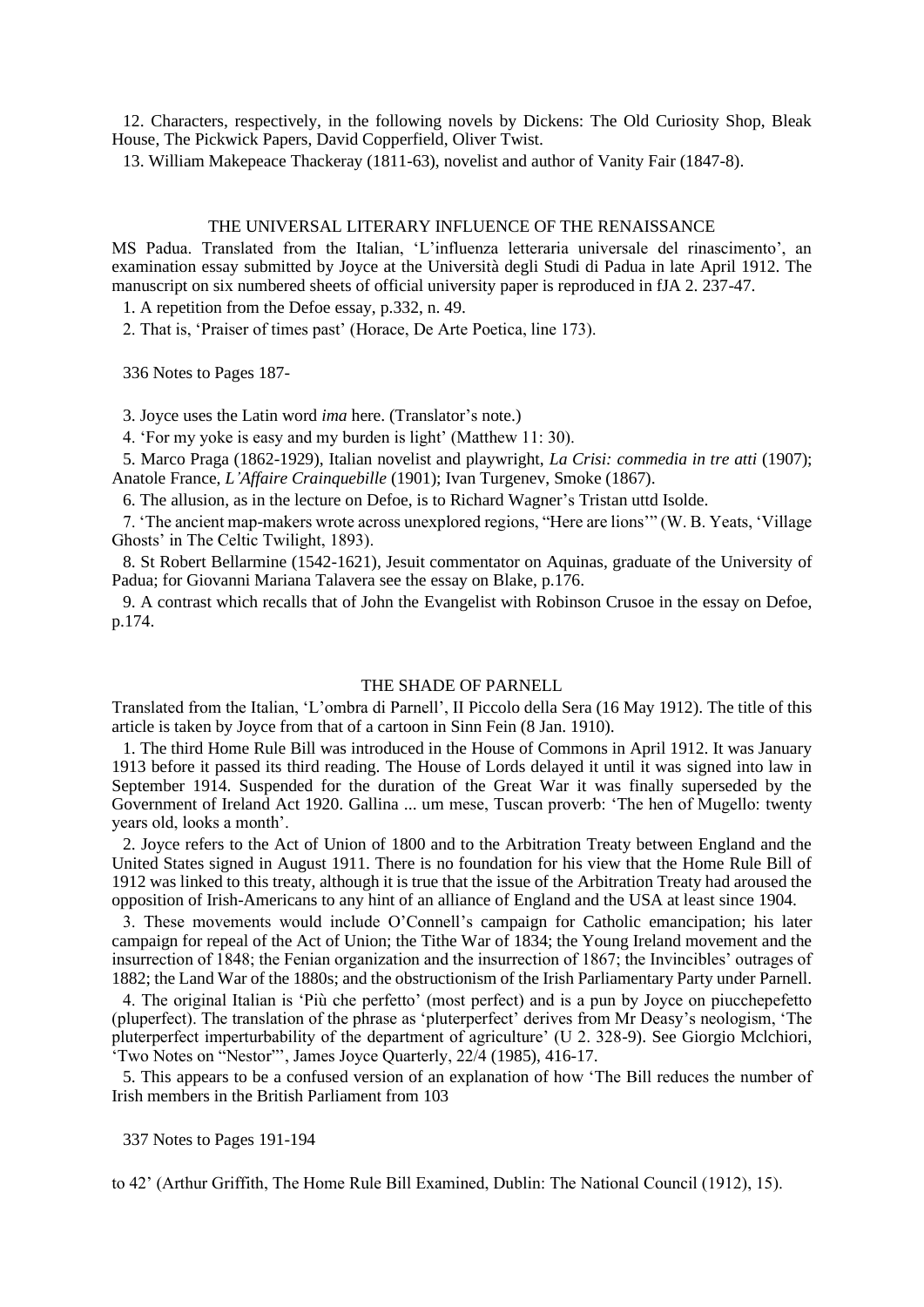6. 'The Committee on Irish Finance proposed a surplus, the Government a deficit'; 'some optimists look to an increasingly prosperous Ireland under Home Rule yielding in income-tax and Custom and Excise duties the required amount without any increase of taxation. Others think the problem will be solved by effecting economies'; if a Home Rule government in Ireland increases taxes it will 'face the hostility of the Orange North with an economic footing for its bigoted opposition. It must face an industrial antagonism in the urban South and a general dissatisfaction among all classes. In short, no Irish Government can vindicate the finance of the proposed measure in practice without committing political suicide' (Arthur Griffith, The Finance of the Home Rule Bill, Dublin: The National Council (1912), 5-6, 7, 9). In his perception that England was running Ireland at a gain and not at a loss to itself, Griffith is arguing against Thomas Kettle's Home Rule Finance: An Experiment in Justice (1911), a copy of which Joyce had sent to him in Trieste (Letters, ii. 287).

7. Arthur Griffith, leader of the 'separatist party' Sinn Fein, argued against the British parliament's continuing right to impose taxes on Ireland and 'the acceptance of an enormous reduction in Irish representation at Westminster whilst Westminster holds Irish services and Irish revenues in its hands' (Home Rule Bill Examined, 3, 15).

8. Arthur Griffith similarly appeals to the memory of Parnell as a caution against the new Home Rule Bill: 'But it is to be remembered that Mr Parnell who held the view that Ireland, after Home Rule, should not send members to the British Parliament, held at the same time that so long as any Irish service was retained in English control the Irish representatives in the English Parliament should not be diminished' (Home Rule Bill Examined, 15). The 'nephew' of Gladstone referred to here was in fact his son, Herbert John (Viscount) Gladstone (1854-1930).

9. See Michael Davitt, The Fall of Feudalism in Ireland (1904), 653, for such a criticism of Parnell, and also O'Brien, Life of Charles Stewart Parnell (1899), who credits the Irish parliamentarians Joseph Biggar and Joseph Ronayne (1822-76) with the invention of obstructionism (i. 83-4, 92-3); he credits Sir Charles Gavan Duffy with the foundation of the Irish Party (ii. 229); and he credits Davitt's priority in the Land League (i. 194).

10. The use of Moses as a figure for Irish political independence is used by Joyce in U 7. 845-70, where he embellishes the parallel he had heard from the orator John F. Taylor at a University debate in 1901. See JJ 91.

11. 'You must have a certain fascination: Parnell. Arthur Griffith is a squareheaded fellow but he has no go in him for the mob' (U 8. 462).

12. For a description of Parnell's 'cold-blooded, businesslike speeches' and their effect on his audience see O'Brien (1899) i. 193.

13. The Parnell Tribute of 1883 raised over £37,000.

14. Parnell put his finger on the S, 'as if it were a matter of the utmost indifference: "I did not make an S. like that since 1878"' (O'Brien (1899)

338 Notes to Pages 194~196

ii. 198-9). For the forged letter and the role played by The Times see Parnellism and Crime: reprinted from The Times, second series, Including the Facsimile of Mr Parnell's Letter (London, 2nd cdn., 1887).

15. Richard Pigott (1828-89) forged letters, which he sold to The Times, in an attempt to implicate Parnell and his party in agrarian crime and in the Phoenix Park murders. The exposure of Pigott and his suicide is told in O'Brien (1899), ii. 217. Pigott's sons were pupils at Clongowes Wood College with Joyce.

16. Gladstone declared, 'Parnell was the most remarkable man I ever met. I do not say the ablest man; I say the most remarkable and the most interesting. He was an intellectual phenomenon' (O'Brien (1899), ii. 357).

17. 'The title that the people gave him - the "uncrowned King of Ireland"' (O'Brien (1899), i. 105). The wag and the orator are, respectively, Disraeli and Gladstone.

18. Disraeli published a large number of novels, including Coningsby (1844) and Sybil (1845); Gladstone's copious writings include his Studies on Homer and the Homeric Age (1858) and eight volumes of Gleanings of Past Years (1879-90).

19. For Parnell's description of Gladstone as 'an unrivalled sophist' see O'Brien (1899), ii. 279.

20. Gladstone objected to O'Connell's pact with Lord Melbourne during the Tithe War of 1834.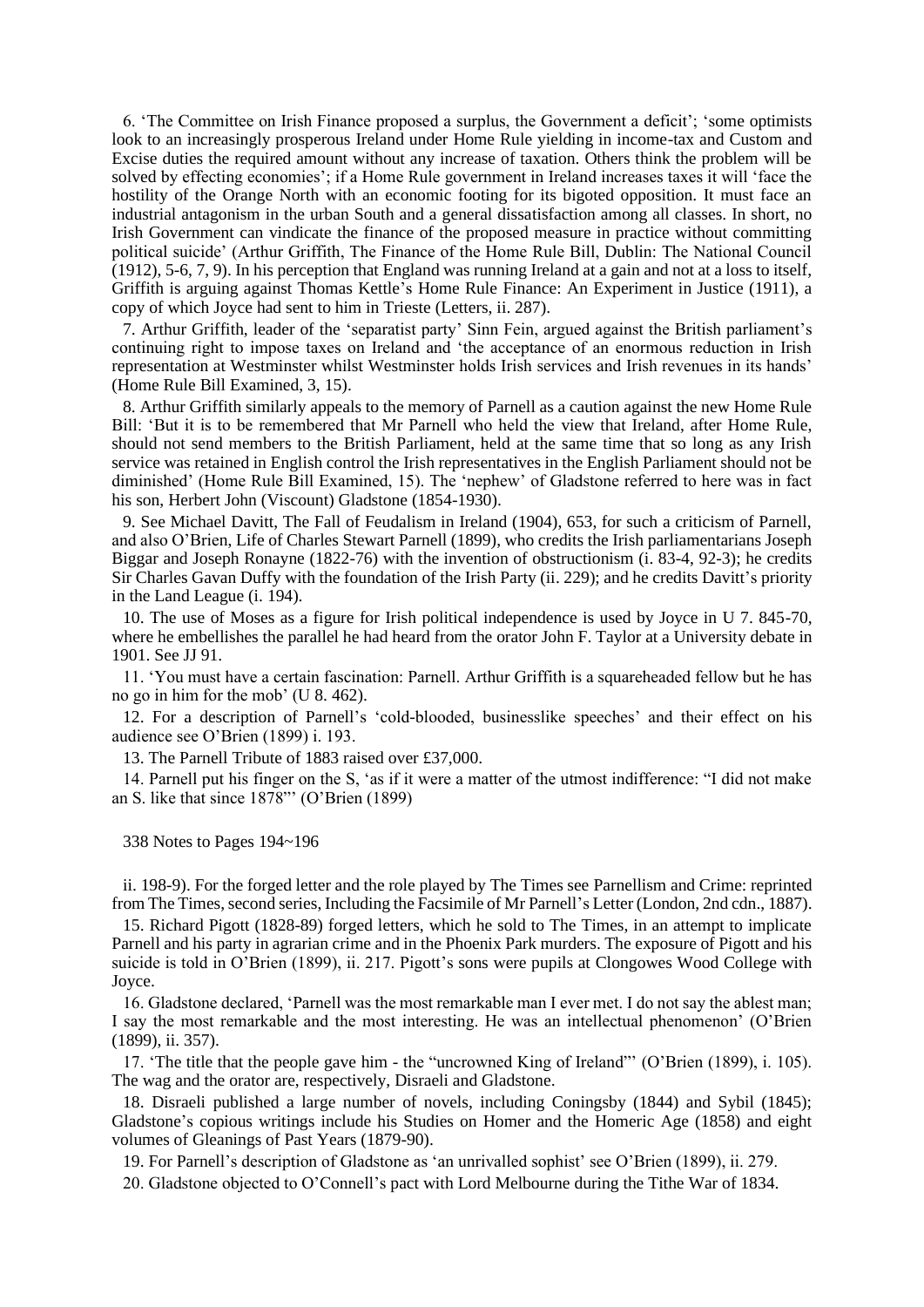21. Nathan, Baron Rothschild (1840-1915), the first member of a Jewish family to become a peer.

22. At the battle of Majuba Hill in February 1881, during the first Boer War, a British force was annihilated. In August 1881 the Pretoria Convention ended the war. By this agreement Britain recognized the independence of the Transvaal.

23. Abdul Hamid II, sultan of Turkey, denounced for 'inhumanity' in a letter of Gladstone, 13 March 1897, later published as a pamphlet, Letter to the Duke of Westminster, the issue of which was the behaviour of the Turks during the Greco-Turkish war.

24. The Kilmainham Treaty of April 1882 was an agreement between Parnell and Gladstone, designed to defuse the increasingly violent situation in Ireland.

25. See 'Ireland, Island of Saints and Sages', p.116.

26. John Morley (1838-1923), English politician, man of letters, and Chief Secretary of Ireland, to whom Gladstone addressed his letter requiring the Irish Parliamentary Party to dismiss their leader after Parnell was cited in the divorce case between Captain William O'Shea (1840-1905) and Mrs Katherine (Kitty) O'Shea (1845-1921), whom Parnell married in June 1891. How Gladstone's letter, when made public, was seen as an ultimatum to Irish MPs by an English minister is described in O'Brien (1899), ii. 248-52.

27. The vote in Committee Room No. 15 of the House of Commons was forty-four against and twentysix for Parnell's continuing as leader.

#### 339 Notes to Page 196

28. A revisionist account of this episode, reported without reference to quicklime by O'Brien (1899), ii. 300-3, and immortalized by Joyce in 'Gas from a Burner', lines 19-20, runs as follows: 'Parnell was to speak in the square of Castlecomer, Co. Kilkenny, and Michael Davitt, who had split with Parnell over the Kilmainham Treaty and opposed his leadership after the divorce case, was to speak there too on the same day. Davitt, the town's favourite, urged his supporters not to attend the Parnellite meeting: to the crowd this sounded like a call to battle, the battle being what was familiarly known in the locality as a "croosting match", "croost" being Irish for pelting or throwing missiles'; in the event bags of plaster-of-paris were thrown at Parnell and 'some of the powder entered Parnell's eye. Dr Hackett, who accompanied Parnell, applied customary first aid by licking the powder from Parnell's eye. When they got clear of the town they stopped at the cottage of the good lady who supplied a folk eye-wash based on white of egg to soothe the irritated eye. Dr Hackett dramatized the affair by referring to the powder as "quick-lime" and Parnell put the drama to good effect by wearing an eye cloth at future meetings. Some allege that he would not put on the cloth until nearing the approach of venue' (Tom Lyng, Castlecomer Connections, Castlecomer (1984, 132-3).

29. 'He looked like a hunted hind,' a remark recorded on a visit by Parnell to Cork after his defeat in Committee Room 15 (O'Brien (1899), ii. 298). Yeats recalled that 'During the quarrel over Parnell's grave a quotation from Goethe ran through the papers, describing our Irish jealousy; "The Irish seem to me like a pack of hounds, always dragging down some noble stag'" (Autobiographies, New York (1953), 190). The same figure recurs in Yeats, 'Parnell's Funeral'. The common source appears to be: 'The Catholics, though they do not agree among themselves, will always unite against a Protestant. They are like a pack of hounds who will be biting one another until a stag comes in view, when they all unite to run it down' (Johann Eckermann, Conversations with Goethe, 7 Apr. 1829). See also Joyce's poem 'The Holy Office' (1904), line 88 (Poems and Exiles, 105).

30. Psalms 45: 13-14, 'girded with fringes of various golds', found also in 'The Little Office' designed to honour the Blessed Virgin, recalled in Portrait 88.

31. The comparison is between Judas and Timothy Healv (1855-1931), nationalist politician and first Governor-General of the Irish Free State, a leader of the opposition to Parnell's leadership, and the victim of Joyce's first publication, 'Et Tu, Healy'.

32. 'Was he now to be thrown to the "English wolves" because an Englishman forsooth had cast the first stone' (O'Brien (1899), ii. 273). 'Do not flingamejig to the twolves!' (FW 479. 14). Parnell himself inaugurated the phrase in his manifesto of 1890, To the People of Ireland : 4 ... understand the measure of the loss with which you are threatened unless you consent to throw me to the English wolves now howling for my destruction.'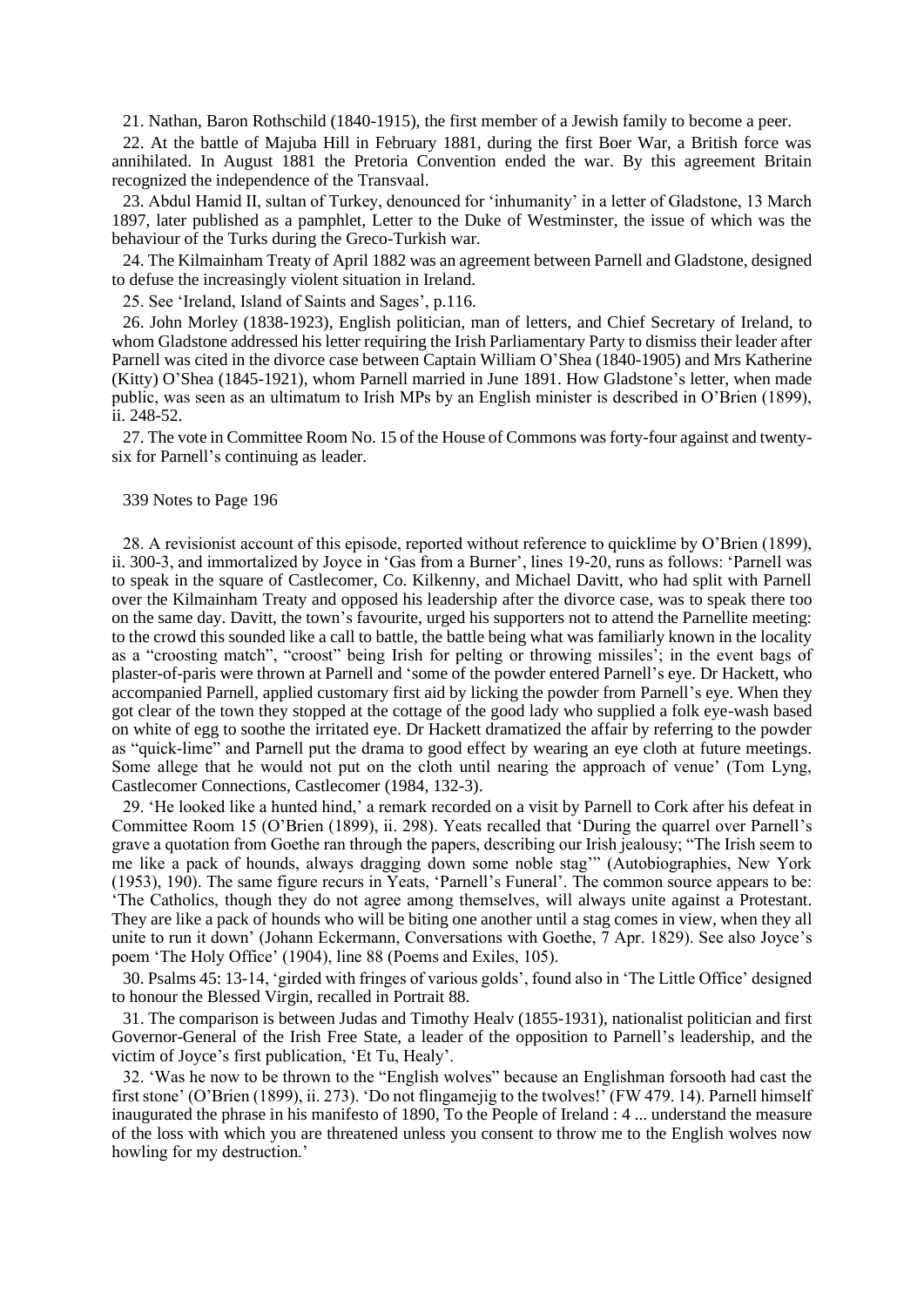340 Notes to Pages 197-198

## THE CITY OF THE TRIBES

Translated from the Italian, 'La citta delle tribu; Ricordi italiani in un porto irlandese', II Piccolo della Sera (11 Aug. 1912).

A considerable amount of the information arranged here by Joyce is taken from James Hardiman, The History of the Town and County of Galway (1820). Joyce embellishes the Italian connection, whereas a main theme of Hardiman is the Spanish connection. This and the following article about Aran were sent by Joyce from Galway, where he was staying at Nora's mother's house during his last visit to Ireland, July to September 1912. Galway is described as the 'city of the tribes', according to Hardiman, 'an expression first invented by Cromwell's forces, as a term of reproach against the natives of the town, for their singular friendship and attachment to each other, during the time of their unparalleled troubles and persecutions, but which, the latter afterwards adopted, as an honorable mark of distinction between themselves and those cruel oppressors' (History of Galway, 6-7).

1. Compare the description of Bray Head in U 1. 181-2.

2. Hardiman in fact cites Henry Cromwell (1628-74), son of Oliver Cromwell and Governor-General of Ireland: 'noe towne or port in the three nations (London excepted) was more considerable ' (History of Galway, 25). Neither Cromwell nor Hardiman refers to Italy.

3. 'The trade of the town was so much impeded that Andrew Gerrard, a Florentine merchant, who was keeper of the customs in 1310, had a considerable abatement'; in the lists of mayors, bailiffs, and sheriffs of the seventeenth century there is no Giovanni Fante to be found, but the lists include a Martin Founte, an Adam Faunte, and a Geffry Font (History of Galway, 56-7, 218, 219, 221).

4. St Nicholas (ft. 340), bishop of Myra, whose relics were stolen thence in 1087 by merchants from the sea port of Bari. The church of St Nicholas in Galway stands opposite the junction of Lombard Street and Bowling Green where Nora's mother lived and Joyce stayed at the time he wrote this article.

5. Giovanni Battista Rinuccini (1592-1653), papal nuncio, came to Ireland with money and weapons to support the Catholic revolt in the reign of Charles I, the 'martyr king'. Hardiman's account of Rinuccini's efforts in Galway includes all these details and concludes: 'In a fit of rage he ordered their bell to be pulled down and placed two priests at the entry to their chapel, to keep the people from resorting there to prayers' (History of Galway, 129).

6. Hardiman identifies two bulls issued by the Borgia, Pope Alexander VI (1431-1503) (History of Galway, 237).

7. 'The annals relate, that an Italian traveller, induced by its fame in foreign parts visited the town, and that he carefully remarked and noted its situation and extent, the style of its buildings, the manners and customs of the inhabitants, and every other particular worthy of attention. They further state, that being at mass in a private house, (its celebration in

341 Notes to Pages 198-199

public having been in that year, 1568, first prohibited) he saw, at one view, the blessed sacrament in the hands of the priest, boats passing up and down the river, a ship entering the port in full sail, a salmon killed with a spear, and hunters and hounds pursuing a deer; upon which he observed, that although he had travelled the greater part of Europe, he had never before witnessed a sight which combined so much variety and beauty' (History of Galway, 89).

8. 'We had our trade with Spain and the French and with the Flemings before those mongrels were pupped, Spanish ale in Galway, the winebark on the winedark waterway' (U 12. 1296-9).

9. 'The Hollanders, as the story goes, contracted to cover over as much ground, as they wished to obtain, with a certain species of silver coin ... This glittering proposal was at first agreed to by the town's-people; but, upon further reflection, they prudently considered that these industrious settlers might monopolize all their trade, and injure the town, and they accordingly had recourse to a most ingenious artifice to get rid of the agreement when it came to be carried into effect, by insisting that the ground was to be covered with the coin, placed not on the sides, as had been supposed, but close on the edges. This unexpected turn created so material a difference, that it soon put an end to the treaty, which,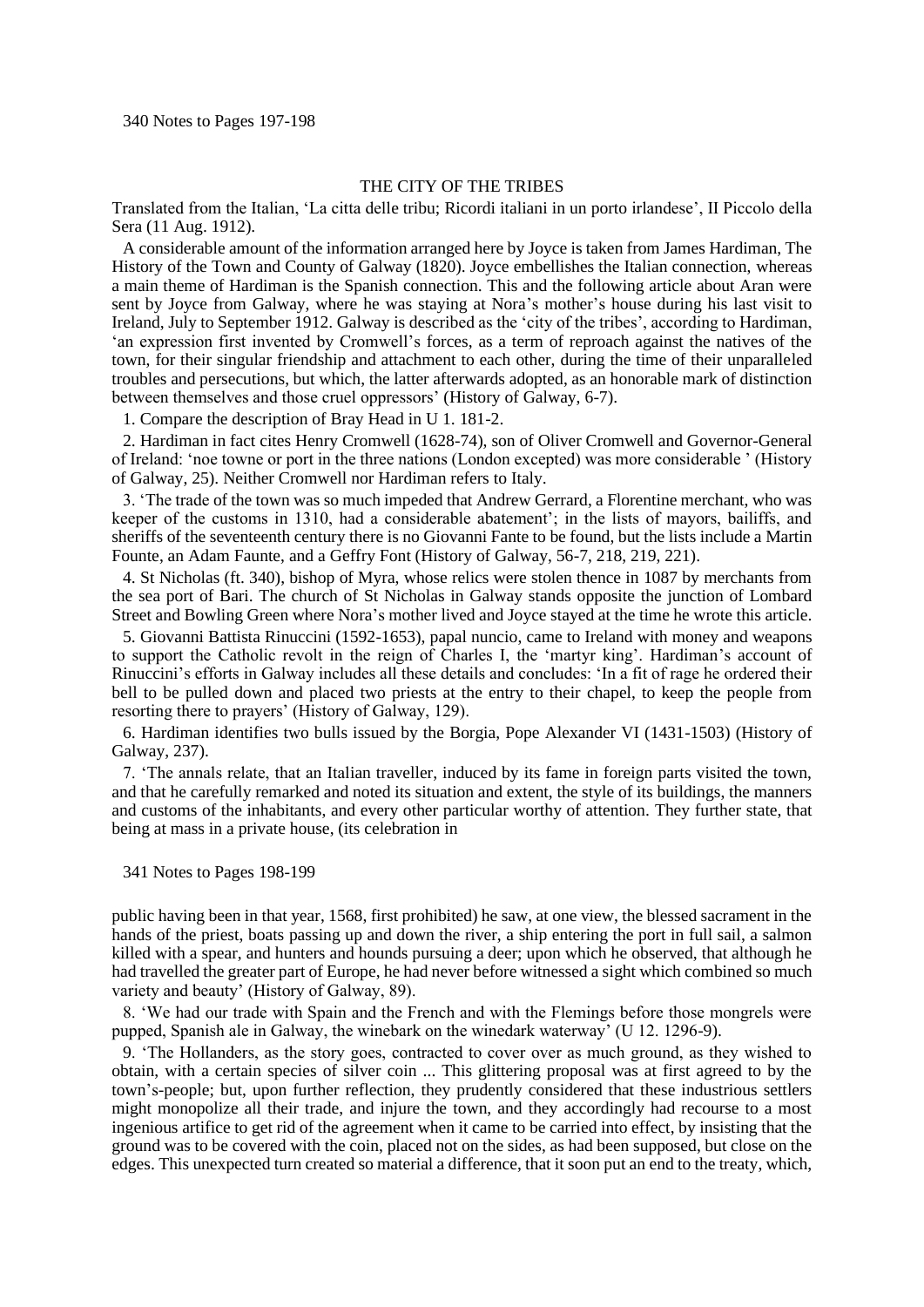if the entire be not, as is most likely, a fable, might have been a service to the country' (History of Galway, 107).

10.

'There were fourteen families ... found in the following verse:

Athy, Blake, Bodkin, Browne, Deane, Darcy, Lynch, Joyces, Kirwan, Martin, Morris, Skerrett, French.'

The fourteenth family was Ffont (History of Galway, 7, n. 21).

11. 'In the year of 1651 the Marquis of Clanricarde, then Lord Deputy of the kingdom, entered into a treaty with the Duke of Lorrain, to obtain twenty thousand pounds for the King's [i.e. Charles II) service in Ireland; for this sum, he agreed to give the City of Limerick and town of Galway as security; and directed his Commissioners ... particularily to describe unto the Duke, the value of the security, the strength and situation of the places and the goodness and conveniency of the harbours, &c." For this purpose, a map of the town was made, which, after the restoration, (when the antient inhabitants were restored by the Crown, to their freedoms and estates,) was finished blazoned and described by the Rev. Henry Joyce, then warden; and afterwards elegantly engraved, at the expense of the Corporation, and dedicated to King Charles II' (History of Galway, 25). A copy of Henry Joyce's map is included in Hardiman's History of Galway ; the original is held in the Library of Trinity College Dublin.

12. This analysis of the map abbreviates the elaborate description of its symmetries, based on lists of seven and of fourteen items, concluding with the pigeon house, in History of Galway, 25-33. The following lines of verse translated from the map are also given:

342 Notes to Pages 199-201

Rome boasts sev'n hills, the Nile its sev'n-fold stream, Around the pole sev'n radiant planets gleam; Galway, Conation Rome, twice equals these.

13. This story is told by Hardiman (History of Galway, 75-80).

14. That is, Lynch's Castle at the junction of Shop Street and Abbeygate Street.

15. 'He embraced his unfortunate son and launched him into eternity!' (History of Galway, 79).

16. The Armorial Ensigns of the fourteen ancient families of Galway are given in History of Galway, 8-9. The Roman wolf that fed Romulus and Remus is not included. The two-headed eagle of the Hapsburgs is part of the arms of both the Browne and the Joyce families.

17. 'As described by Lord Clanricarde in 1641 they "were not without a large proportion of pride" '; there is no mention of lust, although Joyce may have in mind 'The following extract [whichj is taken from the observations of a lively French traveller ... "There are public assemblies daily, at a moderate price. Sometimes the ladies are dressed, sometimes half- dressed, and sometimes undressed; and, according to these different degrees, these meetings arc called assembly, drum, or promenade. The price of entrance differs according to the name" ' (History of Galway, 325, 326-7, n. 18).

18. Nora Barnacle had worked at the age of 12 as porteress in the Presentation Convent.

# THE MIRAGE OF THE FISHERMAN OF ARAN

Translated from the Italian, 'II miraggio del pescatore di Aran: La valvola dell'Inghilterra in caso di guerra', II Piccolo della Sera (5 Sept. 1912). Mr Deasy makes reference to the Galway Harbour Scheme in his letter on foot and mouth disease (U 2. 326); and a brief account of the II Piccolo article on Aran and the Galway harbour scheme 'by Mr James Joyce, an Irish-Italian journalist' appears under Joyce's own editorial on 'Politics and Cattle Disease', Freeman 5 Journal (10 Sept. 1912).

Joyce's title makes reference first to Hy-brasil, the illusory western land imagined by the Aran islander, and second to the new Galway harbour scheme, which is described in the prospectus booklet (with map attached), Galway as a Transatlantic Port (n.d. [1912]), a copy of which Joyce consults on his boat journey to and from the island. A copy of this booklet and map is in the archive of the Galway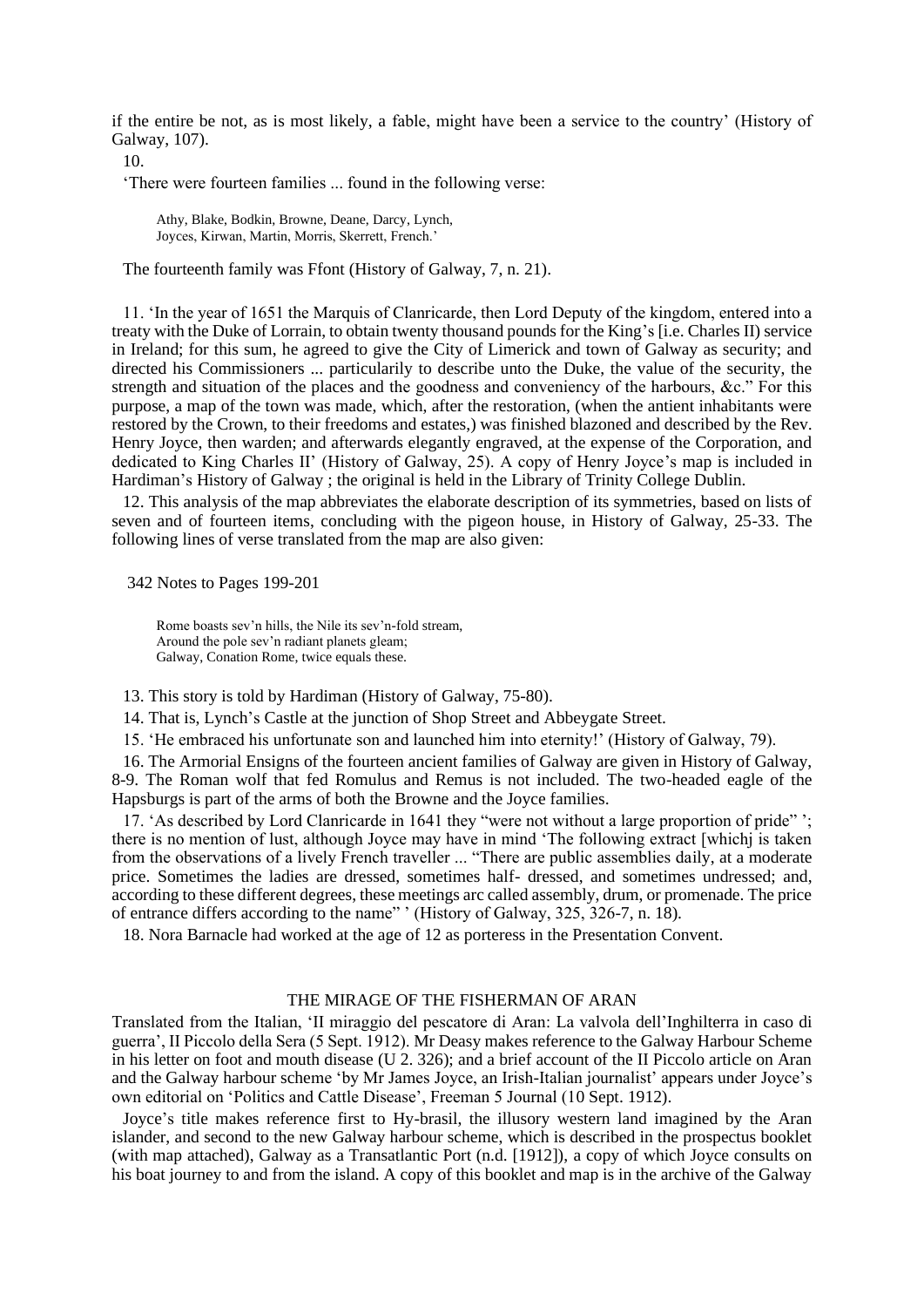Harbour Commissioners. The booklet emphasizes the eventuality of war: 'The Question from an Imperial Standpoint ... the expenditure on Galway would in that respect alone be not only recommendable but to most persons seem a work of absolute Imperial necessity ... The construction of the works projected at Galway for a pier at Mutton Island would, with little, if any, additional outlay make invulnerable defences for that coast. A fort at Mutton Island could protect the whole Bay and any fleet inside it ... The German fleet recently visited Galway in the course of its strategic

343 Notes to Pages 201-204

cruise around Ireland [which] ... shows what is in the mind of that astute rival of British trade and commercial supremacy' (Galway as a Transatlantic Port, 30-2).

1. Hardiman supplies the basis of Joyce's account of the Claddagh village and its ceremonies (History of Galway,  $302 - 7$ ).

2. A reference to Mutton Island in Galway Bay, a proposed site since 1852 of a new harbour.

3. Joyce closely summarizes arguments and statistics put forward in Galway as a Transatlantic Port, which include the importance to England of alternative shipping routes to those monopolized by America and the control of naval strategy: 'More than all, perhaps, in this question of new routes is the wonderful and rapid developments of Canada. Its recent industrial growth into becoming the granary of Great Britain makes the Dominion in self- interest seek new openings and better trade routes'; 'Galway stands on the highway to America, which is the great industrial storehouse of the future. It is the nearest part of Europe to that great and prosperous land. Communications between Newfoundland, New York, or Boston and Galway is nearer by two days of time and many hundred miles of distance than either Liverpool or Queenstown. The consequent saving in time and money would be of incalculable advantage to British and American commerce, yet because it is Galway and in Ireland, this benefit which God intended as a blessing is of no avail to them' (Galway as a Transatlantic Port, 1-4).

4. Joyce is comparing the recurrent historical aspiration of Galway to be a great transatlantic port with the mythical sighting of Hy-brasil. St Brendan (484-577), author of the Navigatio (Brendan's Voyage), charts the discovery of the 'land of promise of the saints', which is often identified both as the mythical island of the west and as America.

5. Inis Mor, the largest of the three islands which, according to Hardiman, 'were anciently overshadowed with wood, of which there are still very evident remains' (History of Galway, 332).

6. St Enda (fl. 550) is patron of Aran, where he was the teacher of Brendan, Fursa (or Fursey), and Finnian. The identification of St Brendan's Navigatio as a precursor both of Dante's Divine Comedy and of Columbus's choice of his route to America is made in Le Comte de Montalembert, Les Moines d 'Occident, 6 volumes (Paris, 1860-77), iii. 90-1. The 'hagio- graphic calendar' is that of the Very Rev. Canon John O'Hanlon, Lives of the Irish Saints, with special Festivals, and the Commemoration of Holy Persons. Compiled from Calendars, Martyrologies and various sources, 10 volumes (Dublin: James Duffy, 1875-1903). O'Hanlon states that 'Fursey had angelic apparitions during his lifetime. The sublime Dante has even borrowed the plot of his Divina Commedia from the celebrated vision of this saint' (i. 223). For the identification of St Finnian with St Frigidi- anus, bishop of Lucca, see p.315, n. 19.

7. Synge's description of the Aran islander, so different in its values from that of Joyce, coincides in the matter of dress: 'their flannel shirts and the piquant colour and [shape] of their tam-o-shanters and pampooties' (The

344 Notes to Pages 204-205

Aran Islands (1907), in J. M. Synge, Collected Works, 4 volumes, London: Oxford University Press (1966), ii. 54). See also, 'The tramper Synge is looking for you, he said, to murder you. He heard you pissed on his hall- door in Glasthule. He's out in pampooties to murder you' (U 9. 569-71).

8. See p.148.

9. St Columba who, according to legend, discovered on Aran the grave of an abbot of Jerusalem.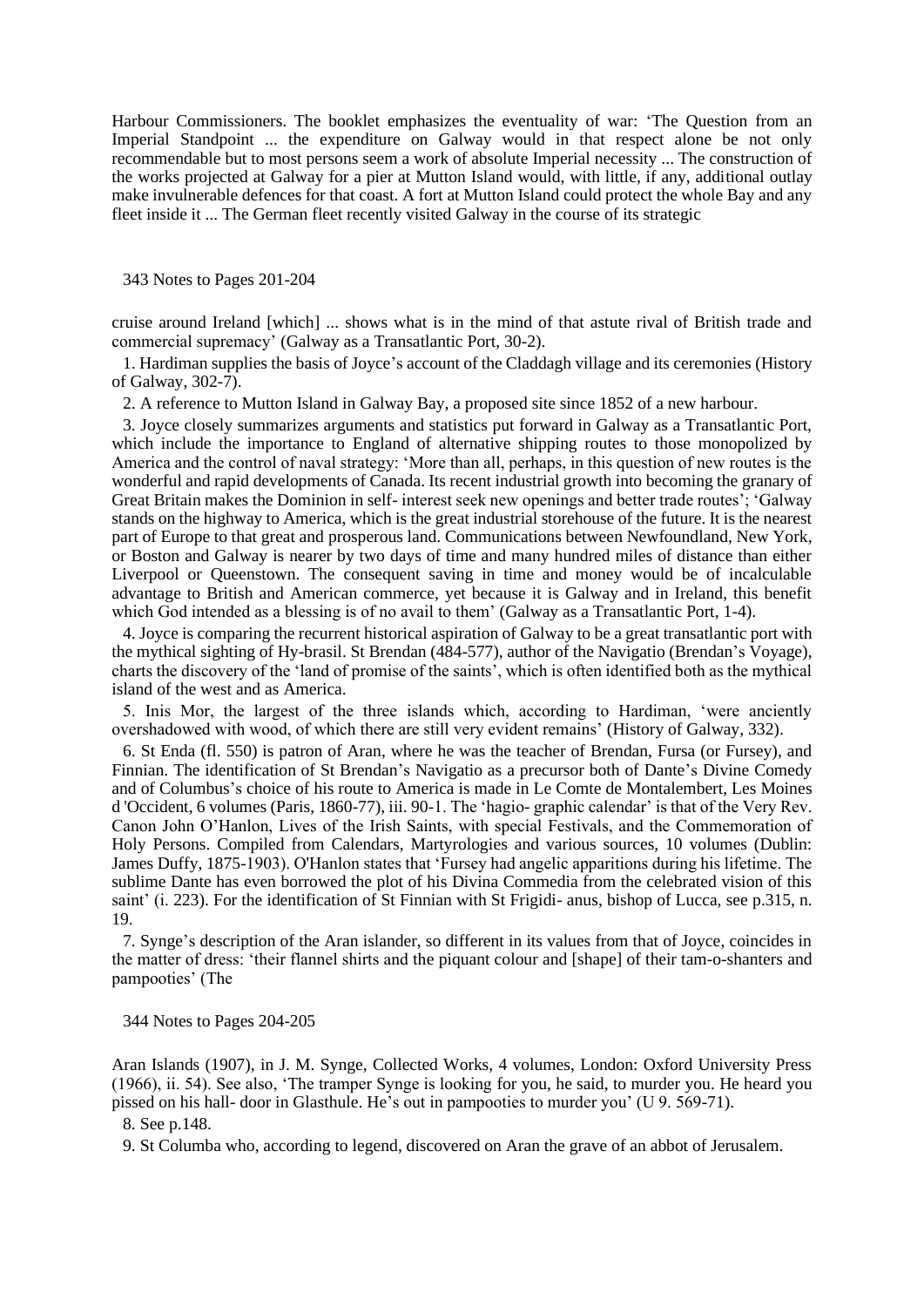10. Contrast Synge's more naive account of a storyteller on Aran: 'He told me that he had known Petrie and Sir William Wilde, and many living antiquarians, and had taught Irish to Dr Finck, and Dr Pedersen, and given stories to Mr Curtin of America ... As we talked he sat huddled together over the fire, shaking and blind, yet his face was indescribably pliant, lighting up with an ecstasy of humour when he told me of anything that had a point of wit or malice, and growing sombre and desolate again when he spoke of religion or the fairies. He had great confidence in his own powers and talent, and in the superiority of his stories over all other stories in the world' (Synge, The Aran Islands, in Works, ii. 50).

11. Joyce introduces an Italian neologism, fumolento' (Translator's note.)

12. This is an oblique self-reference by Joyce. According to Hardiman's detailed description of the 1657 map of Galway, Henry Joyce had inscribed among the armorial bearings of the four Irish provinces, ' Quasi terebinthus extendens ramos suos' and among the names of such colonies as Virginia, Jamaica, and Montserrat, ' Quasi liliurn germinans germiniabit, et laetabuntur deserta et invia ' (History of Galway, 267). Joyce runs these together and allows also for a visual comparison with the curved lines on the map (illustrated p.202). 'It will flourish like a lily growing and like a terebinth tree spreading its branches' (Ecclesiasticus 24).

# POLITICS AND CATTLE DISEASE

Freeman's Journal, (10 Sept. 1912). The text is unsigned but two factors identify it as by Joyce: a letter from Charles Joyce to Stanislaus Joyce, 6 September 1912 (Cornell University Library), states that Joyce wrote a sub-editorial on foot and mouth disease in the Freeman's Journal', a short article beneath this sub-editorial summarizes Joyce's article on Aran and the Galway harbour scheme and identifies Joyce as its author.

The history of Joyce's interest in solutions to the problem of foot and mouth disease in Irish cattle is available in JJ 325-7 and Letters ii. 300. See also U 2. 321-420, 12. 831-45).

1. Irish Members of Parliament (often anti-Parnellites) who continued to remain outside the Irish Parliamentary Party of John Redmond.

2. John Dillon (1851-1927), Irish politician and supporter of John Redmond.

3. Henry Chaplin, first Viscount Chaplin (1840-1923), and Charles Bathurst, first Viscount Bledisloe (1867-1958), both English politicians and spokesmen for agricultural interests.

345 Notes to Pages 205-212

4. Walter Runciman, first Baron Runciman (1847-1937), English shipowner opposed to the protectionist policies of Chaplin and Bathurst.

5. The Globe was a conservative London newspaper.

6. The Irish Times, a newspaper which had supported the Unionist interest since its foundation in 1859.

7. An eleven-months' man is one who, under the conacre system, rents land without full tenant's rights on an annual eleven-month lease.

8. George Russell, 'AE', editor of the Irish Homestead which (besides publishing Joyce's first three short stories) devoted most of its space to agricultural economy.

### PROGRAMME NOTES FOR THE ENGLISH PLAYERS

CW 250-2. These programme notes date from 1918/1919. Joyce wrote to his friend Georges Borach that he composed them for the English Players (JJ 446-7, 454), an acting group formed by Claud Sykes, an English actor, and by Joyce himself. The group put on these and other plays in Zurich. In June 1918 they presented a triple bill (by Barrie, Synge, Shaw), and in March 1919 on Joyce's advice a single play (by Edward Martyn).

1. The Twelve Pound Look (1910) by James Matthew Barrie (1860-1937), Scottish novelist and playwright.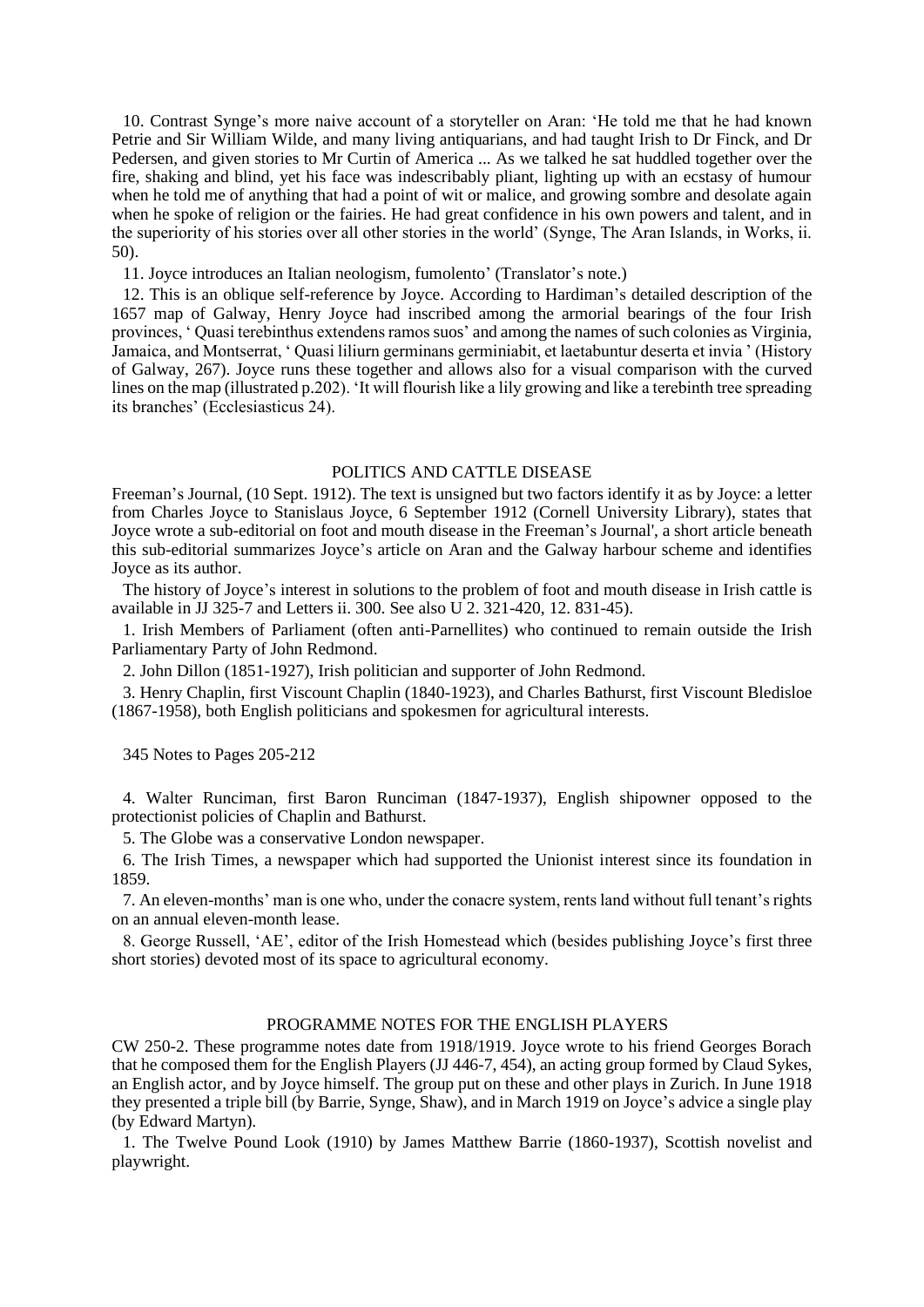2. Joyce had read the manuscript of Synge's play in Paris in 1902 and condemned it to Stanislaus: 'It is tragic about all the men that are drowned in the islands: but thanks be to God Synge isn't an Aristotelian' (Letters ii. 35). Joyce collaborated in an Italian translation of the play and attempted to organize a production in 1909 for which the Synge estate refused to give the rights.

3. That is, the Greek for 'necessity'.

4. Joyce is reported to have said (5 May 1907) that Synge's art 'is more original than my own' JJ 267).

5. George Bernard Shaw, The Dark Lady of the Sonnets (1911).

6. Mary Fitton (Jl. 1600), maid of honour to Elizabeth I, identified as the 'dark lady' of Shakespeare's sonnets by Thomas Tyler, in his facsimile edition of the Sonnets (1886); Frank Harris (1856-1931), Irish journalist, author of The Man Shakespeare (1909).

7. 'To the onlie begetter of these insuing sonnets Mr W. H. all happiness ... - the dedication to Shakespeare's Sonnets (1609).

8. Edward Martyn, The Heather Field (1899). For Joyce's earlier relation to Martyn's work see 'The Day of the Rabblement', p.51.

## FROM A BANNED WRITER TO A BANNED SINGER

The New Statesman and Nation, NS, 3/53 (27 Feb. 1932), 260-1. Also published in Hound and Horn, 1932. See also JJA 2. 310-30 for MSS variants. Joyce published this piece, a model of devices complicated and refined in Finnegans Wake, in order to further the declining career of John Sullivan, an

346 Notes to Page 212

Irish-French tenor whom Joyce befriended in Paris in 1929. The New Statesman and Nation provides an introduction to Joyce's text:

In this remarkable document, Mr. James Joyce gives his impressions of his friend, Mr. Sullivan of the Paris Opera, in several of his leading roles. Many competent critics regard Mr. Sullivan as the most extraordinary dramatic tenor that Europe has listened to for the last half century. Mr. Joyce complains that Mr. Sullivan is 'banned' or at least unknown in England. The reflections written here were sent in a letter to Mr. Sullivan by Mr. Joyce after an occasion on which the singer was carried shoulder high by his Marseilles admirers after an astonishing performance in 'Guillaume Tell'. One knows of no other similar documents, no letters in a tone of intense admiration and sardonic banter sent by, say, Manzoni to Rubini, or by Flaubert to Gilbert Duprez, or by Ibsen to the Swedish Nightingale. Lovers of grand opera will recognise the operatic situations and phrases with which the text is studded and detect under the mask of their Christian names the three divi who figure in the final quartette. The document which the singer has kindly placed at our disposal is published with Mr. Joyce's permission.

1. Gioacchino Rossini (1792-1868), William Tell (1829), an opera in which Sullivan sang the role of Arnold. 'Fidelion' is a pun on Fido, on Beethoven's Fidelia, and on the emblem of the faithful lion of Zurich. 'Mastiff' is a pun on His Masters Voice, a trade mark of RCA Victor recording company.

2. Sullivan's family came from Co. Cork and, originally, from Co. Kerry. Collard is a manufacturer of grand pianos. The Macgillicuddy Reeks are mountains in Co. Kerry. In William Tell, Act IV, Arnold sings an aria on visiting his paternal home 'for the last time'.

3. The 'Bantry gang', named from Bantry in Co. Cork, opposed Parnell after

the divorce case. It included Timothy Healy and his uncle Timothy Daniel Sullivan, who set his ballad 'God Save Ireland' to the tune of 'Tramp, tramp, tramp, The boys are marching'. Philip O'sullivan Beare (c.1590-1660) served in the army of the king of Spain. John ('Jay') L. Sullivan (1858-1918), American heavyweight boxer. Barry Sullivan (1821-91) was a 'barnstorming' actor from Cork. Arthur Sullivan (1842- 1900), whose varied works include a Te Deum (1872) and 'The Lost Chord', and who created with W. S. Gilbert in their light opera, Pinafore, a gallant captain who cannot utter the 'great big D-'.

4. Hector Berlioz (1803-69), The Damnation of Faust (1846). 'Parigot' is the argot of Paris. The Trocadero was the concert hall of Paris. Balaclava is the Crimean town which gives its name to the battle of the 'Charge of the Light Brigade', and puns on klavier, German for piano. The 'Impressario'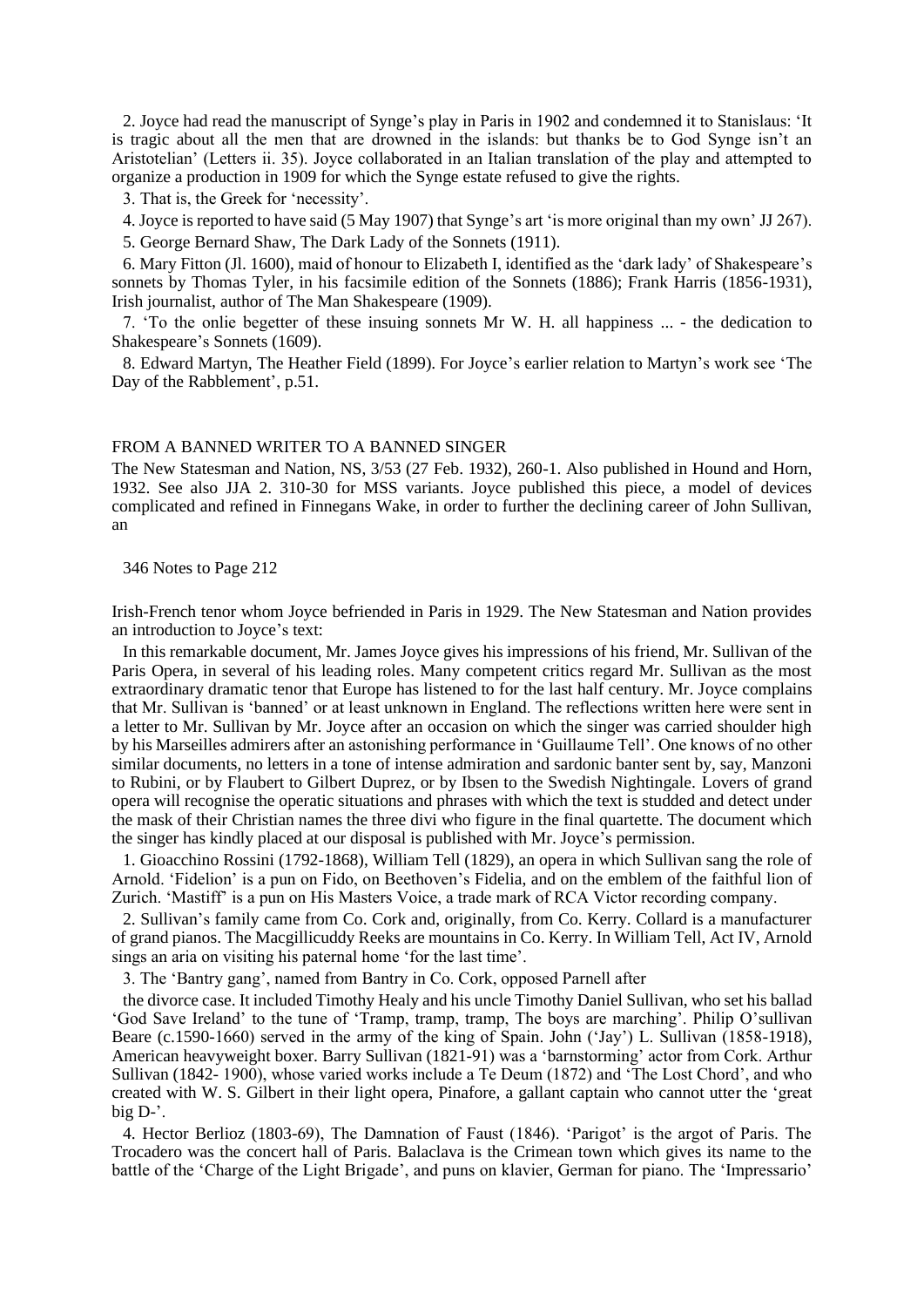is Mephistopheles in Faust and the 'garden in the cool of the evening' parodies Genesis 3: 8. 'Thank you, gentle twilight' is the devil's aria in Act III of The Damnation of Faust .

5. Camille Saint-Saens (1835-1921), French composer in whose opera Samson et Delila (1877) Joyce imagines Sullivan taking the part of Samson. In

### 347 Notes to Pages 213-214

the opera's last scene Samson is led by a child, as is the virtuous king in Isaiah 11:6. Simpson's is a restaurant in the Strand, London. Timnath is the city of Samson's first wife. Joyce alludes to the prophet's treading in the winepress, Isaiah 63: 3-4, and to Samson's destruction of the temple. B flat is the last note sung by Samson in Saint-Saens's opera.

6. 'Laib' is German for 'loaf' and proposes a pun on Leib, german for 'body', and Leben, German for 'life'. 'Dr' is an abbreviation for 'debit'. 'Braun' and 'Brot' are German for 'meat' and 'bread'. Liebfraumilch is a German white wine.

7. Sullivan sang Verdi's Otello in Dublin on 27 April 1930 and, afterwards, was urged to make a speech. Daniel Sullivan (c.1739-64), Irish countertenor, and Daniel O'Connell, orator and politician from Co. Kerry, provide a pun on Dan, the native land of Samson. Muskerry is a barony in Sullivan's Co. Cork and provides a pun on the final lines of Shakespeare's Love's Labour's Lost : 'The words of Mercury are harsh after the songs of Apollo.' Compare also the motto of the Irish-French family, Rohan: ''Roy tie puys, Due tie daygtie, Rohan suys ': 'I cannot be king, deign not to be duke, I am a Rohan.'

8. *Durch diese hohle Gasse muss er kommen*: 'He will have come through this narrow pass' (J. C. F. von Schiller, William Tell. iv. iii). Melckthal is a valley in Switzerland and the name of Arnold's father in Rossini's William Tell. 'Wartemal' is German for 'let's see'. '*Gewittermassen*' is a pun on the German for 'in a certain way' and for 'storm'. 'Heitna' is German for 'home'. The 'ritzprinz' is Cesar Ritz (1850-1918), founder of the Ritz hotel chain. 'Chyberschwitzerhoofs' includes among its puns 'low-class Swiss hotels'. The ' Feuerzauber' is the fire music in Richard Wagner's Die Walküre. 'Pass auf' is German for 'pay attention'. Thalwil is a Swiss commune. Rossini's William Tell ends with the words: "Liberté redescend des cieux ': 'Liberty comes down again from heaven'. Calville is a kind of apple.

9. Richard Wagner, Tamihauser (1845). Castle Wartburg was Tannhauser's home before Venus dominated him and its name is the same as the castle in which Luther sought refuge after the Diet of Worms. ' Montague de passe ' puns on maison de passe : 'a brothel' and Venus' mount. 'Casheselks' derives from 'cachesexe': 'G-string'. 'Pierreuse' is French for 'streetwalker'. 'The harp that once thro' Tara's halls' is by Thomas Moore.

'Puttana madonna', a Triestine curse meaning 'God's whore of a mother', recurs in U 16. 14. 'Simplicissima' means 'a very naive girl'. Salve Regina is the prayer 'Hail Holy Queen' addressed to the Madonna. Elizabeth was Tannhauser's first love and, at the end of the first act, he exclaims 'My hope rests in Mary!' '*Bilk*' means 'cheat' and '*blak*' means 'unchaste'.

10. ' Ecco trovato': 'There he is revealed.' Lucius Licinius Lucullus (c.110-56 bc), a Roman notorious for gluttony. Tarbert is a village in Co. Kerry. Chateau Kirwan refers to the wine of a vineyard near Bordeaux. Contrary to Ellmann's claim that Joyce intends 'a poor Irish imitation of French wine' (CW 265), the vineyard developed by the Kirwan family of Galway is considered to produce one of the premier wines of Bordeaux.

348 Notes to Pages 214-216

'Thuriferant' translates as 'carrying like a thurible or censer'. 'Nullo modo', 'in no way'. 'Muftimummed' translates as 'dressed in civilian clothes'. 'Up to mighty London came an Irishman one day', a line from the popular song 'It's a Long Wav to Tipperary'.

11. Jakob Liebmann Beer, pseudonym Giacomo Meyerbeer (1791-1864), composer, most famous for his spectacular operas, including Les Huguenots (1836) about the St Bartholomew's Day massacre of Protestants in Paris. Joyce adapts the nursery rhyme 'Oranges and lemons, say the bells of St Clement's', and inserts the names of churches in Paris instead of in London. The churches referred to are St Andre, St Barthelemy, Notre Dame, St Clotilde, St Sulpice, and St Germain l'Auxerrois. In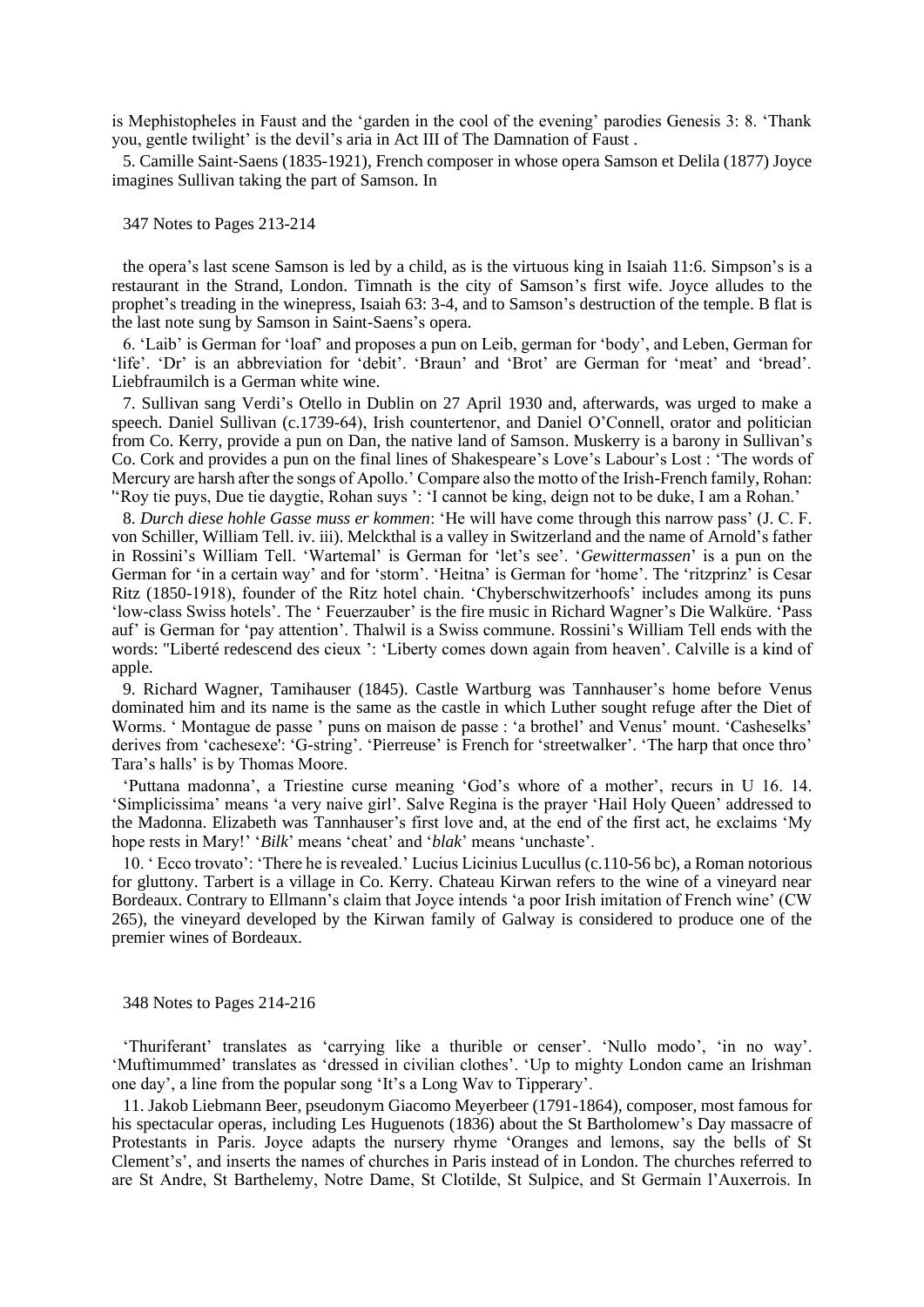authorizing the massacre Charles IX is reported to have declared, 'If they are to be killed, let them all be killed.' 'Pour la foi': 'for the [Catholic] faith'. 'supplice' means 'torture' and puns on St Sulpice.

12. ' *Pardie'*: 'by God'. In the third act of Meyerbeer's Les Huguenots Raoul de Nangis, the part sung by Sullivan, observes: 'Look! the Seine is full of blood and bodies.' Valentine is the Catholic beloved of de Nangis and 'swhipstake' is a pun on the Irish Sweepstake, a lottery famous in the 1930s. 'Piffpaf' is the anti-Catholic aria sung by Marcel in Les Huguenots. The Dominican order were known both as Domini canes (hounds of the lord) and as *frères prêcheurs* (friars who are preachers). Joyce puns, with 'friers pecheurs', on frying and on sinners.

13. Enrico Caruso (1873-1921), Giacomo Lauri-Volpi (1892-1979), and Giovanni Martinelli (1885- 1969), famous tenors. A 'claque' is an opera hat. 'somnium ' means 'sleep' or 'dream'. A ' Portugal is a type of oyster. ' Tes gueules ' means 'your mouths' or 'shut your gobs'. ' Primi assoluti' means 'star performers'. The three Italian tenors parody 'God Save the King' in praise of Sullivan.

### [ON THE MORAL RIGHT OF AUTHORS]

Translated from the French, XV° Congres International de la Federation PEN (Paris, 1937), 24. Joyce delivered this speech at the 15th International PEN Congress in Paris, 20-7 June 1937. Samuel Roth, through his magazine Two Worlds Monthly, had pirated Ulysses in the USA. Joyce successfully contrived an international protest and secured an injunction against Roth's continued publication. In this speech Joyce concentrates on the judicial consequences of that injunction for all writers. However, he was disappointed in the response he received: 'I wanted the PEN to take an interest in the pirating of Ulysses in the United States but this was brushed aside. It was polities all the way' (JJ 704). The chairman had Joyce's speech incorporated in the minutes.

#### INDEX

A Rebours (Huysmans) 307 Abbey Theatre, xxi 153, 296-7, 327 Abdul Hamid II, sultan of Turkey 338 Abelard Peter 10, 290 Abhrain aid Leaglha ar an Reachtuire (Raftery) 304 Acta Sanctorum 314 Acton, Lord 84 Adoration of the Magi, The (Yeats) 51 Adrian IV, Pope 115, 140, 316-17 Adventures of Prhu e Aga Mirza (Kempstcr) 82, 306 Affaire Crainquebille, V (France) 189, 336 Ainger, Alfred 308 Albert, Prince Consort 317 Albinus, St 112, 315 Alexander III, Pope 115, 317 Alexander VI, Pope 340 Alexandra, Queen 317 Alfred, King 112 'Allegro, L" (Milton) 290, 335 All-for-Ireland League 157, 328 Allen, James Lane 82, 306 Alphonso XIII, King 122, 319

American Notes (Dickens) 183, 335 Analecta Bollandiana 314 Anne, Queen 165 Anstie, James 69, 303 Apologia pro vita sua (Newman) 293 Aquinas, St Thomas xxiii-xxiv, xxvii, 94, 105, 108, 114, 180, 302, 311-13, 336 Aran Islands xxi, 201-5, 209, 342-4 Aran Islands, The (Synge) 343-4 Arcana Coelestia (Swedenborg) 181, 334 Archer, William xxviii Argobast, St 112, 315 Ariosto, Ludovico 164, 329 Aristotle xix, xxiii, 14, 74, 80, 93, 95, 104, 151, 209, 303-4, 306, 311-12 Aristotle on Education (ed. Burnet) 80, 306 Arnold, Matthew 12, 290, 295 Ars Memoriae (Bruno) 93, 309 Art Poetique (Verlaine) 293 'Art-Work of the Future, The' (Wagner) 291-4 Asquith, Herbert 155, 328 Assommoir, L' (Zola) 293 Atalanta in Calydon (Swinburne) 88, 308 Athalie (Racine) 311 Au bonheur des dames (Zola) 99, 310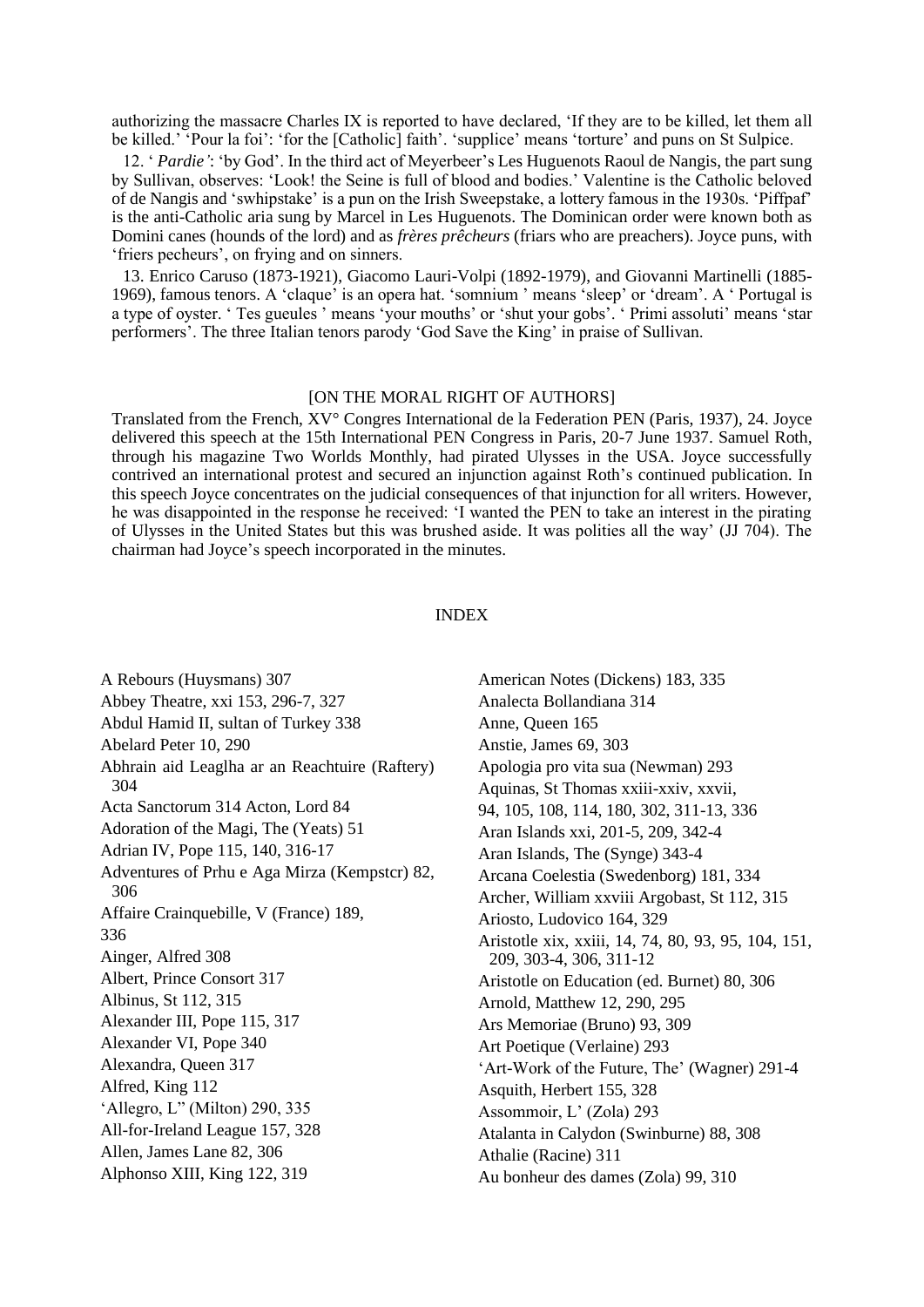Aubert, Jacques xxiv, 311 Auguries of Innocence (Blake) 333-4 Augustine of Hippo, St 181, 293, 334 Autobiographies (Yeats) 339 Averroes (Ibn Rash'd) 94, 309 Averroes et Taverroisme ( Renan) 315 Avienus, Rufus Festus 110, 314 Avitus, Varius 327 Bacon, Francis 14, 93, 309 Balfour, Arthur James 155, 157, 328 Ballads and Legends (Langbridge) 87, 308 Balzac, Honoré de 73, 304 Bantry Gang, The 302, 346 Bards and Saints (Kglinlon) xxx *Barnaby Rudge* (Dickens) 184, 335 Barnacle, Nora xiv, xxi, 340, 342 Barnes, Djuna xiv Barrie, J. M. 209, 308, 345 Bartlett, Thomas xiii Baudelaire, Charles 54 Bealtaine xxviii-xxix, 296 Beare, Philip O'Sullivan 346 Bechuanaland (Botswana) 101, 311 Bedloe, William 84, 307 Beer, Jakob Liebmann, see Meyerbeer Beethoven, Ludwig van 346 Before Sunrise, see Vor Sonnenaufgang (Hauptmann) Bellarmine, St Robert 189, 336 Bellini, Vincenzo 24, 292 Bending of the Bough, The (Martyn and Moore) 296 Benjamin, Walter xiv Bennett, James Gordon, see Gordon Bennett, James Bcresford, Lord Charles William de la Poer, Baron 124, 320 Berkeley, George 122, 180, 333 Index 350 Index

Berlioz, Hector 346 Bernhardt, Sarah xiv Berry, Henry 84, 307 Biggar, Joseph 115, 193, 316, 337 Birrell, Augustine 324 Bjernson, Bjornstjerne 50, 183, 297 Blake, Agnes 199

Blake, William xxiii, 58, 60, 175-82, 298, 300, 329, 332-4 Bleak House (Dickens) 335 Bledisloe, Charles Bathurst 1st Viscount 206-7, 344-5 Blount, Martha 172, 331 Boccaccio, Giovanni 164, 329 Boehme, Jakob 180 Bonaventura, St 108 Boncompagni, Giacomo 319 Boniface, Pope 113 Book of Aicill, The (Cormac MacArt) 321 Book of Kells, The 125, 129 Book of the Dun Cow, The 125, 129 Book of Thel, The (Blake) 176, 333 Borach, Georges 345 Borlase and Son (Russell) 99, 310 Borough, The (Crabbe) 90, 308 Boru, Brian 113 Bosanquet, Bernard 290-2, 312 Boswell, James 293 Boucher, Catherine (Mrs Blake) 176-9, 333 Bourdiec, Jean Marie 100 Bourget, Joseph 83, 307 Bowles, William Lisle 90, 308 Boycott, Captain Charles 324 Bradley, Francis Herbert 96, 310 Bradley, Patrick 301 Brand (Ibsen) 36, 294 Brendan, St 203, 343 Brett, Sergeant Charles 323 Browne, Fr. Henry 295 Browning, Robert 87, 298 Bruni, Alessandro Francini xx, 312 Bruno, Giordano xix, 50, 93-4, 188, 296-7, 309 Bryan, William Jennings 124, 320 Buonaiuti, Andrea Di 290 Burke, Edmund 90, 123, 128, 308, 319 Burke, Thomas Henry 139, 323 Burnet, John 306 Burton, Sir Richard 123, 319 Butt, Isaac 115, 316 Caine, Sir Thomas Henry Hall 9, 64, 290 Calderon de la Barca, Pedro 24, 164, 292 Cambrai, Joseph 100 Cambrensis, Giraldus 122, 319 Canning, Albert Stratford 97, 310 Canterbury Tales (Chaucer) 164, 335 Captain Singleton (Defoe) 174, 332 Carlyle, Thomas 9, 30, 290, 304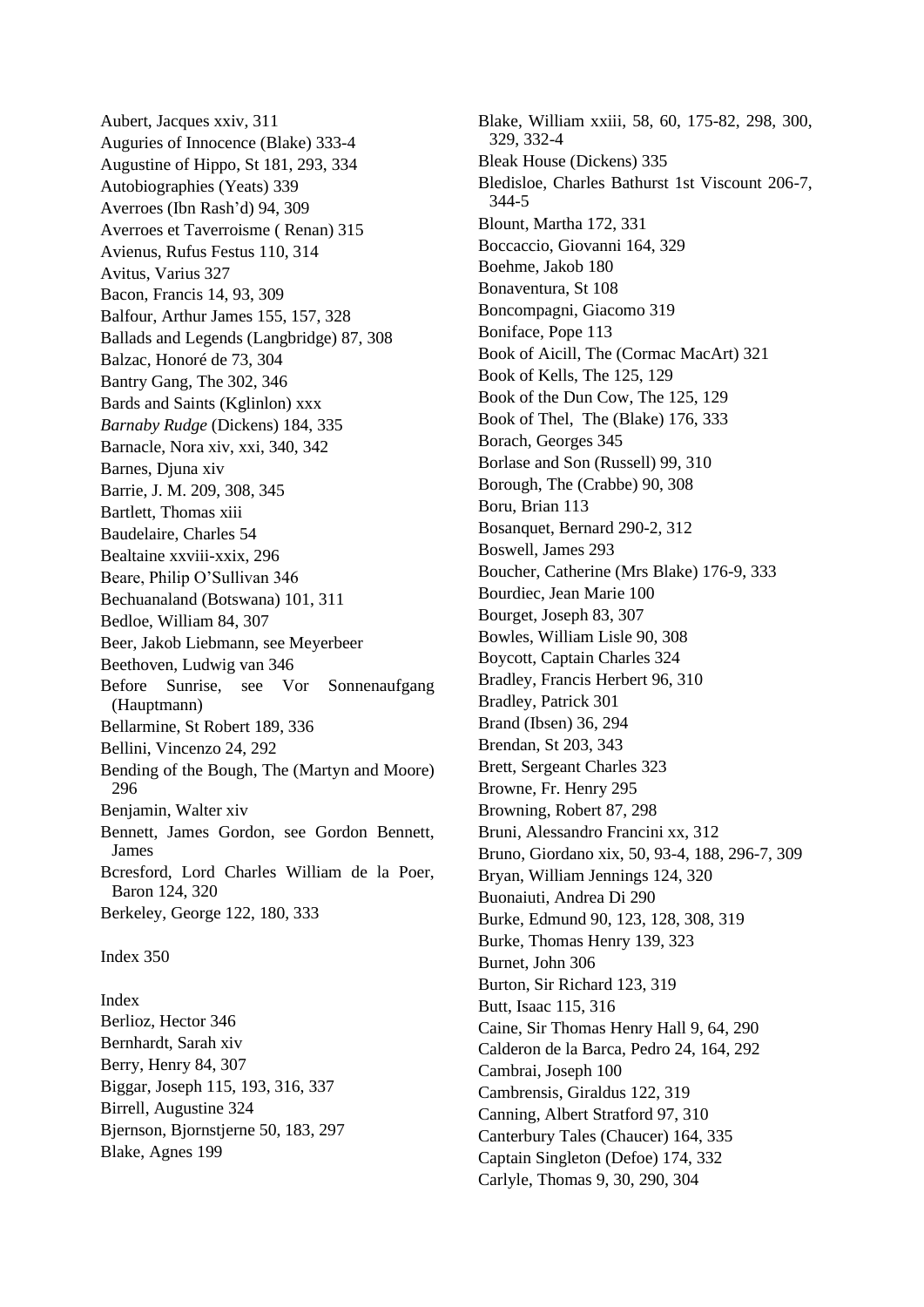Carson, Sir Edward 155, 328 Caruso, Enrico, xiv 214, 348 Cary, Henry Francis 123, 319 Caryl, Valentine (Valentina Hawtrey) 81, 306 Casadh an iSugdm (The Twisting of the Rope) (Hyde) 296 Castlecomer Connections (Lyng) 339 Castlereagh, Robert Stewart, Viscount 317 Cataldus, St, bishop ofTarentum 111, 314 Catilina: drame en 3 actes el en vers (Ibsen) 71- 3, 303-4 Catilina, Lucius 304 Cato, Marcus Porcius 179, 333 Cavendish, Lord Frederick 139 Cecil family 157 Celestial Hierarchy, The (Dionysius the pseudo-Areopagite) 318 Celestius 111 Celibates (Moore) 51, 297 Celtic Twilight, The (Years) xviii, 75, 304, 336 Centlivre, Susannah 172, 331 Chamberlain, Joseph 143, 157, 324 Chambers, Charles Haddon 24, 292 Chaplin, Henry 1st Viscount 206-7, 344-5 Charlemagne, Emperor 112, 200 Charles I, King 171, 340 Charles II, King 84, 117, 163-5, 169, 307, 331, 341 Charles IX, King of France 348 Charles the Bald 114, 314 Chaucer, Geoffrey 164, 335 Cheng, Vincent xxii Christian Year, The (Keble) 14, 291 Churchill, Winston 157, 328 Cicero, Marcus Tullius 16, 71, 304 City of God (St Augustine of Hippo) 334 Clanricarde, Marquis of 341-2 Clery, Arthur 293

# Index 351

Clytaemnestra: A Tragedy (Graves) 88, 308 Coleridge, Samuel Taylor xxiii, 94, 309 Collins, Wilkie 291 Colloquies of Common People (Anstie) 69, 303 Colonel Jack (Defoe) 174, 332 Columba, St 344 Columbanus, St 111, 314 Columbus, Christopher xxi, 203, 343 Combes, Emile 306

Comet, The (newspaper) 297-9 Congreve, William 123, 128, 319 Coningsby (Disraeli) 338 Connolly, James xxx Contra Litteras Parmeniani (St Augustine of Hippo) 293 Conversations with Goethe (Kekermann) 339 Cormac MacArt, High King of Ireland 129, 321 Corneille, Pierre 24, 292 Cornwallis, Charles 1st Marquess and 2nd Earl 317 Countess Cathleen, The (Yeats) 50, 292, 296 Courtney, W. L. 294 Courtship of'Morrice Buckler; The (Mason) 91, 308 Crabbe, George 90, 308 Crisi: commedia in tre atti, La (Praga) 189, 336 Critique of Judgement, The (Kant) xxv-xxvi Cromwell, Henry 340 Cromwell, Oliver xxi, 121, 163-4, 197, 214, 319, 340 Cromwell (Hugo) 312 'Crystal Cabinet, The' (Blake) 178, 333 Cumann na nGaedheal xv Cyrano de Bergerac (Rostand) 27, 293 Daily Express ix-x, xiv-xv, xvii-xx, xxviii-xxix, 301-4, 306-10 Daily Telegraph 131 Damnation of Faust, The (Berlioz) 346 Dana xxviii-xxx Daniel Defoe (Minto) 329-31 D'Annunzio, Gabriele xxiii 51, 295 Dante Alighieri xxi, 164, 179, 181, 203, 299-300, 302, 306, 321, 334, 343 Darcy family 200 Dark Lady of the Sonnets, The (Shaw) 210, 345 Dark Might, The (St John of the Cross) 180, 334 David Copperjield (Dickens) 335 Davis, Thomas Osborne 115, 128, 298, 301, 316 Davitt, Michael 193, 337, 339 De Anima (Aristotle) 303 De Anima (Macarius) 113 De Arte Poetica (Horace) 335 De compendiosa architectura et complemento artis Lullii (Bruno) 309 De Profundis (Wilde) 151, 327 De Quincey, Thomas 307 De Musset, Alfred 294 De Rege et Regis Institution (Talavera) 333, 336 'Dead, The' (Joyce) xv, xvii—xix, 292, 301, 304- 5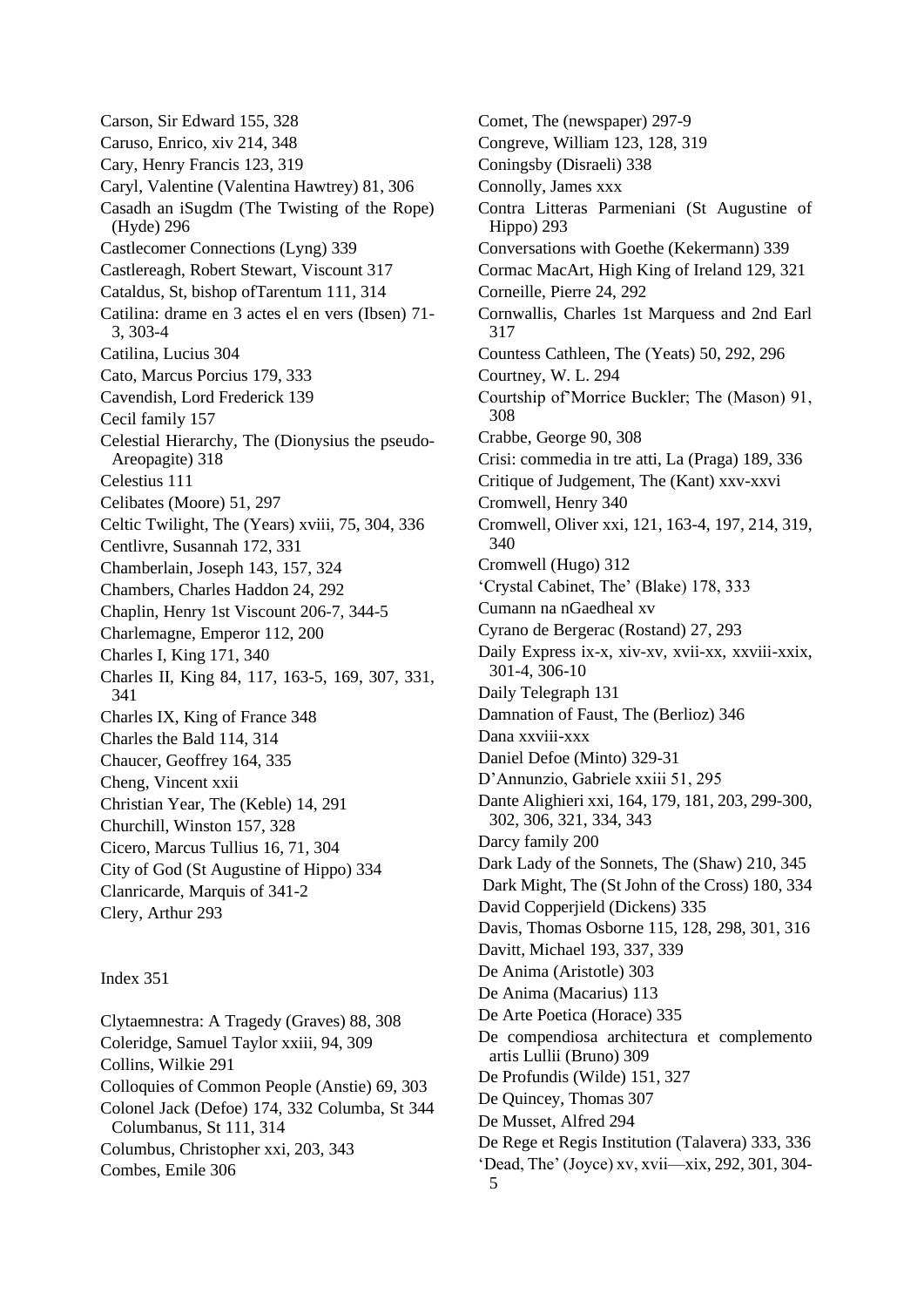'Dead at Clonmacnoise, The' (Rolleston) 61, 302 Decameron (Boccaccio) 164, 329 Defence of Philosophic Doubt, A (Balfour) 328 Defence of Poetry, A (Shelley) 299 Defoe (ed. Masefield) 329 -31 Defoe, Daniel xxi, xxiii, 163-75, 329-32, 335-6 Delaney, Fr. William 291 Demosthenes 123, 128 Denis, St 316 Descartes, René 309 Descriptio Orhis Terrarum (Avienus) 314 Descriptive Catalogue of Pictures, A (Blake) 334 Deserted Village, The (Goldsmith) 308 Devil's Disciple, The (Shaw) 154, 327 Devoy, John 323 Diarmuid and Graitine (Moore and Yeats) 296 Dickens, Charles 183-6, 292, 334-5 Dillon, John 206, 344 Dillon, John Blake 128, 298 Dionysius the pseudo-Areopagite 114, 118, 181- 2, 312, 314, 316, 318, 334 Disibod, St 112, 315 Disraeli, Benjamin 117, 144, 194, 317, 338 Divine Comedy, The (Dante) xxi, 108,

Index 352

Divine Comedy, The (could) 123, 164, 179, 189, 203, 300, 306, 313, 319, 321, 334, 343 Divine Names (Dionysius the pseudo-Arcopagite) 181, 312, 334 Doll's House, .4 (Ibsen) xiv, 30, 49, 295 Dominion of Darkness, see Power of Darkness Dostoievsky, Fyodor 173, 183, 332 Douglas, Lord Alfred 326 Dowland, John 58, 300 Downey, Mrs Washington ('Christabel') 323 Doyle, Sir Arthur Conan 167, 330 ' 'Dromceat' (Rooney) 61 Dublin Essays (Clcry) 293 Dublin Evening Mail xiv, 324 Dublin University Magazine 298, 302 Dubliners (Joyce) xiii, xx-xxii, xxv, xxvii, xxxv, 160-2, 297, 301, 305, 317, 322, 327-9 Dufferin and Ava, Frederick Temple Blackwood, Marquess of 124, 320 Duffy, Sir Charles Gavan 124, 193, \*298-9, 320, 337 Duffy, James 56, 299

Dumb Philosopher: or. Great Britain's Wonder, The (Defoe) 171, 331 Early Joyce, The: The Book Reviews 1902-1903 (ed. S. Joyce and Mason) 306 Echegaray, Jose 51, 297 Eckermann, Johann 339 Eco, Umberto xxiv-xxv Edward Martyn and the Irish Revival (Gwynn) 324 Edward VI, King 122 Edward VII, King 160-1, 317 Eglinton, John (W. K. Magee) xxix-xxxi Elizabeth I, Queen 319, 345 Ellis, Edwin 332-4 Ellman, Richard xxxi, 292 Elzevir family 309 Emerson, Ralph Waldo 30, 300 Emmet, Robert xii, 115, 138, 316, 322 Emperor and Galilean (Ibsen) 294 Enda, St 203, 343 Enemy of the People, An (Ibsen) 30, 45, 295 Epicoene, or the Silent Woman (Jonson) 304 'Epiphanies' (Joyce) xvi, xxiii, xxv, xxvii, 297 Essay on the Antiquity of the Irish Language, An (Vallancey) 314 Essays in Prose and Verse (ed. Meehan) 299 Esther Waters (Moore) 51, 297 Evening Telegraph (Dublin) 327 Exiles (Joyce) xxv, 333 'Extraordinary Adventure in the Shades, An' (Mangan) 299 Fall of Feudalism in Ireland, The (Davitt) 337 'Fate of Pleasure, The' (Trilling) xxvi Faust (Goethe) 96, 310 Fenians, Fenianism xxiii, 115, 117, 137, 138-41, 157, 318, 336 Fenian Chief, The (Ryan) 323 Ferguson, Sir Samuel 61, 302 Ferrero, Guglielmo xxxi-xxxii, 109, 314 Fiacre, St 112, 315 Fidelia (Beethoven) 346 Fielding-Hall, Harold 67-8, 303 Finance of the Home Rule Bill, The (Griffith) 337 Finian, St 111, 315 Finnegans Wake (Joyce) 293, 298, 303, 315, 326, 339, 345 Finnian, St 203, 315, 343 Fitton, Mary 210, 345 Fitzgerald, Edward 90, 123, 308, 319 Fitzgerald, Lord E dward 115, 316 FitzStephen, James Lynch 199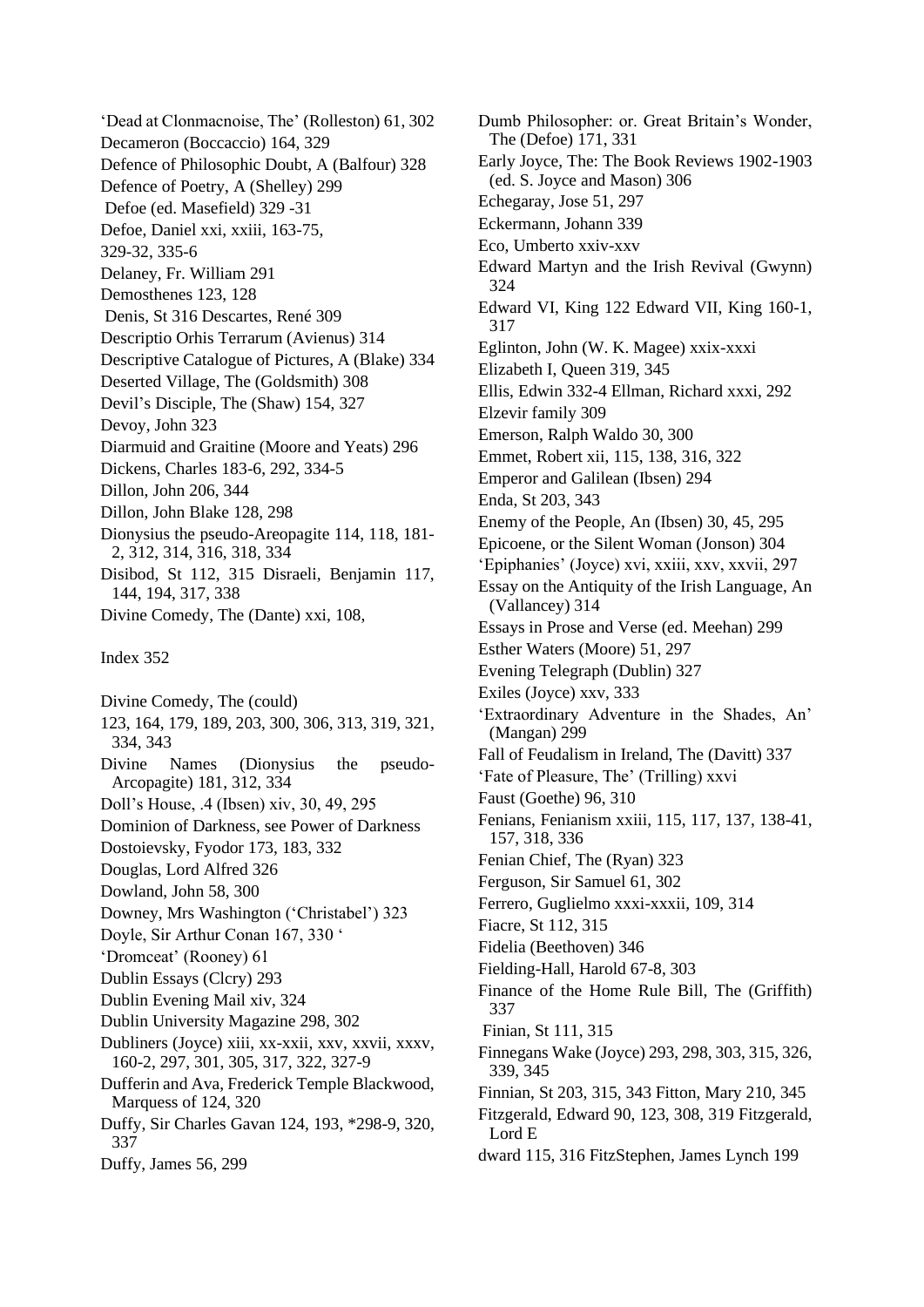Flaubert, Gustave xxiii-xxiv, 51, 301 Flood, Henry 316 Formiggini, Angelo Fortunato x, xii, 322 Fortnightly Review, The 294 Foundations of Modern Art, The (Ozenfant) xxvi Fournier, Henri 77-9 Fox, Charles James 90, 308 'Fragment of an Unpublished Autobiography' (Mangan) 298 France, Anatole 173, 189, 332 Freeman's Journal 342, 344 Fridolinus Viator, St 111, 314 Friend, The (weekly paper) 309 Frigidianus (Frediano), St, bishop of Lucca 111, 315, 343 Frith, I. 296, 309 Fuoco, II (D'Annunzio) 51, 295 Index 353 Fursa (Fursev), St xxi, 112, 203, 315, 343 Gabler, Hans Walter xi-xii Gaelic League xv, 109, 302, 314 Gall (Gallus), St 111, 315 Galway as a Transatlantic Port (booklet) 342-3 George I, King 166 George V, King 158, 161, 328 George Crabbe (Ainger) 308 George Meredith (Jerrold) 64, 302 Gerrard, Andrew 197, 340 Gerusalemme Liberata (Tasso) 294 Ghosts (Ibsen) 28, 30, 48, 50, 152, 294-6 Giacosa, Giovanni 50, 297 Gibbons, Luke xxx Giglioni, Cinzia xxi Gilbert, Sir W. S. 319, 346 Gildon, Charles 330 Giordano Bruno (MacIntyre) 93, 309 Gladstone, Herbert John 193, 337 Gladstone, William Ewart 142, 144, 147, 184, 191, 193-6, 317, 324-5, 335, 337-8 Gleanings of Past Years (Gladstone) 338 Globe, The 206, 345 Godfrey, Sir Edmund Berry 84, 307 Goethe, Johann Wolfgang von xxiv, 60, 71, 96, 310, 339 Gogartv, Oliver St John 318 Goldsmith, Oliver 90, 123, 128, 149, 185, 308, 319 Gordon, Lord George 184, 335

Gordon Bennett, Janies 77, 305 Gorky, Maxim 173, 332 Gorman, Herbert 311-12 Gozbcrt, St 315 Grammatica Celtica (Zeuss) 314 Grandezza e decadenza di Roma (Ferrero) xxxi, 314 Grattan, Henry 316 Graves, Arnold F. 88-9, 308 Great Expectations (Dickens) 292, 335 Green, Robert 84, 307 Gregory, Augusta, Lady x, xvii-xviii, 74-6, 296, 301, 304-5, 327 Gregory II, Pope 112 Gregory XIII, Pope 122, 319 Grey, Edward 1st Viscount of Fallodon 159, 328 Grey, Sir Henry George 3rd Earl 195 Griffith, Arthur x, xv-xvii, xx-xxi, xxviii, 301, 303, 323-4, 336-7 Guardati, Tommaso (pseudonym Masuccio) 329 Guiney, Louise Imogen 299, 301 Gulistan (S'adi) 299 Gulliver's Travels (Swift) 123, 128 Gustav IV, Adolf, King of Sweden 171 Gwynn, Denis 324 Gwynn, Stephen xvii, 65-6, 303 Gwynne, Nell 172, 331 Hackett, Dr 339 Halifax (Holywood, de Sacro Bosco), John 11\*4, 316 Hamlet (Shakespeare) 290, 294 Hardiman, James xxi, 340-4 Hardy, Thomas 46, 295 Harrington, T. 326 Harris, Frank 210, 345 Hart, Clive xix Hauffe, Frédériquc 299 Hauptmann, Gerhart 50, 170, 296-7, 331 Healy, Timothy 339, 346 Heather Field, The (Martn) 210, 296, 345 Hedda Gabler (Ibsen) xxviii, 30, 47, 73, 295 Hegel, G. W. F. 290 Hennessey, John Bobanau Nickerlieu 124, 320 Henry II, King 115-16, 122, 128, 140, 316-17 Henry V (Shakespeare) 291, 306 y Henry VIII (Shakespeare) 289 Heraclitus 94, 309 Herford, C. H. xxviii-xxix Hibernicus, Petrus 114, 316 Hill, Laurence 307 Histoire de Jeanne d 'Arc, L' (Marby) 331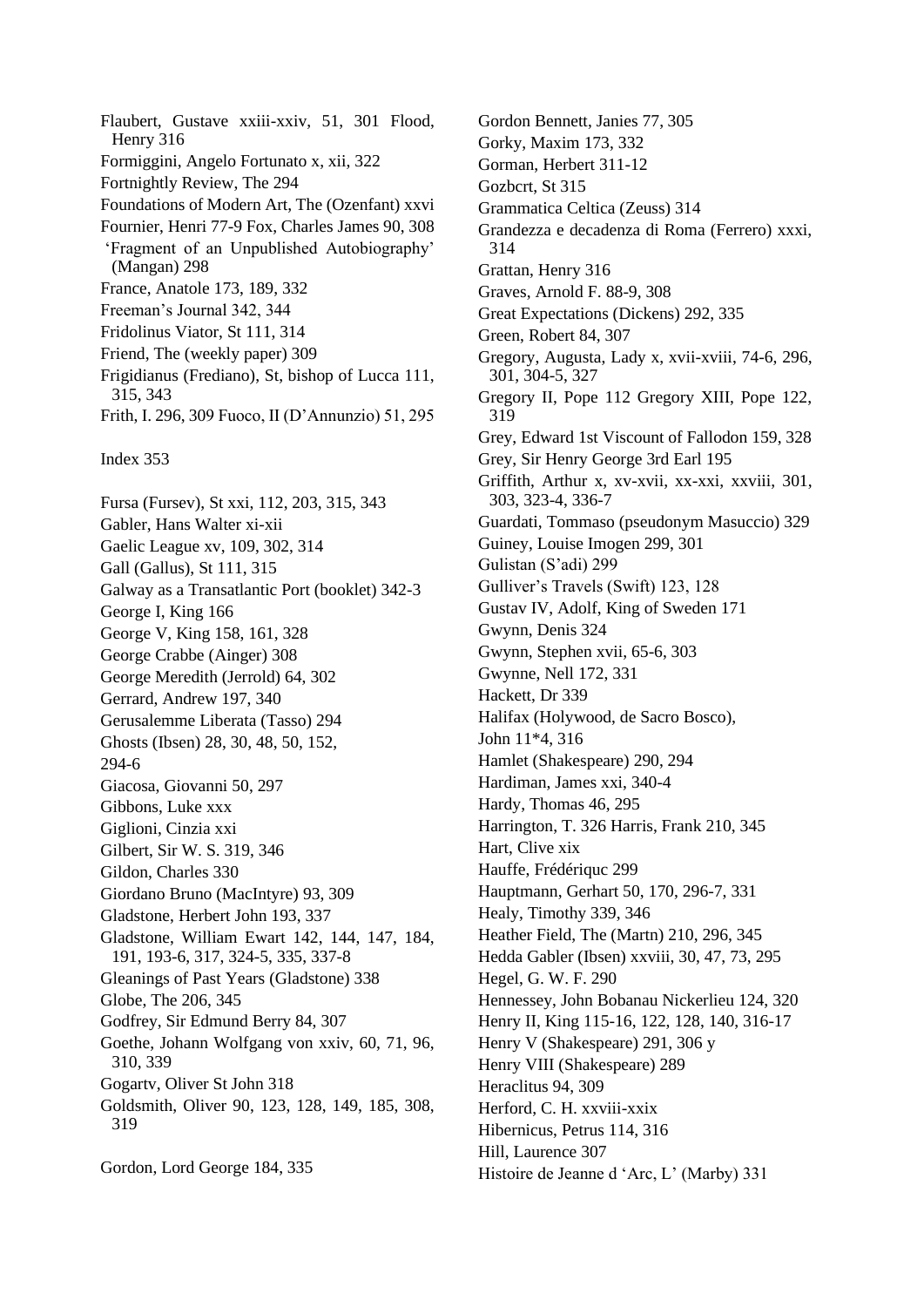History and Topography of Ireland, The (Cambrensis) 319 History of Aesthetic (Bosanquct) 312 History of the Life and Adventures of Mr Duncan Campbell (Defoe) 170-1, 331 History of the Town and County of Galway, The (Hardiman) 340-4 ]HMS Pinafore (Gilbert and Sullivan) 346 Hobbema, Meindert 308 Hobson, Bulmer 323 354 Index

Hogarth, William 185, 335 Hohenheim, Theophrastus Bombastus von, see Paracelsus Home Rule, x 142-4, 155-9, 207, 324-5, 327-8 Home Rule Bill: First 142, 324; Second 142-3, 324; Third xi, 191, 318, 324, 336 Home Rule Bill Examined, The (Griffith) 337 Home Rule Finance (Kettle) 337 Homer 178 Hone, Joseph Maunscl 160, 329 Horace, Quintus Horatius Flaccus 16, 91, 309, 335 Hound and Horn 345 Hours in a Library (Stephen) 331-2 House of'Pomegranates, A (Wilde) 151, 327 House of 'Sin, The (Tinayre) 85-6, 307 How Ireland Is Taxed (Griffith) 325 Hugo, Victor 312 Huguenots, Les (Meyerbeer) 348 Hume, David 180, 333 Huston, John xix Huysmans, Joris-Karl xix, 86, 173, 307 Hyde, Dr Douglas 62, 75, 296, 302, 304 Hymn to the Pillory, A (Defoe) 166, 330 Ibsen, Henrik xiv, xxiii-xxiv, xxviii-xxix, 26, 30- 49, 50, 71-3, 131, 152, 210, 293-4, 296-7, 301, 303 Ideas of Good and Evil (Yeats) 318 Il Penseroso' (Milton) 290 Imaginary Portraits (Pater) 299 Increasing Purpose, The (Allen) 82, 306 Introduction to Hegel's Philosophy of Fine Art (trans. Bosanquet) 312 I nvisibles 138, 322 Ireton, Henry 163 Irish Homestead 306, 345 Irish Literary Theatre, The xxviii, 50-2, 210, 296- 7 Irish Monthly 298

Irish Parliamentary Party xvii, 144, 157, 191-6, 206, 208, 325, 328, 336-8, 344 Irish People, The 318, 322 Irish Times, The xiv, 206, 305, 345 Isles of Greece, The (F. Tennyson) 290 'Ivy Day in the Committee Room' (Joyce) 160- 1, 317 Jacobsen, Jens Peter 51, 2 97 James, Henry 82, 198 James, William 95, 310 James Clarence Mangan, His Selected Poems (ed. Guiney) 299 Jansen, Jansenism xix, 307 Jason 9 Jenatzy, Camille 305 Jerrold, Douglas William 24, 292 Jerrold, Walter 64, 302 Joan of Arc 172-3, 321, 331 John, King 120, 128 John the Baptist 112, 321 John Bull's Other Island (Shaw) 154, 327 John of the Cross, St 94, 180, 309, 334 John the Evangelist, St xiii, 174, 336 John Gabriel Borkman (Ibsen) 30, 47 Johnson, Lionel 321 Jonson, Ben 99, 304, 310 Journal of the Plague Year (Defoe) 169, 184, 331 Joyce, Charles xx, 322, 344 J Joyce, George xxiii, 297 Joyce, Henry xxi, 198, 341, 344 Joyce, Myles 144-7, 325-6 Joyce, P. 'W. 313-15 Joyce, Stanislaus xii-xiv, xvii, xix-xx, xxiii-xxiv, 290-1, 295, 297-8, 3(H), 302-3, 306, 310, 312, 318, 320, 322-3, 331, 344-5 Kant, Immanuel xxv-xxvii, 309 'Kathaleen-Ny-Houlahan' (Mangan) 58 Keats, John 300 Keble, John 291 Kempster, James Aquila 306 Kennedy, Hugh 295 Kettle, Thomas xxx, 337 Kilian, St 112, 315 Kilkenny Moderator 323 King Lear (Shakespeare) 168, 302, 307 Kingsley, Charles 291 Kipling, Rudyard 185, 335 Kirwan family 214, 347 Kitchener, Horatio Herbert, 1st Karl 117, 124, 318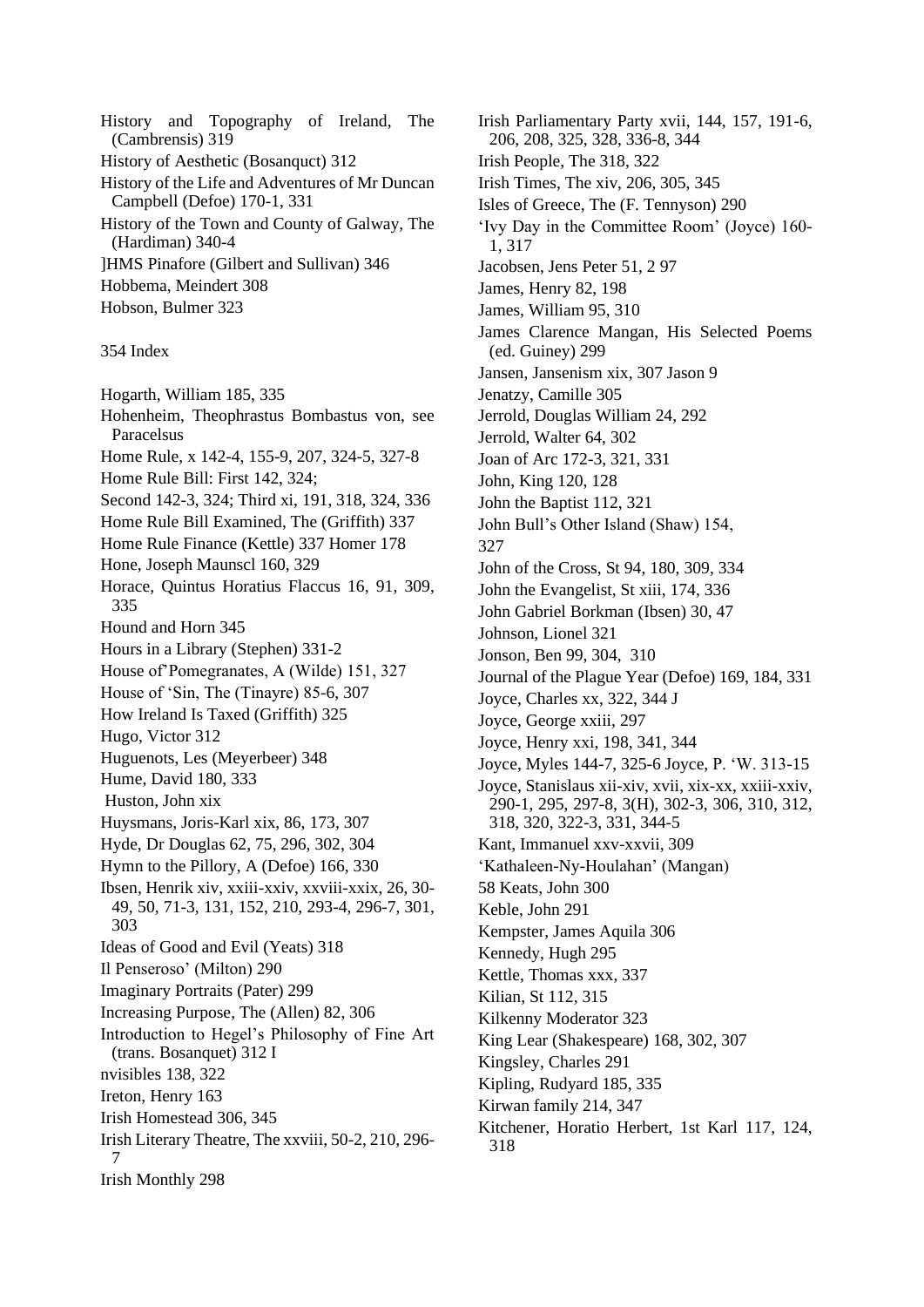Index 355

Lady from the Sea, The (Ibsen) 30 Lady Windermere's Fan (Wilde) 149 'Lament for Sir Maurice FitzGerald' (Mangan) 57 'Lament for the princes of Tir-Owen and Tirconnell' (Mangan) 134 Land League, The 193, 324, 326, 337 Landsdowne, Henry Petty - Fitzmaurice, 5th Marquess of 159, 328 Langbridge, Frederick 87, 308 Lauri-Volpi, Giacomo 214, 348 Leader, The 291 Leaves of Grass (Whitman) 305 Lebaudy, Jacques 100, 311 Lectures on Modern History (Acton) 307 Lentricchia, Prank xxvi Leonardo da Vinci xxiv, 60, 91, 309 Leopardi, Giacomo, Count xxiv, 58, 135, 300 Leroyer de Chantepie, Mile 301 Lessing, Gotthold Ephraim 24, 292 L'Estrange, Sir Roger 84, 307 Letter to the Duke of Westminster (Gladstone) 338 Life and Adventures of Mrs Christian Davies . . The 172, 331 Life and Surprizing Adventure of a Certain Daniel Defoe ... (Gildon) 167, 330 Life and Writings of James Clarence Mangan, The (O'Donoghue) 298 Life of Charles Stewart Parnell, The (O'Brien) 316, 318, 325, 337-9 Life of Giordano Bruno, the Nolan (Frith) 296, 309 Life of Samuel Johnson (Boswell) 293 Life of the Right Honourable William Ewart Gladstone, The (Smith) 335 Linley, George 292 Little Eyolf (Ibsen) 30 Lives of the Irish Saints (O'Hanlon) 343 Lloyd, David xvi, 298 Llyod-George, David 328 Logue, Cardinal Michael 296 Lohengrin (Wagner) xxix, 28, 294 Longworth, E. V. xvii, xix, 301, 304, 310 Lope de Vega, Felix 164, 188, 329 Lorraine, Duke of 198, 341 Love's Comedy (Ibsen) 294 Love's Labour's Lost (Shakespeare) 347 Luby, Thomas Clarke 138, 322 Lucretius 16

Lucullus, Lucius Licinius 347 Lully, Raymond 93, 309 Luther, Martin 319 Lynch, Walter 199 Lynd, R. W. xxx Lyng, 'Tom 339 Maamtrasna Massacres, The (Harrington) 326 Mabillon, John 84, 307 Macarius 113, 315 Macbeth (Shakespeare) 26, 292-3 McCarthy, Denis Florence 61, 302 McCourt, John xix, 322 McDonagh, Thomas xxx MacGee, Thomas D'Arcy 61, 302 MacIntyre, J. yewis 309 MacMahon, Marie Edmé Patrice, Comte de 124, 320 MacMurrough, Dermot, King of Leinster 316 Madame Bovary (P'laubert) 51 Maeterlinck, Maurice, Count 17, 87, 189, 291, 297 Magnetic Lady, The (Jonson) 310 Maison du pec he. La (Tinayrc) xix, 307 Malet, St Lo 329 Mallarme, Stephane xxiii, xxvi, 75, 305 Man Shakespeare, The (Harris) 345 ' Mandeville, Sir John' 82, 306 Mangan, James Clarence xvi, xix, xxiii-xxiv, xxxiv, 53-60, 62, 65, 125, 127-36, 297-301, 320-1 Manganiello, Daniel xxx Mansuetus, St 111, 314 Marconi, Guglielmo, Marchese xiv Marriage of Heaven and Hell, The (Blake) 300, 332, 334 Martin Chuzz/ewit (Dickens) 184, 335 Martinclli, Giovanni 214, 348 Martini, Simone 12, 290 Martyn, Edward 51, 210, 296, 345 Mary, Queen of Scots 117 Mary II, Queen 165 Masefield, John 172, 329-31 Mason, Alfred Edward Woodley 91-2, 308 Mason, Ellsworth xxii, 306 Master Builder, The (Ibsen) 26, 30, 47, 293, 295, 297 Maturin, St 112 Matthew, St 181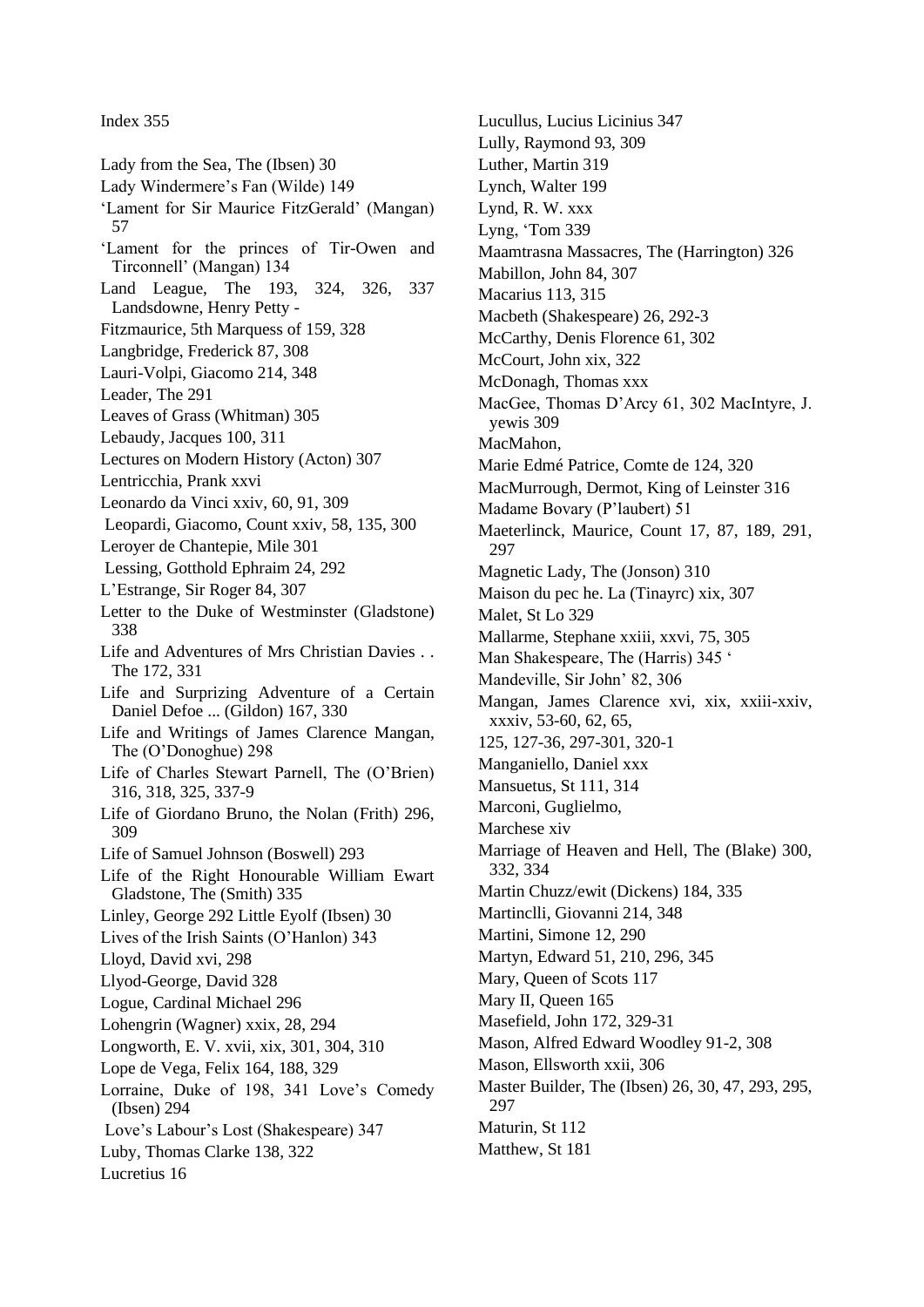Index 356

Maunsel and Co. 160-2 Maxse, Leopold James 328 Meehan, CP. 298-9 Melbourne, William Lamb, Lord 338 Melchiori, Giorgio xi, 322, 325, 336 Memmi, see Martini, Simone Memoirs of a Cavalier ... (Defoe) 171, 331 Men of '98 138 Mendes, Catulle 305 Mensonges (Bourget) 88, 307 Meredith, George xix, 46, 64, 295 Metaphysics (Aristotle) 304 Metastasio, Pietro (Pietro Trapassi) 24, 292 Mettle of the Pasture, The (Allen) 306 Meyerbeer, Giacomo (Jakob Liebmaun ' Beer) 348 Michael Kramer (Hauptmann) 52, 297, 301 Michelangelo Buonarroti 133, 180-1, 299, 334 Military Memoirs of Captain George Carleton. The (Defoe) 171, 331 Milton (Blake) 300, 334 Milton, John 14, 164, 178, 290 Minto, William 329-31 Miranda of the Balcony (Mason) 91-2, 308 Mitchel, John xvi, 115, 129-30, 193, 298-301, 316, 321 Modern Love, and Poems of the English Roadside, with Poems and Ballads (Meredith) 64, 302 Moines d 'Occident, Les (Montalembert) 343 Molinos, Miguel de 94, 309 Molyneux, William 316 Monmouth and Buccleuch, James Scott, Duke of 164, 329 Montagu, Lady Mary Wortley 172, 331 Montalembert, Comte de 343 Montfort, Simon de, Karl of Leicester 120, 319 Moore, George xxviii, 51, 123, 185, 295-7, 335 Moore, Thomas 56, 299, 347 Moran, D. P. xxix-xxx, 296, 316, 318-20 More, Henry 301 Morley, John 196, 338 Morning Post, The xi, 123 Mountjoy, Luke Gardiner, Viscount 124, 320 Mrs Warren's Profession (Shaw) 152, 327 Munkacsy, Mihaly 17-22, 291 My Brother's Keeper (S. Joyce) 292, 295-300, 302, 304, 323

Nannetti, Joseph Patrick 116, 317 Napoleon Bonaparte 117 Nation, The 128, 298, 301-2, 312, 320 National Review 155, 328 Navigatio (St Brendan) 343 Ne'er Do Weel, A (Caryle) 81, 306 Nestorius 122 New Free woman 328 New Statesman and Nation, The 345-6 Newman, Cardinal John Henry 293 Newton, Isaac 14 Nicholas of Bari, St 198, 340 Nolan, Emer xxii Noon, William T. xxiv Norfolk, Duke of 144, 325 Northern Star, The 319 Northern Whig (Belfast) 328 Notebooks (Leonardo) 309 Novalis (Friedrich Leopold, Freiherr von Hardenberg) 55, 59, 131, 298, 300 Novellino, (Masuccio) 164, 32 Novels and Miscellaneous Works of Daniel De Foe, The (Scott) 331 Oates, Titus 84, 307 O'Brien, Richard Barry 316, 318, 325, 337-9 O'Brien, William 157, 328 Observer, The (periodical) 307 O'Connell, Daniel xxiii, 137, 195, 321, 336, 338, 347 O'Connor, Feargus 123, 319 O'Donoghue, D. J. 298-9, 321 O'Hanlon, Very Rev. Canon John 343 'O'Hussey's Ode to the Maguire' (Mangan) 65, 321 Old Curiosity Shop (Dickens) 335 O'Leary, John 138-41, 322-4 Oliver Twist (Dickens) 335 Omar Khayyam 123 O'Neill, Shane 2nd Earl of Tyrone 120, 319 O'Shea, Mrs Katherine (Kitty) 196, 325, 338 O'Shea, Captain William 196, 338

# Index 357

Ospakar 9 Ostade, Adriaen van 308 O'Sullivan Burke, Richard 323 Otello (Verdi) 347 Othello (Shakespeare) 177, 333 Ozenfant, Amede xxvi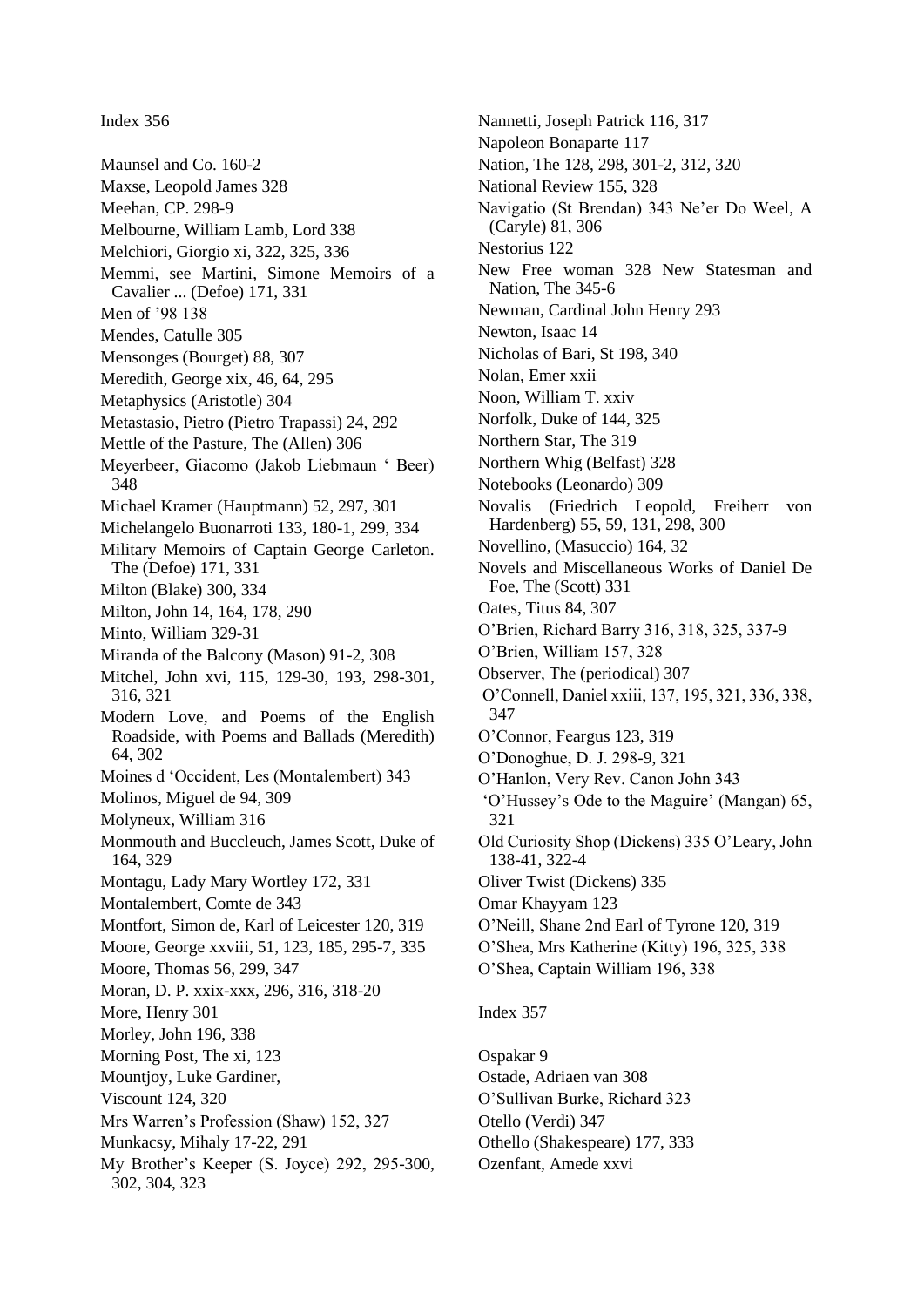Paine, Thomas 175, 332 'Painful Case, A' (Joyce) 297 Palmerston, Henry John Temple 3rd Viscount 184, 335 Pankhurst, Emmeline 174, 332 Paracelsus (Theophrastus Bombastus von Hohenheim) 180, 334 Paradise Lost (Milton) 164, 171 Parish Register ; The (Crabbe) 90, 308 Parnell, Charles Stewart xxi, xxiii, 115, 130, 137, 142, 144, 161, 191-6, 301, 316-17, 324-5, 336- 9 Parnell and his Island (Moore) 297 Parnellism and Crime 338 Parsifal ( Wagner) 26, 54, 130, 293, 298 Pascal, Blaise 85, 307 Pater, Walter Horatio xxiv, xxxiv, 51, 132, 149, 299 Patrick, St 110 Peer Gynt (Ibsen) xxix, 73, 294 Peirce, Charles S. 310 Pelagius 111, 314 Pelleas el Melisande (Maeterlinck) 189, 291, 297 Peter, St 111 Peter Pan (Barrie) 308 Petrarch, Francesco 299 Petrie, George 344 Philanderer, The (Shaw) 309 Philanderers, The (Mason) 91, 308 Phillipps Wollev, Sir Clive 70, 303 Phillips, Thomas 179, 333 Philosophical Essays (Schiller) 95, 310 Philosophy of Irish Ireland, The (Moran) xxix, 316, 318-20 Physics (Aristotle) 312 Piccolo della Sera, II x-xi, xiii, xv, xix-xx, xxii, xxxiii, xxxv, 322-7, 336, 340, 342 Pickwick Papers, The (Dickens) 335 Pico della Mirandola, Giovanni, Comte 114, 316 Picture of Dorian Gray, The (Wilde) 151, 327 Pictures from Italy (Dickens) 183-4,

# Index 335

Pigott, Richard 194-5, 338 Pillars of Society (Ibsen) 48, 294 Pinero, Arthur Wing 64, 302 Pitt, William, the Younger 116, 317 Plato xxiv, 95, 114, 148, 301, 312 Plautus 110 Pliny 16

Plutarch 110, 164, 329 Poe, Edgar Allan xxiv, 58, 300 Poems (Wilde) 136, 204, 326 Poems and Ballads (Rooney) xv, 61, 301-2 Poems of James Clarence Mangan (ed. O'Donoghue 299, 321 Poenula (Plautus) 110 Poetical Sketches (Blake) 177, 333 Poetics (Aristotle) 311-12 Poets and Dreamers (Gregory) x, xvii- xviii, 74, 304 Poets and Poetry of Munster, The (trans. Mangan) 298 Political History of the Devil . . The (Defoe) 170, 331 Pollock, John 84, 307 Pope, Alexander 90, 294, 331 Popish Plot, The (Pollock) 84, 307 Portrait of the Artist as a Young Man (Joyce) xxi—xxii, xxv, xxvii, 289, 290, 292, 299, 300-2, 309, 311-13, 317, 319, 323, 333, 339 Potts, Willard xx Pound, Ezra 328 Power of Darkness, The (Tolstoy) 50, 152, 296, 327 Praga, Marco 189, 336 Prance, Miles 84, 307 Press Cuttings (Shaw) 152, 327 Prezioso, Roberto xix, 322 Prose Writings of James Clarence Mangan, The (ed. O'Donoghue) 321 Ptolemy IB-14 Pucelle, La (Voltaire) 331 Puritan, I (Bellini) 292 Purser, Sarah 291 'Queen Mab' (Shelley) 290 Queensbcrry 8th Marquess of 150, 326 Quintessence of lbsenism (Shaw) 294 Rabelais, Francis 123 Racine, Jean 311

# Index 358

Raftery (Antoine O Reachtabhra) 75, 304 'Rape of the Lock, The' (Pope) 294 Real Blake, The (Ellis) 332-4 ' Recapitulation' (Mendes) 75 Recollections of an Irish Rebel (Devov) 323 Redmond, John 155, 157, 328, 344 Reform Bill (1832) 184 Rejane, Gabrielle 101, 311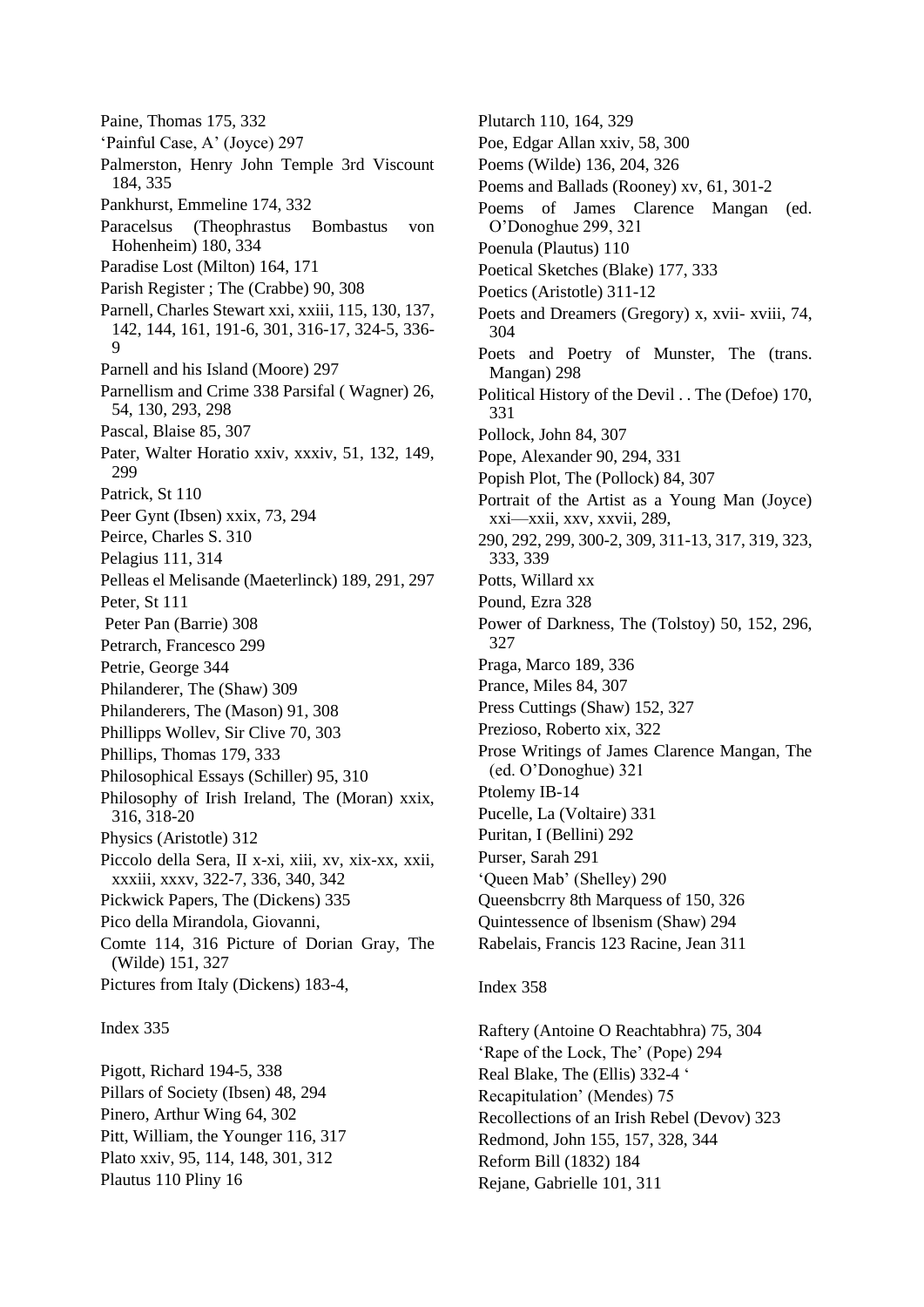Rembrandt, Harmensz van Rijn 27, 294 Renan, Ernst 113, 315, 318 Republic, The (weekly paper) 323 ' Request, A' (Hyde) 62 Review, The (Defoe) 166, 330 Revue de Paris, La 307 Rhetoric (Aristotle) 311-12 Rhodes, Cecil 173, 332 Richard II (Shakespeare) 97 Richards, Grant 160, 329 Riders lo the Sea (Synge) 209 Rights of Man, The (Paine) 175, 332 Rinuccini, Cardinal Giovanni Battista 198, 340 Ritz, Cesar 347 Roberts, Sir Frederick Sleigh, Lord 117, 124, 317 Roberts, George 329 Robinson Crusoe (Defoe) 166, 170, 174, 332, 336 Rogers, Samuel 90, 308 ' Roilig na Riogh' (Rooney) 61, 302 Rolla (de Musset) 294 Rolleston, Thomas 61, 302 Ronayne, Joseph 193, 337 Rooney, William xv-xvi, 61-3, 301-2, 323 Rosebery, Archibald 5th Earl 157, 324 Rosmersholm (Ibsen) 30 Rossini, Gioacchino 212, 346-7 Rostand, Edmond 293 Roth, Samuel 216, 348 Rothschild, Nathan, Baron 338 Rousseau, Jean-Jacques 30 ' Royal Journey, The' (King Alfred) 112 Rubaiyat of Omar Khayyam (Omar Khayyam) 123, 319 Rumold (Rombaut), St 112, 315 Runciman, Walter 1st Baron 206, 208, 345 Ruskin, John 148-9, 290, 326 Russell, George, 'AE' 208, 345 Russell, T. Baron 310 Ryan, Desmond 323 Ryan, Frederick xxix-xxxi Sacrobosco, John de, see Halifax, John 'S. Patrick's Day' (Rooney) 61 St Stephen's xxxiv, 295-7 Saint-Saens, Camille 346-7 Salisbury, Robert Gascoyne Cecil 3rd Marquess of 157, 159, 328 Sallust (Gaius

Sallustius Crispus) 71, 164, 304, 329 Salomé (Strauss) 326 Salome (Wilde) 148, 152, 326-7 Samson el Delila (Saint-Saens) 346-7 Sartor Resartus (Carlyle) 304 Schiller, Ferdinand Canning Scott 95-6, 310 Schiller, Johann Christoph Friedrich von 347 Schorske, Carl xxxi Scots Observer, The 151, 327,cott, Sir Walter 90, 169, 308, 331 Scotus, John Duns 108, 114, 314, 316 Scotus Erigena, John 94, 113-14, 309, 314-16 Sea Spray (Rolleston) 302 Sedulius 111, 314 Sedulius the Younger 112 Seeley, John Robert 291 Serious Reflections ... of Robinson Crusoe (Defoe) 167, 330 Shakespeare, William xix, 14, 16, 23, 54, 97-8, 109, 164, 183, 186, 188, 210, 289-92, 347 Shakespeare Studied in Eight Plays (Canning) 97, 310 Shaw, George Bernard xii, xxviii, 91, 123, 149, 152-4, 210, 294, 327, 345 Shechy-Skeffington, Francis, see Skeffington Shelley, Percy Bysshe xxiii, 8, 57, 129, 133, 290, 299 Sheridan, Richard Brinsley 123, 128, 149, 319 Shewing-Up of Blanco Posnet, The (Shaw) 152- 4, 327 Short History of Gaelic Irela nd, A (P. W. Joyce) 313-15 Index 359 Shortest Way with the Dissenters, The (Defoe) 165, 330 Sinn Fein x, xx, 303, 323, 337 Sinn Fein (newspaper) xx, 318-20, 323-5, 328-9, 336 Skeffington, Francis (later Sheehy- Skeflington) 295-6 Slocum, John J. 321 Smith, Frederick Edwin, Earl of Birkenhead 155, 328 Smoke (Turgenev) 189, 336 Some Interesting Fallacies of the Modern Stage (Tree) 294 'Song for Occupations, A' (Whitman) xviii, 305 'Song of Myself' (Whitman) xviii, 305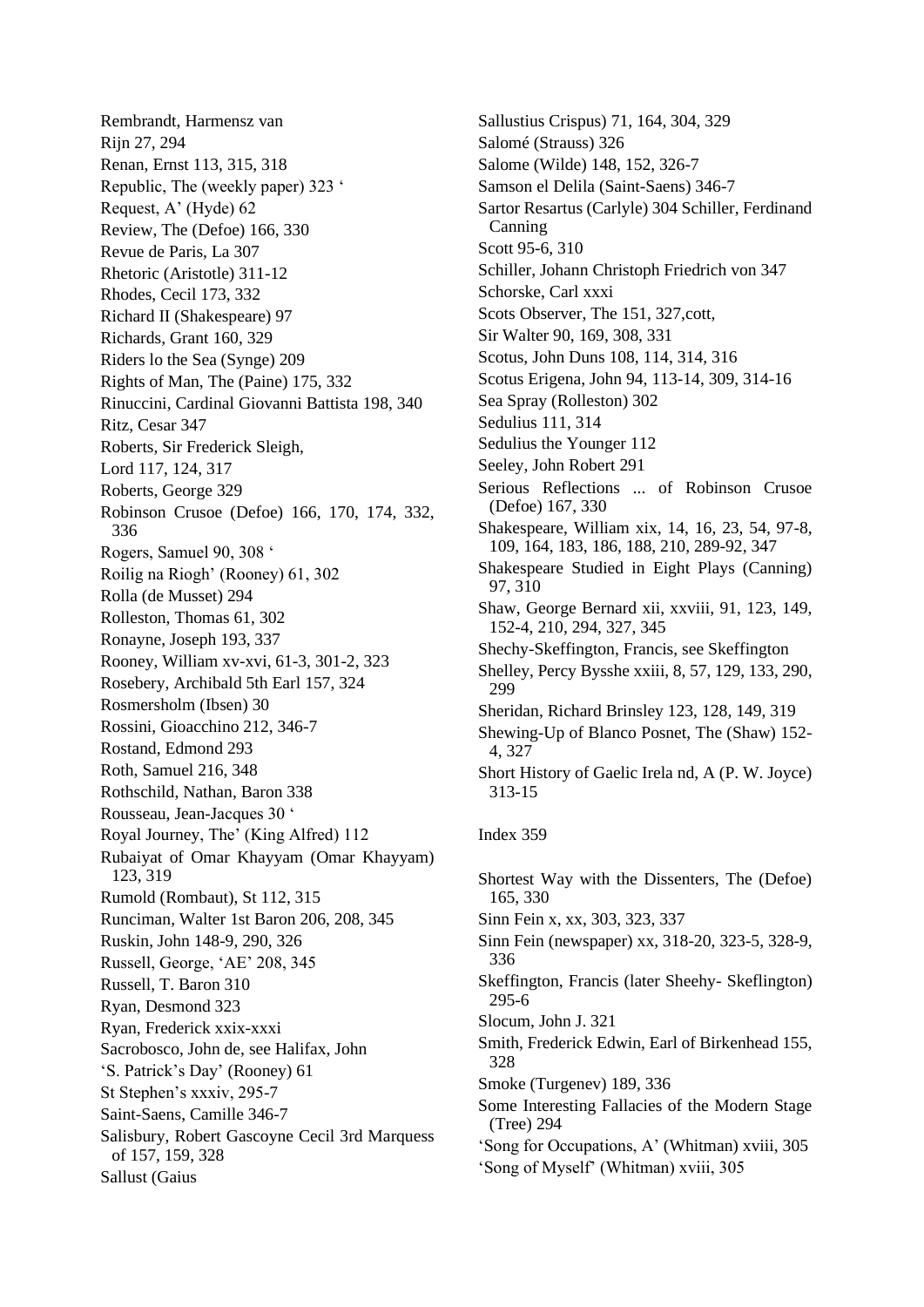Songs (Dowland) 300 Songs of an English Esau (Phillipps Wolley) 303 Songs of Innocence (Blake) 177, 333 Songs of Innocence and Experience (Blake) 332- 3 Sonnets (Shakespeare) 345 Soul of a People, The (P'ielding-Hall) 67, 303 Spaccio della Beslia TrionJante (Bruno) 51, 297, 309 Speaker ; The 303-4 Spencer, Herbert 96, 310, 313 Speranza, see Wilde, Jane Francesca Spinoza, Benedict 94, 309 Spoo, Robert xxxii Standard, The (newspaper) xi, 123 Stephen, Leslie 172, 330-2 Stephen Hero (Joyce) xvi, xxii-xxiii, 292-3, 297- 8, 301-2, 312-13, 317, 321 Stephens, James 117, 138, 318, 322 Stevenson, Robert Louis 185, 293, 335 Storm, The (Defoe) 168, 331 Strauss, Richard 326 Strindberg, August 51 Studies on Homer and the Homeric Age (Gladstone) 338 Study in Scarlet, A (Doyle) 330 Study of Sociology, The (Spencer) 313 Suarez, Francisco 176, 333 Sudermann, Hermann 24, 50, 292, 297 Sullivan, Sir Arthur 123, 212, 319, 346 Sullivan, Barry 212, 346 Sullivan, Daniel 347 Sullivan, John xiv, 212-15, 345-8 Sullivan, John ('Jay') L. 346 Sullivan, Timothy Daniel 61, 302, 346 Summa contra Gentiles (St Thomas Aquinas) 114 Summa Theologica (St Thomas Aquinas) 311-13 'Swabian Popular Song' (Mangan) 57 Swedenborg, Emmanuel 58, 180-1, 300, 334 Swift, Jonathan 123, 128, 316, 319 Swinburne, Algernon Charles 308 Sybil (Disraeli) 338 Sykes, Claud 345 Synge, John Millington 209, 343, 345 Tables of the Law, The (Yeats) 327 Tacitus 16 Talavera, Juan Mariana de 176, 189, 333, 336 Tales from Sebastopol (Tolstoy) 170, 331 Tamara, Attilio 313

Tandy, Napper 115, 316 Tannhaüser (Wagner) 347 Tasso, Torquato 164, 294 Taylor, John F. 337 Te Deum (Sullivan) 346 Tennyson, Alfred, Lord 90 Tennyson, Frederick 290 Tetuan, Leopold O'Donnell, Duke of 124, 320 Thackeray, William Makepeace 186, 335 Thibault, Jacques Anatole, see France, Anatole Thor 9 Times, The xiii, 194, 326, 338 Tinayre, Marcelle xix, 85-6, 307 'To Mihri' (Mangan) 57 To the People of Ireland (Parnell) 339 Today and Tomorrow in Ireland (Gwynn) xvii, 65, 303 Tolstoy, Count Leo Nikolaievich 25, 50, 152, 170, 183, 293, 331 Tone, Theobald Wolfe 115, 316, 324 Trapassi, Pietro (Pietro Metastasio) 24 Travels ('Mandeville') 306 Tree, Herbert Becrhohm 27, 294 Trilling, Lionel xxvi Tristan utid Isolde (Wagner) 173, 189, 331, 336

# Index 360

True-Born Englishman: A Satyr (Defoe) 165, 329-30 Turgenev, Ivan Sergeievich 51, 189, 295, 336 Twelve Pound Look, The (Barrie) 209, 345 Twisting of the Rope, The (Hyde) 75 Two Worlds Monthly 216, 348 Tyler, Thomas 210, 345 Tyndall, John 124, 320 Tyrrell, Robert Yelverton 88, 308 Ulysses (Joyce) ix, xiii, xxi-xxii, 216, 301, 304, 306, 313, 315-23, 329-31, 336-7, 340-2, 344, 347-8 Unionists, Unionism xi, xiii, 109, 118, 143, 146, 157, 206, 324, 328 United Irishman (1847) 298 United Irishman (1898) xv-xvii, xx, 295, 301 United Irishmen 138, 321, 324 Upantshads 180, 333 Vain Fortune (Moore) 51, 297 Vala, or the Four Zoas (Blake) 177, 333 Vallancey, Charles 110, 314